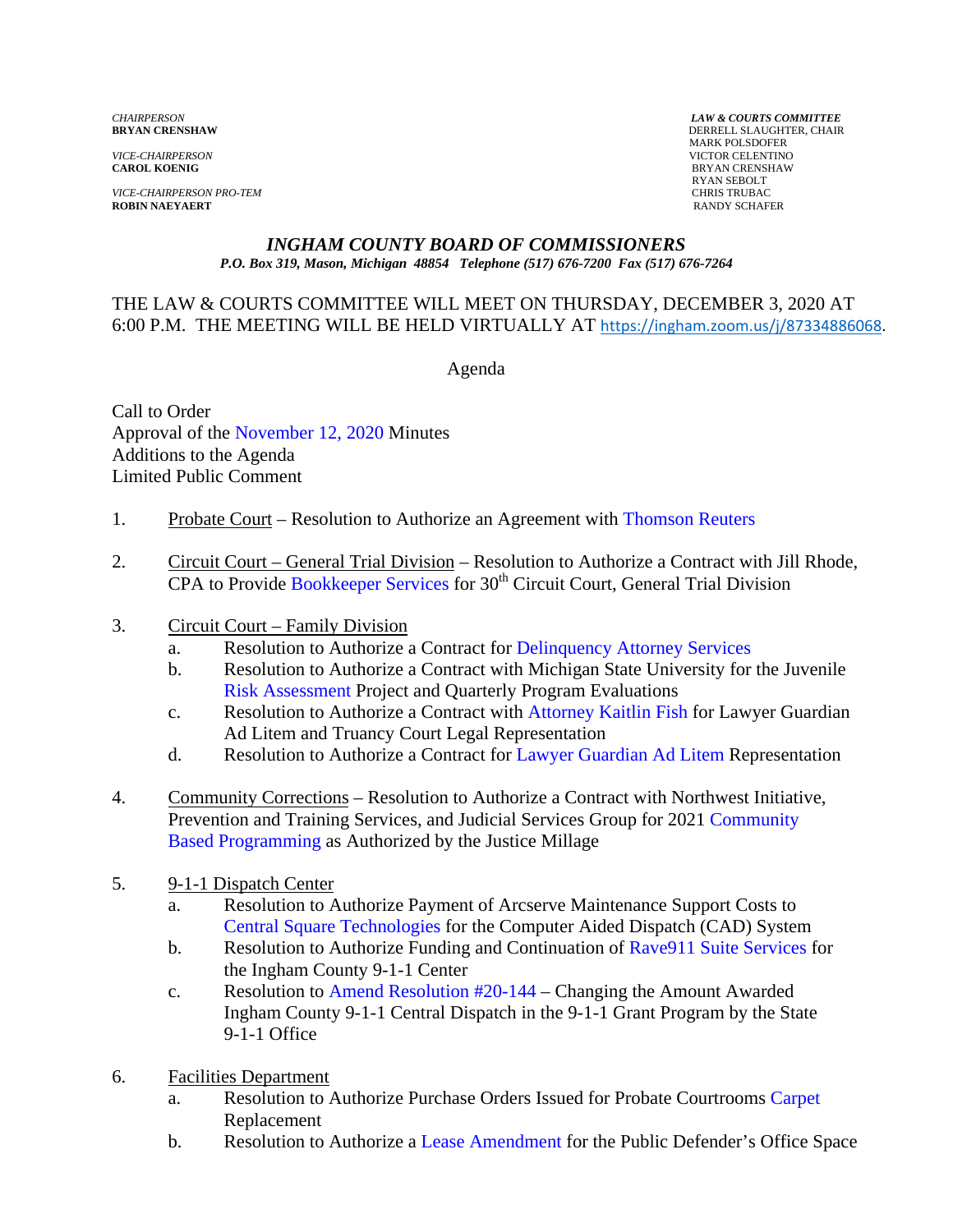- 7. Controller's Office Resolution Auth[orizing Adjustments to](#page-41-0) the 2020 Ingham County Budget
- 8. Law & Courts Committee
	- a. Resolution Honori[ng Judge Janelle Lawless](#page-50-0)
	- b. Impact of Cornoavirus Pandemic on [Jail Programming \(](#page-51-0)*Discussion)*
- 9. [Sheriff's Office Resolution to Authorize a Contract Amendment with Securus](#page-54-0) Technologies, LLC. for eMessaging Cost
- 10. Prosecuting Attorney's Office Resolution [to Amend Resolution #20-469](#page-56-0)
- 11. Board Referral Letter from the Michigan Department of Health and Human Services Regarding the Liability of Counties for the Cost of Services [for State Wards](#page-58-0)

Announcements Public Comment Adjournment

#### **PLEASE TURN OFF CELL PHONES OR OTHER ELECTRONIC DEVICES OR SET TO MUTE OR VIBRATE TO AVOID DISRUPTION DURING THE MEETING**

The County of Ingham will provide necessary reasonable auxiliary aids and services, such as interpreters for the hearing impaired and audio tapes of printed materials being considered at the meeting for the visually impaired, for individuals with disabilities at the meeting upon five (5) working days notice to the County of Ingham. Individuals with disabilities requiring auxiliary aids or services should contact the County of Ingham in writing or by calling the following: Ingham County Board of Commissioners, P.O. Box 319, Mason, MI 48854 Phone: (517) 676-7200. A quorum of the Board of Commissioners may be in attendance at this meeting. Meeting information is also available on line at www.ingham.org.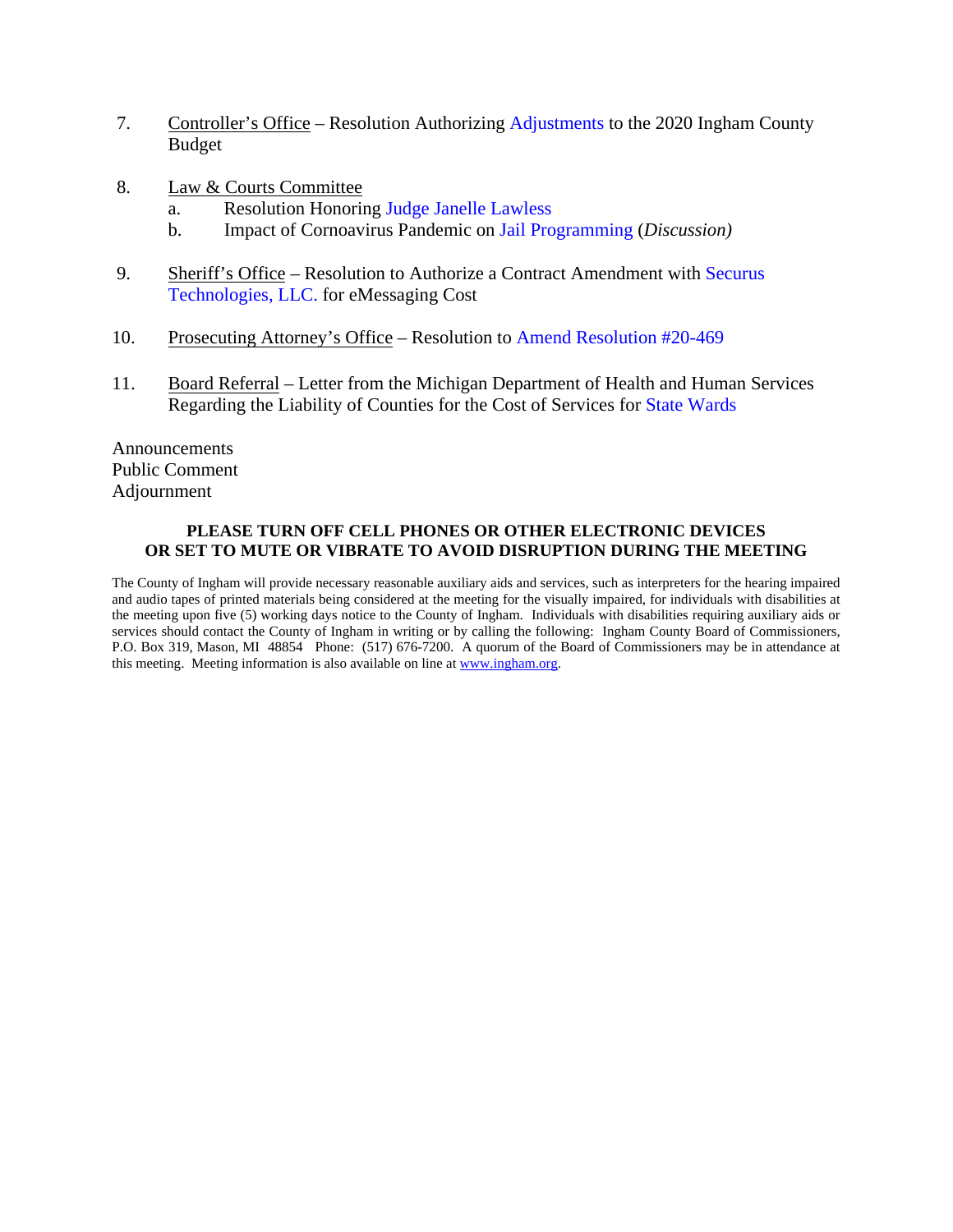#### LAW & COURTS COMMITTEE November 12, 2020 Draft Minutes

<span id="page-2-0"></span>The meeting was called to order by Chairperson Slaughter at 6:00 p.m. virtually via Zoom in accordance with Public Act 228 of 2020 regarding the Open Meetings Act. A roll call attendance vote and the present location of the Committee members was taken for the record.

Members Present: Slaughter (Ingham County), Celentino (Ingham County), Crenshaw (Ingham County), Polsdofer (Ingham County), Schafer (Ingham County), Sebolt (Ingham County), Trubac (Ingham County).

Members Absent: None.

Others Present: Sheriff Scott Wriggelsworth, Chief Deputy Jason Ferguson, Teri Morton, Gregg Todd, Mike Cheltenham, Russel Church, Terri Thornberry, Richard Terrill, and Michael Tanis.

Approval of the October 29, 2020 Minutes

#### MOVED BY COMM. CRENSHAW, SUPPORTED BY COMM. SEBOLT, TO APPROVE THE MINUTES OF THE OCTOBER 29, 2020 LAW & COURTS COMMITTEE MEETING.

THE MOTION TO APPROVE THE MINUTES CARRIED UNANIMOUSLY.

Additions to the Agenda

None.

#### Limited Public Comment

Russel Church, Public Defender, stated that, in regards to Agenda Item No. 6b, he had received an email on Tuesday, November 10 because the case management system had rolled out a new feature that would allow the Public Defender's Office to better track how clients do under pretrial release.

Mr. Church stated that the Michigan Indigent Defense Commission (MIDC) would want to add that data point to Appendix A. He further stated that he did not have enough time before the Law & Courts Committee meeting to get that data point from MIDC, but he was sure he would be able to before the next meeting of the Board of Commissioners.

#### MOVED BY COMM. SCHAFER, SUPPORTED BY COMM. CELENTINO, TO APPROVE A CONSENT AGENDA CONSISTING OF THE FOLLOWING ITEMS:

1.  $55<sup>th</sup>$  District Court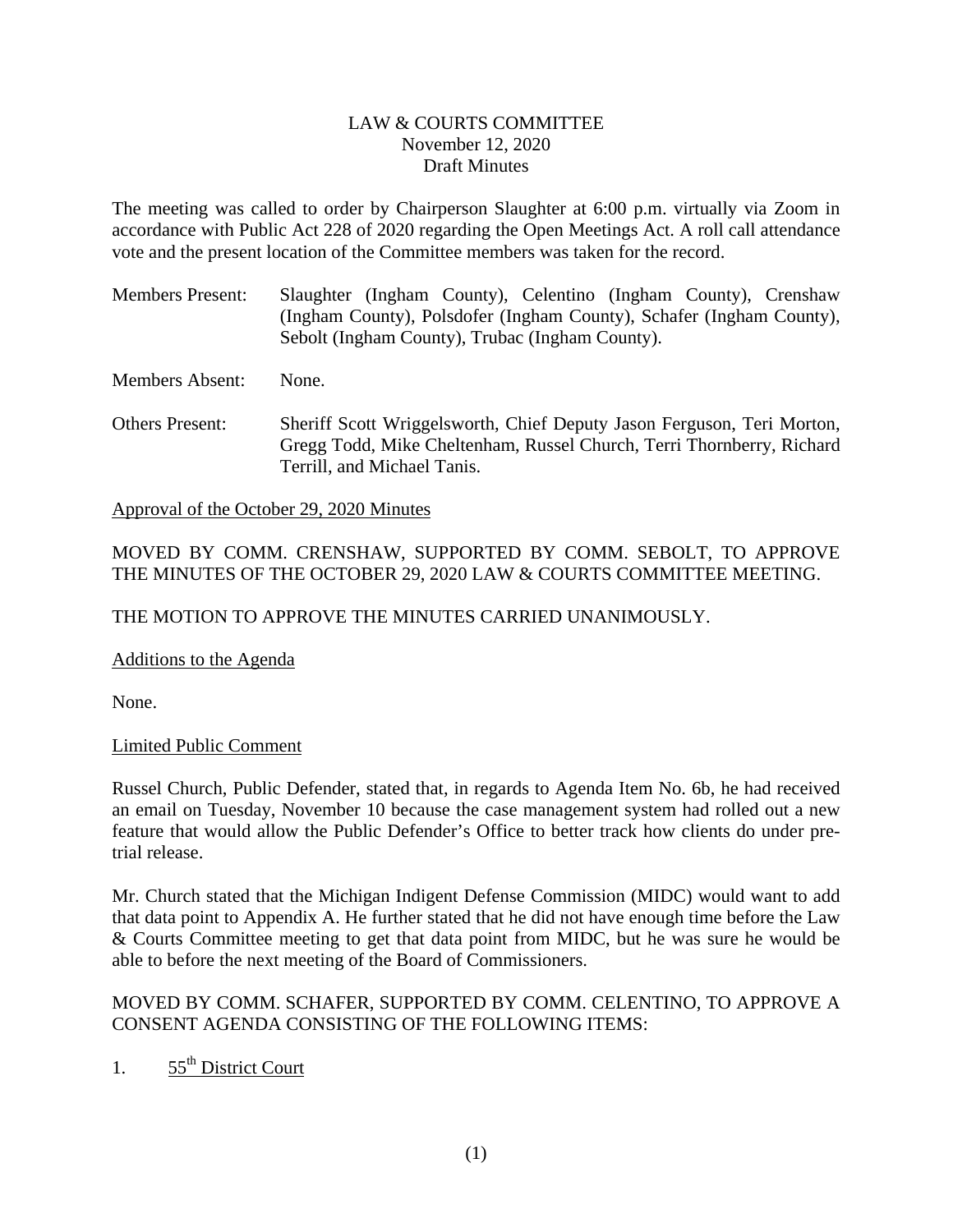- a. Resolution to Authorize the Ingham County 55th District Court to Accept a Grant Award from the Michigan Supreme Court State Court Administrative Office - Michigan Mental Health Court Grant Program (SCAO-MMHCGP), Continue a Probation Officer Position, and Authorize Subcontracts
- b. Resolution to Authorize the Ingham County 55th District Court to Accept a Grant Award from the Michigan Supreme Court's State Court Administrative Office - Michigan Drug Court Grant Program (SCAO-MDCGP) and Authorize **Subcontracts**
- 2. Sheriff's Office
	- a. Resolution to Authorize a Contract with Life Launch Institute, LLC. for Parenting Programming
	- b. Resolution to Authorize a Contract with It Takes A Village Educational Consulting, LLC. for Restorative Justice Programming
	- c. Resolution to Authorize a Presentation of Salvaged Security Bars from the Demolished Jail in Honor of the Historical Service Provided by Sheriff's Office Employees and Acceptance of Donations for This Purpose
- 3. Homeland Security and Emergency Management
	- a. Resolution to Accept Grant Funds from the State of Michigan Emergency Management Performance Grant (EMPG) for FY 2020
	- b. Resolution to Authorize a Contract with the State of Michigan, Making Ingham County the Fiduciary Agent for Michigan Homeland Security Region 1 and Accepting the FY 2020 Homeland Security Grant Program Funds
- 4. Prosecuting Attorney
	- a. Resolution to Authorize Acceptance of a Grant Amendment with the Michigan State Police and the Ingham County Prosecutor's Office and Authorizing a Subcontract between the Ingham County Prosecutor's Office and Jackson County Prosecutor's Office and the Blackman Leoni Township Department of Public Safety
	- b. Resolution to Authorize a Memorandum of Understanding between the Department of the Attorney General, the Ingham County Prosecutor's Office, the Jackson County Prosecutor's Office, Aware Inc., and a Subcontract with End Violent Encounters (EVE)
- 5. Community Corrections
	- a. Resolution to Authorize Amending the Contract with Alcohol Drug Administrative Monitoring, Inc. (ADAM) to Extend the Performance Period for Drug Testing and Breathalyzer Services
	- b. Resolution to Authorize Amending FY 2019-2020 Community Corrections Program Subcontracts to Increase Funding Awards based on State Approved Line Item Transfers
- 6. Public Defenders Office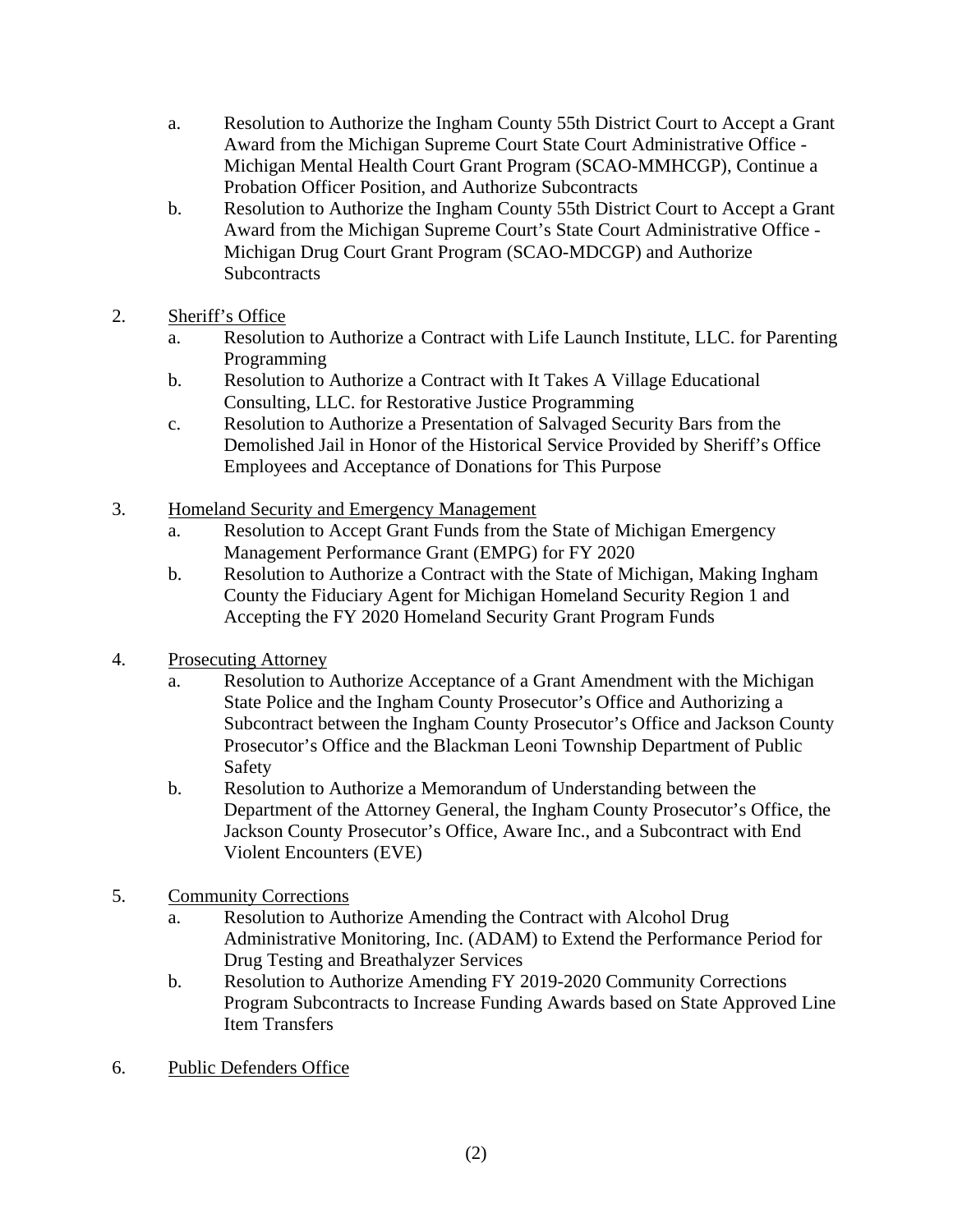- a. Resolution to Authorize a Service Agreement between Language Line Solutions and the Ingham County Office of the Public Defender for Interpreter Services
- b. Resolution to Authorize a Data Sharing Agreement between the Michigan Indigent Defense Commission and the Ingham County Office of the Public Defender
- 7. Controller's Office
	- a. Resolution Approving Various Contracts for the 2021 Budget Year

THE MOTION CARRIED UNANIMOUSLY.

THE MOTION TO APPROVE THE ITEMS ON THE CONSENT AGENDA CARRIED UNANIMOUSLY.

- 7. Controller's Office
	- b. Future Rates for Justice Millage (*Discussion*)

Teri Morton, Deputy Controller, stated that under current circumstances with the County's debt service and appropriation of \$1 million per year plus inflation to programming, approximately \$1.4 million would remain annually. She further stated that the Board of Commissioners might want to consider a number of different options.

Ms. Morton stated that in terms of current allocated programming, the budget allocation was over budget by \$77,000, which the Board of Commissioners took from the Fund Balance from unspent funds. She further stated that, in regards to the Community Mental Health (CMH) Recovery Coach position, that only for a partial year, so if that position was to be funded for a whole year, it would cost an additional \$80,000.

Ms. Morton stated that to do the current programming, she believed an additional \$160,000 needed to be added in order to fund current programs. She further stated that the options for consideration include: lowering the Justice Millage rate to 0.8 mils or lower; maintaining a contingency fund for the building construction in case of unforeseen circumstances; adding an additional Corrections Deputy to facilitate programming; expanding the allocation for programming; or maintaining the status quo.

Ms. Morton stated that last year, the County received an opinion that Corrections Deputies could not be funded through the Justice Millage for regular corrections activities, but could be used for facilitating programming.

Commissioner Crenshaw stated that Saginaw County had recently opened a new facility. He asked Richard Terrill, Facilities Director, if the County had reached out to Saginaw County to learn about possible cost overruns.

Mr. Terrill stated that he had not had the opportunity to reach out to Saginaw County. He further stated that based on his conversations with consultants, it would not be a bad idea to have an extra amount of funds available for unforeseen circumstances.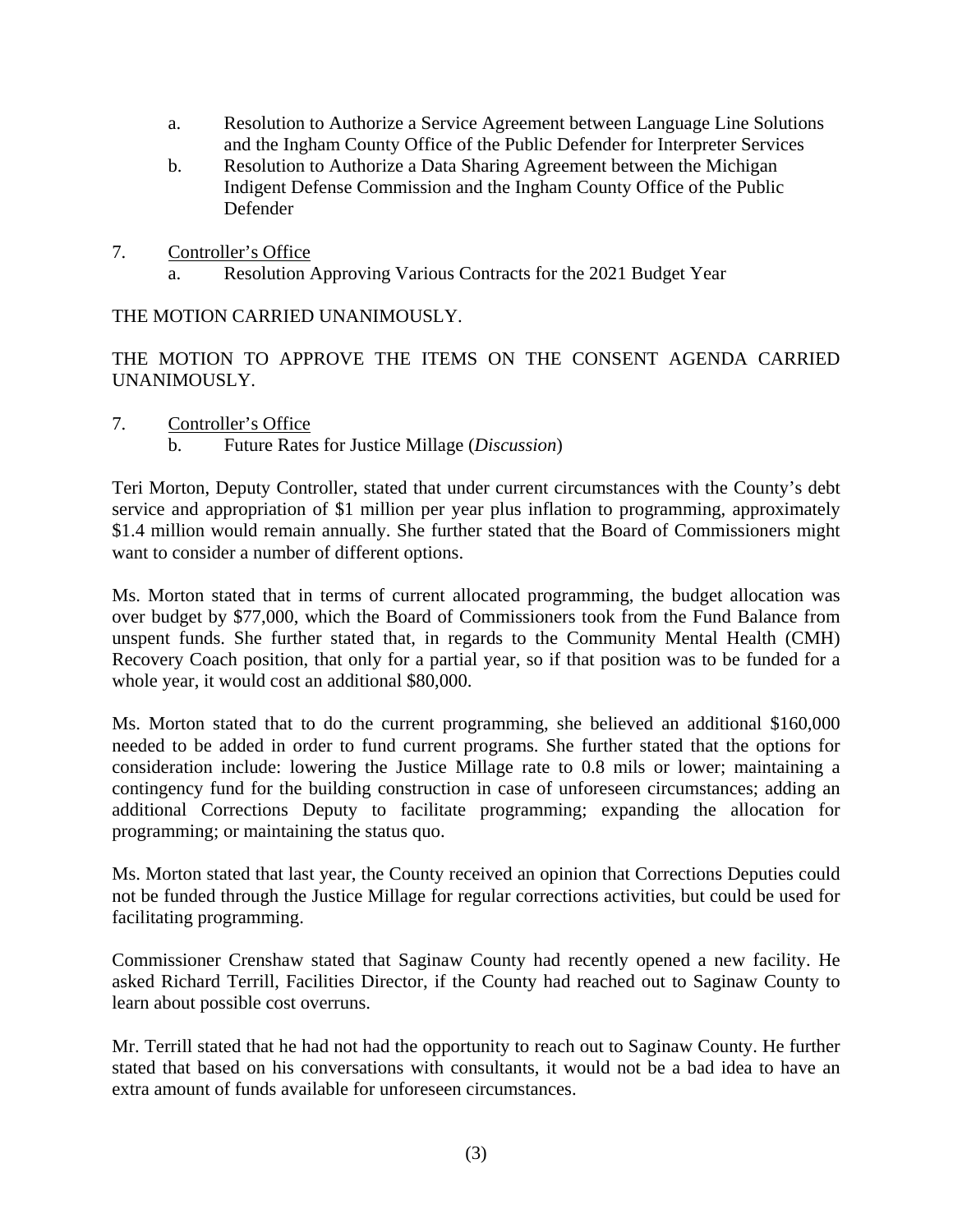Commissioner Crenshaw stated that he would appreciate to know the number, so the County could plan accordingly. He further stated that the facility would be different from Saginaw County's, but if the County knew of their type of cost overruns, the County could anticipate accordingly.

Commissioner Schafer stated that he would like to maintain the status quo. He further stated that the County had gone through many building projects, and many issues arose from those projects.

Sheriff Scott Wriggelsworth, County Sheriff, stated that he believed that this conversation should be had in a couple of years. He further stated that the County did not know what would happen in terms of programming due to COVID-19.

Commissioner Celentino stated that he agreed with Sheriff Wriggelsworth.

Commissioner Celentino asked if the Board of Commissioners could have this conversation in a couple of years.

Ms. Morton stated that it could be changed through the end of the term of the millage, so there was not an urgent need to make a decision.

Chief Deputy Jason Ferguson, County Sheriff's Office, stated that Ingham County Sheriff's Office (ISCO) had diligently planned the design of the facility to accommodate for current staffing. He further stated that he advocated for an additional two Security Deputies for programming security.

Commissioner Celentino asked if the Board of Commissioners could still receive information from Saginaw County even if they decided to maintain the status quo.

## **Commissioner Crenshaw stated that he would like to see the numbers from Saginaw County to give the County an idea of what they had run into.**

Sheriff Wriggelsworth stated that the Law & Courts Committee should consider what court would look like in the future. He further stated that they were doing an all-virtual court right now, a huge lift for ISCO.

Commissioner Schafer asked if it would be reasonable to consider an additional two deputies for programming at this time.

Chief Deputy Ferguson stated that he did not know if he would advocate for that right now.

Commissioner Trubac stated that he appreciated the discussion. He further stated that agreed with maintaining the status quo, but he would like to revisit this discussion next year to make sure that the County was not asking taxpayers for more than needed.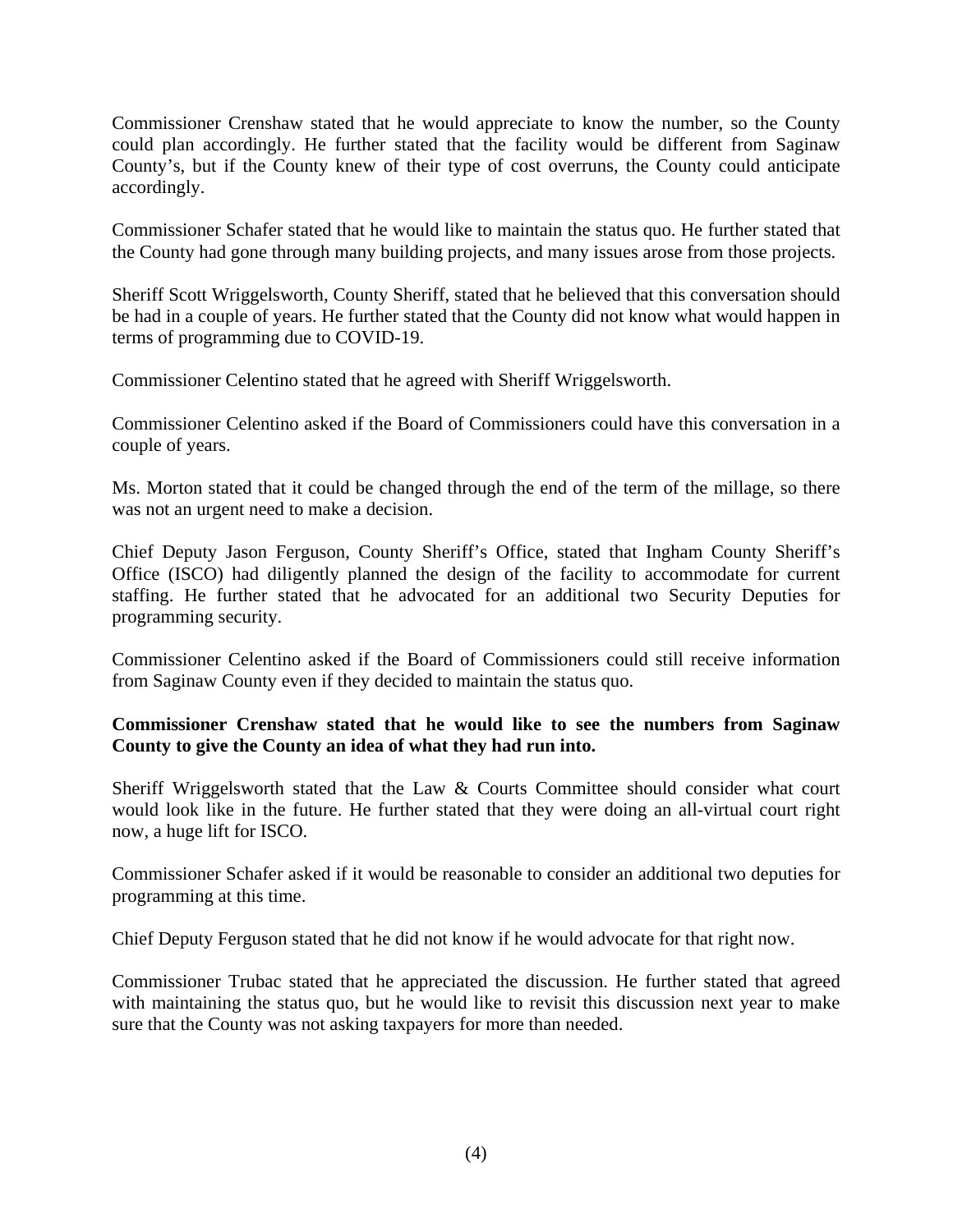Chairperson Slaughter stated that it sounded like the consensus was to maintain the status quo, but to revisit the discussion next year.

Sheriff Wriggelsworth stated that through the pandemic, ISCO had met and planned for the Justice Complex. He further stated that ISCO had totaled thousands of hours of meeting times through the last eight or nine months, and believed that the Board of Commissioners and the public would be extremely impressed when the construction was completed.

#### Announcements

Commissioner Celentino stated that the Law & Courts Committee had received information about Advance Peace. He asked if it was meant to be part of a separate discussion.

Chairperson Slaughter stated that he had happened to receive answers to their questions today. He further stated that he did not plan for the Law & Courts Committee to discuss it today, but maybe at the next meeting of the Law & Courts Committee.

Commissioner Celentino thanked Chairperson Slaughter for the clarification.

Public Comment

None.

Adjournment

The meeting was adjourned at 6:22 p.m.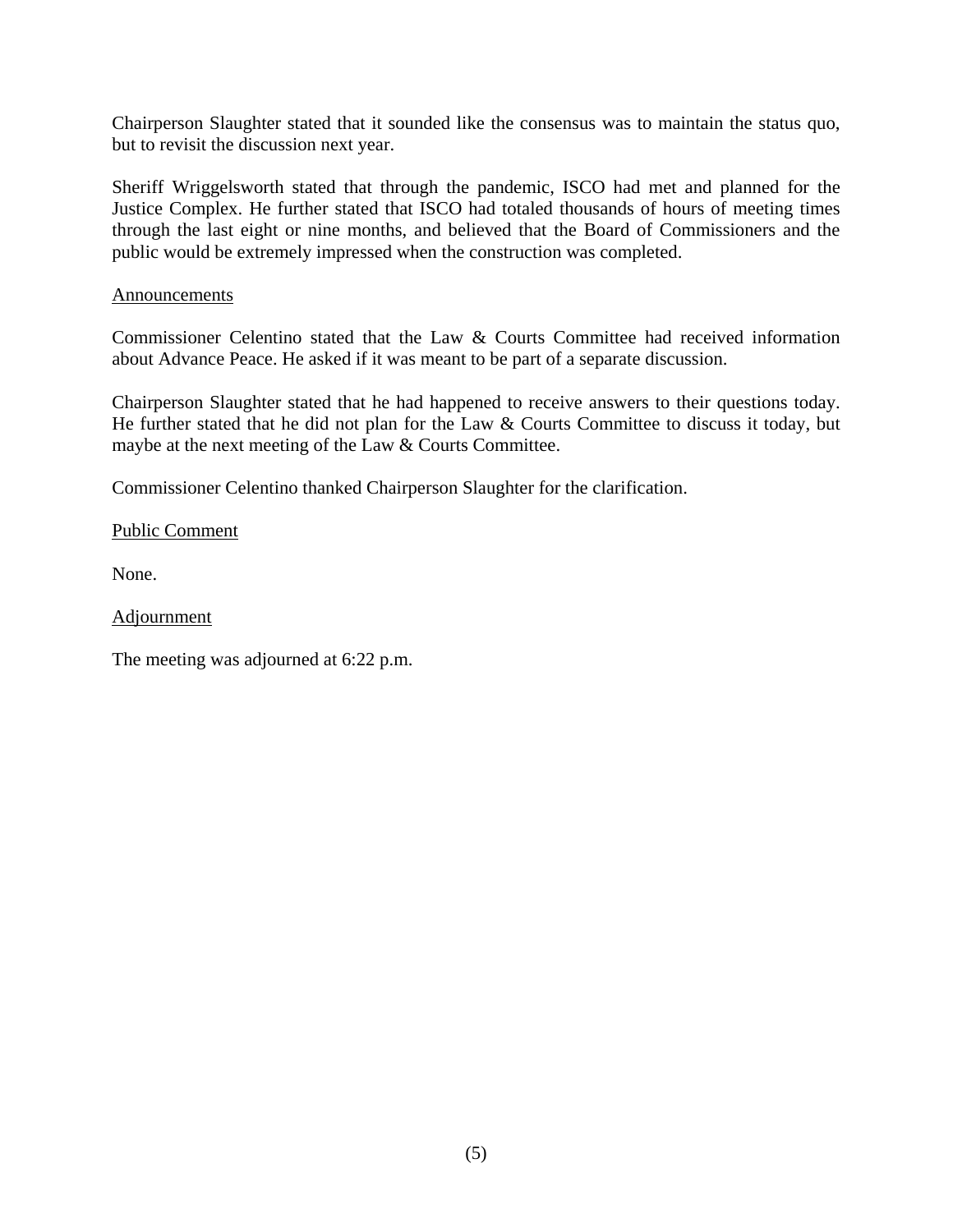## **DECEMBER 3, 2020 LAW & COURTS AGENDA STAFF REVIEW SUMMARY**

## **RESOLUTION ACTION ITEMS:**

## **The Deputy Controller recommends approval of the following resolutions:**

#### *1. Probate Court – Resolution to Authorize an Agreement with Thomson Reuters*

This resolution will authorize entering into an agreement with Thomson Reuters in an amount not to exceed a total cost of \$9,000.00 for the contract term of January 1, 2021 through December 31, 2023. Thomson Reuters is the sole source provider of legal book services. This agreement will provide printed law library books. The current cost of Probate Court's print legal books has increased by over 200%. Unless Probate Court enters into a monthly "subscription" contract with Thomson Reuters, the cost of printed law library books will remain uncontrollable. In order to control expenditures, Probate Court seeks to enter into this 36-month agreement with Thomson Reuters, a sole source provider for legal print book services, in an amount of \$2,400.00 annually with possibility of a seven percent increase annually, not to exceed the total three-year cost of \$9,000. Funds are available within the Law Library Fund for this expenditure.

See memo for details.

## *2. Circuit Court/General Trial Division – Resolution to Authorize a Contract with Jill Rhode, CPA to Provide Bookkeeper Services for 30th Circuit Court, General Trial Division*

This resolution will authorize a contract beginning on July 1, 2020 with Ms. Jill Rhode, CPA for the purpose of reconciling five General Trial Division bank accounts. The contract period will be two years, which will renew automatically unless a party seeks to end it. The cost is \$380 per month, for an annual total of \$4,560. Funds are available for this purpose within the Circuit Court's contractual services line item.

See memo for details.

## *3a. Circuit Court/Family Division – Resolution Authorize a Contract for Delinquency Attorney Services*

This resolution will authorize a contract with Attorney Robert Ochodnicky, for Judge Richard J. Garcia's delinquency cases, at \$1,296.56 per month, not to exceed \$15,558.72. The contract would be effective January 1 through December 31, 2021. This is a contract for legal representation of juveniles in delinquency cases assigned to Judge Garcia. Attorney Robert Ochodicky has been providing this service, and it is recommended that he continue to receive the same contract amount for the 2021 calendar year.

See memo for details.

## *3b. Circuit Court/Family Division – Resolution to Authorize a Contract with Michigan State University for Juvenile Risk Assessment Project and Quarterly Program Evaluation*

This resolution will authorize entering into a contract with Michigan State University for purposes of providing the Juvenile Risk Assessment Project and quarterly program evaluation at a rate of \$10,309.72 quarterly, not to exceed \$41,238.88 annually, for the time period of October 1, 2020 through September 30, 2021.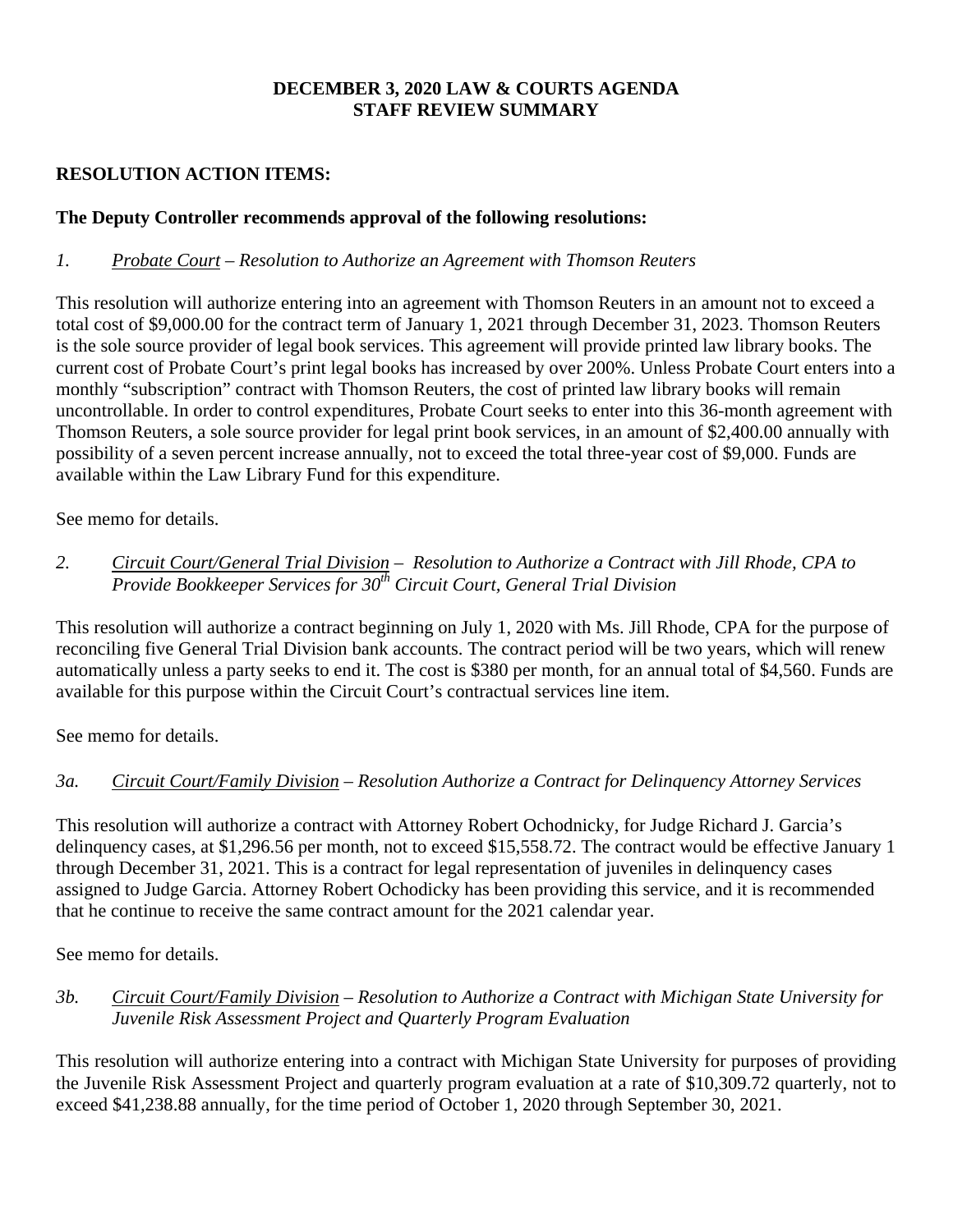In 2018, the Juvenile Division began conducting quarterly program evaluations of all evidence-based curriculums supported by Juvenile Justice Millage funds in its efforts to develop progressive and evidencebased programming for youth and families. Until recently, the program evaluations were conducted by the Juvenile Division's Clinical Mental Health Specialist. In early 2019, the person occupying this position moved on. The Juvenile Division has hired a skilled therapist to fill the position, but providing the appropriate training has caused a delay in evaluations.

For over 15 years, Michigan State University has provided risk assessment support to the Juvenile Division. The School of Criminal Justice has agreed to provide the Juvenile Division with a third-party program evaluation. The Juvenile Division already pays a significantly reduced rate for risk assessment support given Michigan State University mutually benefits from the agreement. In addition to the amount already being paid, the Juvenile Division wishes to enter into a contract with Michigan State University for an additional \$10,000.00 annually to provide third party program evaluation. This service is Child Care Fund reimbursable and is available with the Child Care Fund budget.

See memo for details.

*3c. Circuit Court/Family Division – Resolution to Authorize a Contract with Attorney Kaitlin Fish for Lawyer Guardian Ad Litem and Truancy Court Legal Representation*

This resolution will authorize a contract with Attorney Kaitlin Fish for Lawyer Guardian Ad Litem representation on neglect and abuse cases assigned to Judge Richard J. Garcia at a rate of \$3,750.00 per month and legal representation of cases assigned to Truancy Court at a rate of \$850.00 per month, not to exceed \$55,200.00 for calendar year 2021. This contract will provide legal representation of children in neglect and abuse cases, and cases assigned to the Truancy Court program.

This resolution will also authorize the provision of web based legal research and court rules at a rate not to exceed \$2,000.00 and additional payments to Attorney Kaitlin Fish not to exceed \$132,928.00 for calendar year 2021, for vertical and collateral case representation on neglect and abuse cases as budgeted in the Michigan Department of Health and Human Services grant. These rates are all equal to those paid for these services in calendar year 2020.

See memo for details.

## *3d. Circuit Court/Family Division – Resolution to Authorize a Contract for Lawyer Guardian Ad Litem Representation*

This resolution will authorize the following contracts:

- a contract with Attorney Annette Skinner for Lawyer Guardian Ad Litem representation on neglect and abuse cases assigned to Judge Janelle A. Lawless at a rate of \$4,166.66 a month, not to exceed \$50,000.00 for calendar year 2021.
- a contract with Attorney Michael Staake for Lawyer Guardian Ad Litem representation on neglect and abuse cases assigned to Judge Laura Baird at a rate of \$4,166.66 a month, not to exceed \$50,000.00 for calendar year 2021.
- a contract with Attorney Michael Van Huysse for Lawyer Guardian Ad Litem representation on neglect and abuse cases assigned to Judge Shauna Dunnings at a rate of \$3,750.00 a month, not to exceed \$45,000.00 for calendar year 2021.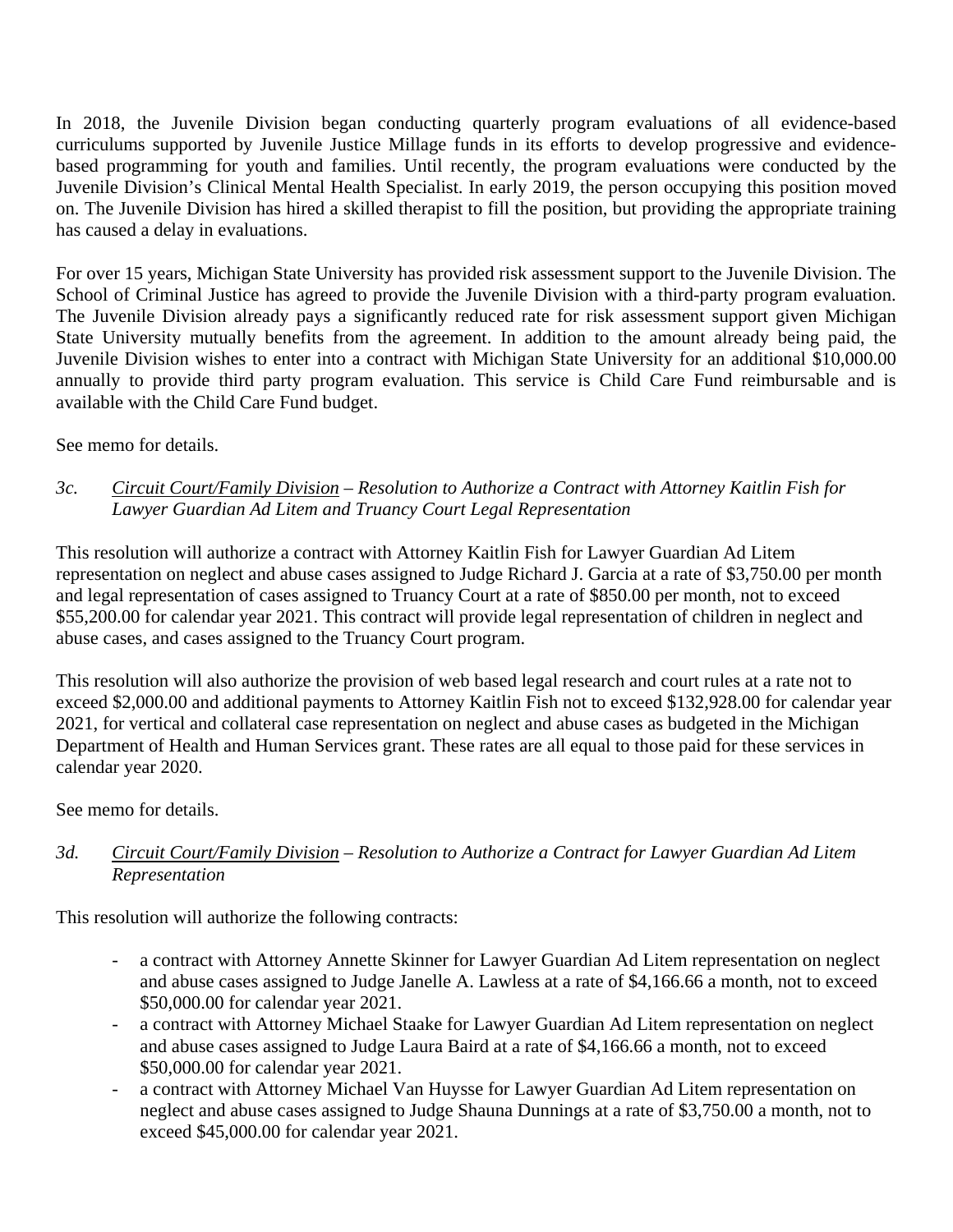This resolution will also authorize the provision of web based legal research and court rules at a rate not to exceed \$2,000.00 per attorney per calendar year and additional payments to Attorney Annette Skinner, Attorney Michael Staake and Attorney Michael Van Huysse, not to exceed \$132,928.00 for calendar year 2021, for vertical and collateral case representation on neglect and abuse cases as budgeted in the Michigan Department of Health and Human Services grant.

See memo for details.

4. *Community Corrections – Resolution to Authorize a Contract with Northwest Initiative, Prevention and Training Services, and Judicial Services Group for 2021 Community Based Programming as Authorized by the Justice Millage* 

Resolution #20-473 approved Justice Millage funds in the amount of \$145,600 for Community Corrections programs, including Day Reporting, MRT, and Electronic Monitoring. This resolution will authorize entering into contracts with Northwest Initiative for Day Reporting services in an amount not to exceed \$52,000, with Prevention and Training Services for MRT groups in an amount not to exceed \$18,600 and with JSG Monitoring for electronic monitoring services in an amount not to exceed \$70,000 for the performance period of January 1, 2021 through December 31, 2021.

## *5a. 9-1-1 Dispatch Center – Resolution to Authorize Payment of Arcserve Maintenance Support Costs to Central Square Technologies for the Computer Aided Dispatch (CAD) System*

This resolution will approve the payment of 2019 and 2020 Arcserve maintenance fees to Central Square Technologies and Ingham County 9-1-1 Center for the Computer Aided Dispatch System at a cost not to exceed \$6,583.00. Central Square Technologies uses Arcserve High Availability for Enterprise OS Servers software (third party software) to replicate all Computer Aided Dispatch (CAD) data from the live servers to reporting servers. The County was not invoiced for the 2019 Arcserve maintenance fees and received the invoices for 2019 and 2020 Arcserve maintenance fees late in 2020 due to errors in billing addresses and resolving errors in the invoices themselves, therefore the 2019 (\$3,211) and 2020 (\$3,372) maintenance fees are both being paid in 2020. Funds are available within the 9-1-1 budget for this expense.

See memo for details.

## *5b. 9-1-1 Dispatch Center – Resolution to Authorize Funding and Continuation of Rave911 Suite Services for the Ingham County 9-1-1 Center*

This resolution will authorize funding and continuation of Rave911 Suite with RAVE Mobile Safety for Ingham County 9-1-1 for an amount not to exceed \$30,000.00 for the three year term ending December 31, 2023. Rave911 Suite products include Smart911, Rave Facility and Rave Panic Button. Smart911 and Rave Facility display safety and building profiles to our dispatchers when a 9-1-1 call is received where a safety or facility profile has been built. The Rave911 implementation was funded by the State 9-1-1 Office and is covered under State funding until December 7, 2020. The state cited lower revenues related to the pandemic as the reason to discontinue funding at this time. Funding is available within the 9-1-1 fund to keep the service in place without interruption.

See memo for details.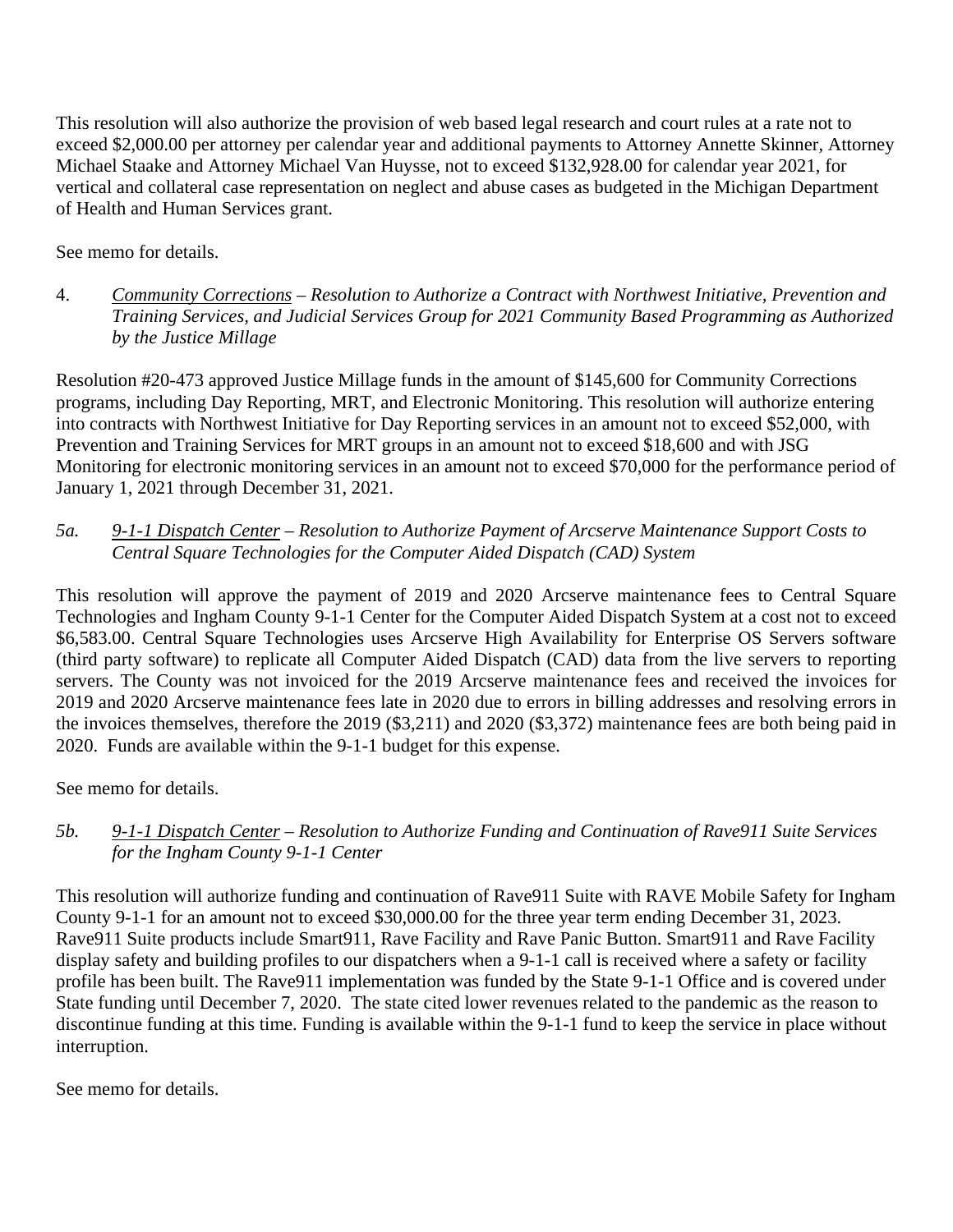#### *5c. 9-1-1 Dispatch Center – Resolution to Amend Resolution #20-144 – Changing the Amount Awarded Ingham County 9-1-1 Central Dispatch in the 9-1-1 Grant Program by the State 9-1-1 Office*

This resolution will authorize acceptance of the 9-1-1 Grant Program in the amended amount of \$540,747.80 to provide funding for the purchase of a NextGeneration 9-1-1 telephone system. Resolution #20-051 authorized receiving \$501,724.80 awarded Ingham County 9-1-1 in the State CPE Subgrant for the purchase of a new NextGeneration 9-1-1 telephone system, which was later amended to \$529,598.40 by Resolution 20-144. We were notified of another modification to the grant reducing Ingham County's match from 5% to 3%. The result of this modification is that we will now be awarded \$540,747.80.

See memo for details.

## *6a. Facilities Department – Resolution to Authorize Purchase Orders Issued for Probate Courtrooms Carpet Replacement*

This resolution will authorize a purchase order be issued to Seelye Group in the amount of \$24,979.24 for the replacement of the carpet in courtrooms 1 and 2 of the Probate Court. Seelye Group is on the MiDeals contract, therefore three quotes were not required. This resolution will also authorize a purchase order be issued to Telsystems in the amount of \$2,480.50 to disassemble and reassemble the courtroom technology that is placed under the carpet. Funds for this project are available within the 2020 capital budget.

## *6b. Facilities Department – Resolution to Authorize a Lease Amendment for the Public Defender's Office Space*

This resolution will authorize amending the current lease agreement for office space for the Public Defender's Office with 320 North Washington Square Partnership for an additional 3,075 square feet of space for the additional monthly amount of \$4,868.75. The 2020-2021 Michigan Indigent Defense Commission's grant to operate the Public Defender's Office authorized additional staff, and included funds for the additional office space to accommodate them. This additional cost will increase the total monthly lease amount to \$18,960.42. The lease also includes 14 parking spaces for \$1,400.00 per month, for a grand total monthly cost of \$20,360.42.

## *7. Controller's Office – Resolution Authorizing Adjustments to the 2020 Ingham County Budget*

As part of the year-end budgeting process it is necessary for the Controller to transfer funds among all budgeted funds, activities, and line items in order to assure compliance with the Uniform Budgeting and Accounting Act (MCL 141.421 *et seq.*), and to balance the 2020 Budget. Also authorized by this resolution are quarterly budget amendments to make necessary adjustments to the adopted budget as a result of updated revenue and expenditure projections, grant revenues, reappropriations, accounting and contractual changes, and general housekeeping issues. This resolution will authorize adjustments to decrease the General Fund by \$154,443.

Also included is General Fund Budget to Actual report as of September 30 and an update of contingency fund spending so far this year. The current contingency amount is \$131,751.

See memo for details.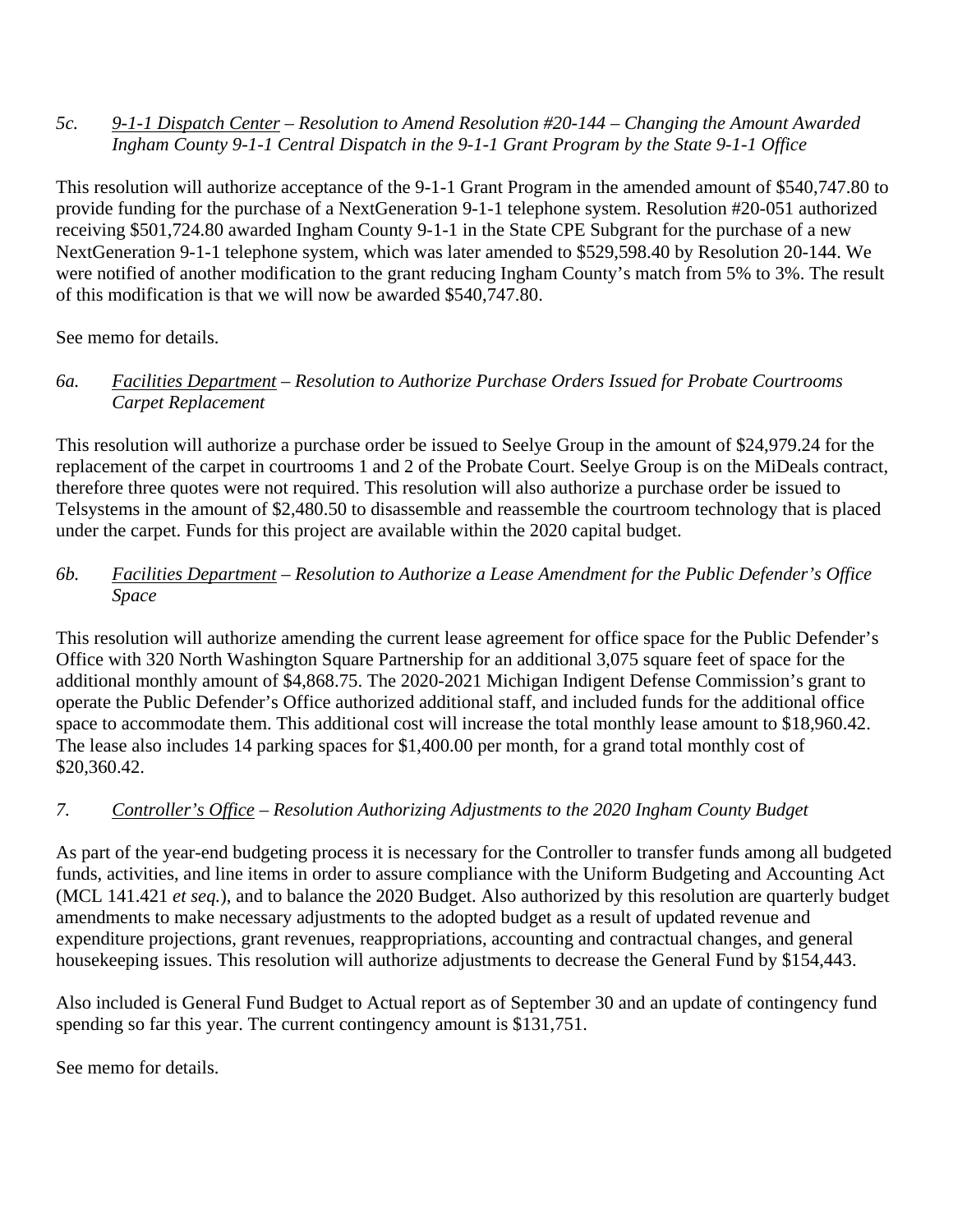#### *9. Sheriff's Office – Resolution to Authorize a Contract Amendment with Securus Technologies, LLC. for eMessaging Cost*

This resolution will authorize a change in the agreement with Securus for communications services. Securus introduced a feature called, "eMessaging" that has expanded communication options between inmates and persons on the outside. Inmates/contacts purchase virtual "stamp books" in one of four quantities. A "stamp" is redeemed each time a message is sent. One year ago we agreed to the standard stamp cost of \$.50 each and a 20% commission. It is the Sheriff's Office desire to reduce the stamp cost to \$.40 each which would result in a 10% reduction in commission. This resolution will authorize that amendment to the current agreement.

See memo for details.

## *10. Prosecutor's Office – Resolution to Amend Resolution #20-469*

Resolution #20-469 authorized an agreement between the Michigan Department of Health and Human Services and the Ingham County Prosecutor's Office under the 2021 STOP Violence Against Women Grant. The period for the grant was to commence upon the board chairperson's authorized signature or October 1, 2020, whichever was later, and to continue through September 30, 2021. Due to many extenuating circumstances, MDHHS has proposed a revision of the start date language in order to avoid potential audits for grant expenditures incurred between October 1 and the signature date without the revised language. This resolution will amend the start date of the agreement to be October 1, 2020.

## **HONORARY RESOLUION AND DISCUSSION ITEM:**

*8a. Law & Courts Committee – Resolution Honoring Judge Janelle Lawless* 

*8b. Law & Courts Committee – Discussion on Impact of Coronavirus Pandemic on Jail Programming*

Representatives from the Sheriff's Office will be in attendance to discuss the attached report.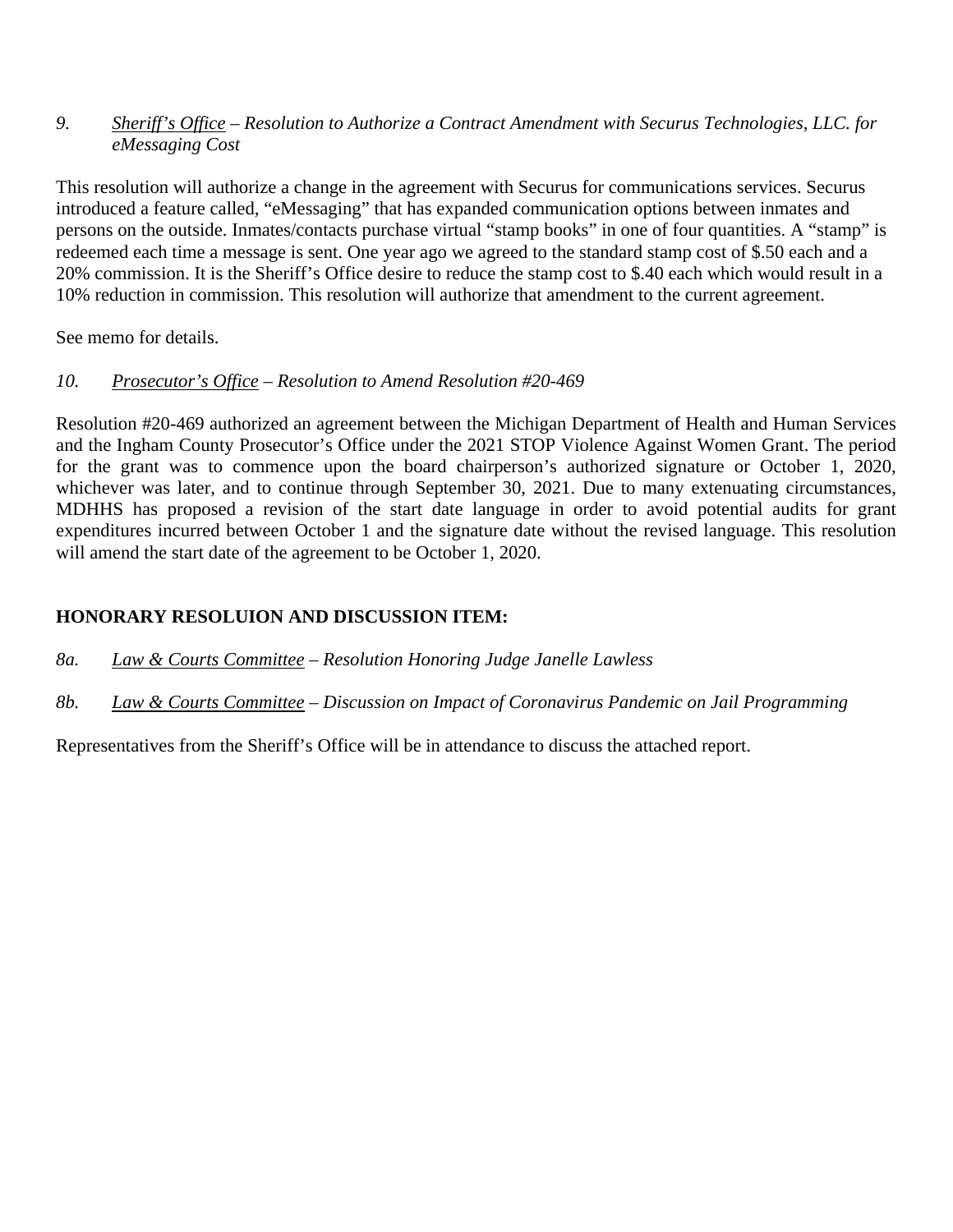<span id="page-12-0"></span>

| TO:             | Board of Commissioners - Law & Courts and Finance Committees              |  |
|-----------------|---------------------------------------------------------------------------|--|
| <b>FROM:</b>    | Morgan E. Cole, Probate Court Administrator/Register                      |  |
| DATE:           | <i>November 16, 2020</i>                                                  |  |
| <b>SUBJECT:</b> | Thomson Reuters Westlaw Print Law Library- 36-Month Subscription Contract |  |
|                 | For the meeting agendas of <i>December 2 and 3</i>                        |  |

## **BACKGROUND**

The Probate Court seeks to enter into a 36-month contract agreement with Thomson Reuters – Westlaw (Thomson Reuters) for printed law library books. Upon entering into a multi-department Westlaw Pro Flex Agreement in 2018 – this forfeited the Probate Court's fifty percent discount on print books. Further, since Probate Court no longer receives a discount and Thomson Reuters does not offer predictable annual price increases, it is paramount Probate Court seeks immediate and predictable cost saving measures. Currently, the cost of Probate Court's print legal books increased by over 200%. Unless Probate Court enters into a monthly "subscription" contract with Thomson Reuters, the cost of printed law library books will remain uncontrollable. Due to immediate need to control expenditures, Probate Court seeks to enter into this 36-month agreement with Thomson Reuters, a sole source provider for legal print book services, in an amount of \$2,400.00 annually with possibility of a seven percent increase annually, not-to-exceed the total cost of \$9,000.00 for the entire contract term, effective January 1, 2021 through December 31, 2023 for legal print books to be paid from the Law Library Fund, line-item #26913100 782000.

## **ALTERNATIVES**

Probate Court reduced the number of print books by almost 50% in an effort to reduce costs. Probate Court now seeks to receive only 12 books per year at a rate of \$192.00 per month. Other options would be to obtain additional electronic Westlaw access licenses – which cost more than \$100 per month per license – for which we would need at least three additional licenses. In addition, printed books are necessary should the Court have limited technology at any given point. Further, there are no other print alternatives as Thomson Reuters is the sole source provider of legal book services.

## **FINANCIAL IMPACT**

The financial costs will be \$2,400.00 annually with possibility of a seven percent increase annually, not-toexceed the total cost of \$9,000.00, for the entire contract term, effective January 1, 2021 through December 31, 2023 for legal print books to be paid from the Law Library Fund, line-item #26913100 782000. The Law Library Fund is continually funded by statute with an annual amount of \$17,000.00. Probate Court's book reduction and granting this request under the proposed 36-month subscription contract will result in a cost savings of almost \$2,500.00 per year.

## **OTHER CONSIDERATIONS**

Both the Controller's Office and the Purchasing Department were consulted. The Controller's Office supports Probate Court's cost saving efforts as well as funds from the Law Library Fund, line-item #26913100 782000 to cover such costs. Pursuant to MCL 600.817 and MCL 600.4851(2), the County Treasurer credits \$17,000.00 annually to the County for the law library fund for this very purpose. Probate Court seeks to use less than 15% percent annually of the law library fund for the purpose of obtaining printed law books for the Probate Court.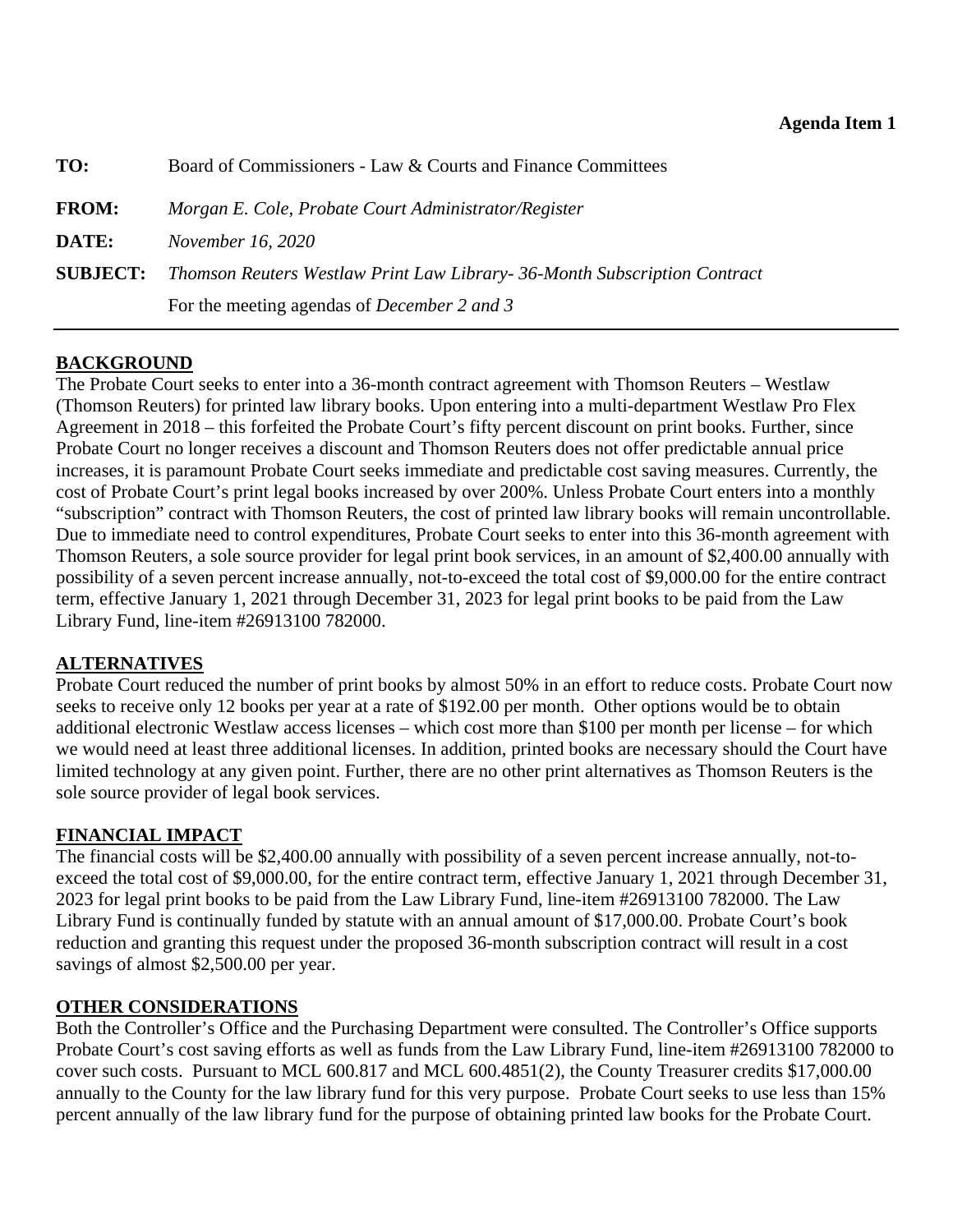#### **RECOMMENDATION**

Based on the information presented, I respectfully recommend approval of the attached resolution to support that the Ingham County Board of Commissioners approve Probate Court entering into a 36-month agreement with Thomson Reuters, a sole source provider for legal print book services, in an amount of \$2,400.00 annually with possibility of a seven percent increase annually, not-to-exceed the total cost of \$9,000.00, for the entire contract term, effective January 1, 2021 through December 31, 2023 for legal print books to be paid from the Law Library Fund, line-item #26913100 782000.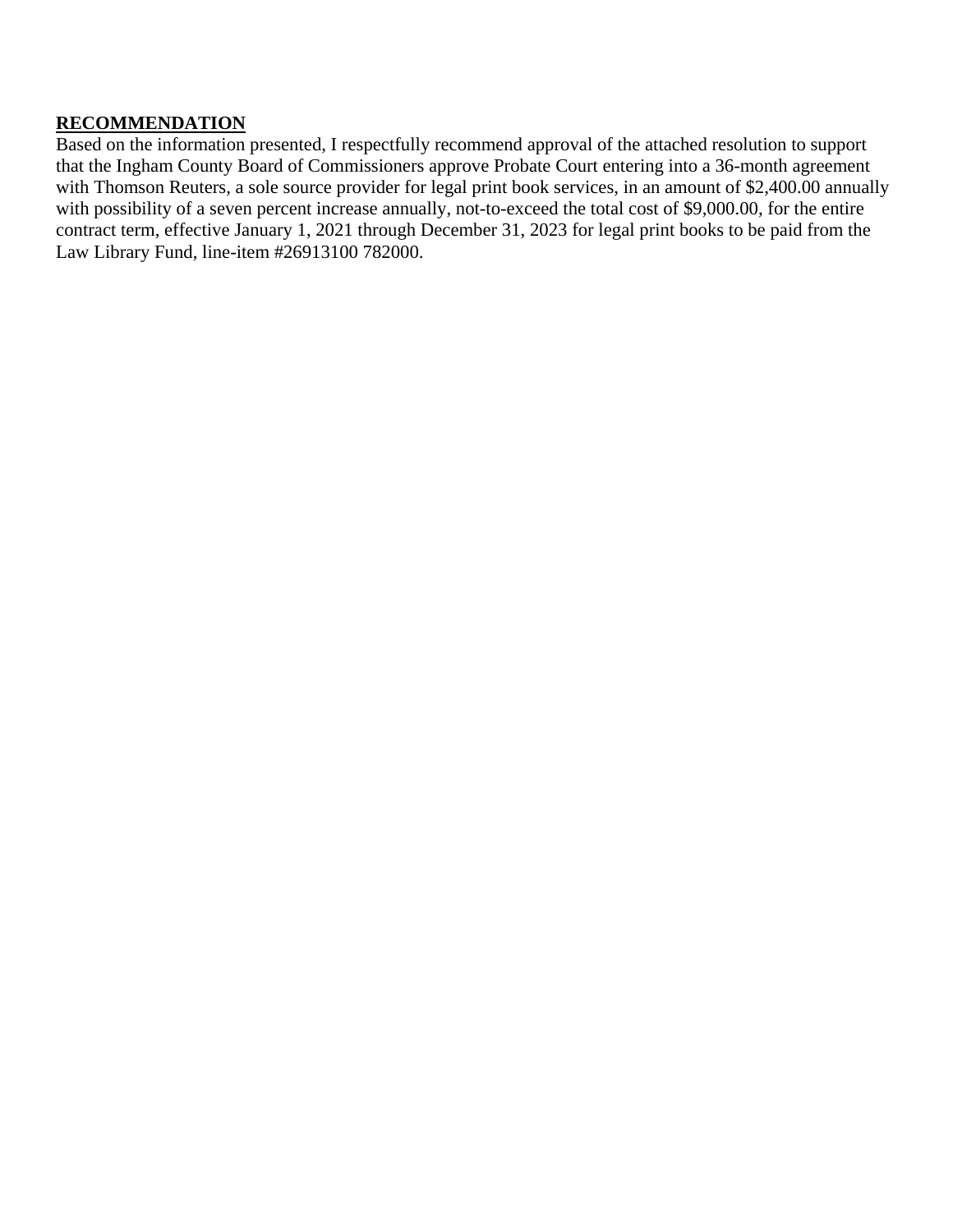Introduced by the Law & Courts and Finance Committees of the:

## INGHAM COUNTY BOARD OF COMMISSIONERS

#### **RESOLUTION TO AUTHORIZE AN AGREEMENT WITH THOMSON REUTERS**

WHEREAS, the Ingham County Probate Court (Probate Court) wishes to enter into an 36-month agreement with Thomson Reuters for print legal law books, in an amount of \$2,400.00 annually, with possibility of a seven percent increase annually, not-to-exceed the total cost of \$9,000.00 for the entire contract term, effective January 1, 2021 through December 31, 2023; and

WHEREAS, Thomson Reuters no longer offers legal print book discounts and has uncontrollable yearly price increases when not under a subscription contract; and

WHEREAS, Probate Court seeks immediate control of this expenditure by reducing its number of print legal books by seeking to enter into a 36-month subscription contract; and

WHEREAS, reducing the number of legal print books ordered and entering into such subscription contract will reduce Probate Court's costs by a minimum of \$2,500.00 per year; and

WHEREAS, the fees for this 36-month subscription shall cost \$2,400.00 annually with possibility of a seven percent increase annually, not-to-exceed the total cost of \$9,000.00, for the entire contract term, and such fees will be covered by the Law Library Fund, line-item #26913100 782000; and

WHEREAS, Thomson Reuters is the sole source provider of legal book services; and

WHEREAS, Probate Court recommends the Board of Commissioners authorizes a 36-month agreement with Thomson Reuters, a sole source provider for legal print book services, in an amount of \$2,400.00 annually with possibility of a seven percent increase annually, not-to-exceed the total cost of \$9,000.00, for the entire contract term, effective January 1, 2021 through December 31, 2023 for legal print books to be paid from the Law Library Fund, line-item #26913100 782000.

THEREFORE BE IT RESOLVED, that the Ingham County Board of Commissioners authorizes an agreement with Thomson Reuters, a sole source provider for legal print books, in an amount not-to-exceed the total cost of \$9,000.00 for the entire contract term, effective January 1, 2021 through December 31, 2023, to be paid from the Law Library Fund, line-item #26913100 782000.

BE IT FURTHER RESOLVED, that the Controller/Administrator is authorized to make any budget adjustments consistent with this resolution.

BE IT FURTHER RESOLVED, that the Chairperson of the Board of Commissioners is hereby authorized to sign any contract documents on behalf of the county after approval as to form by the County Attorney.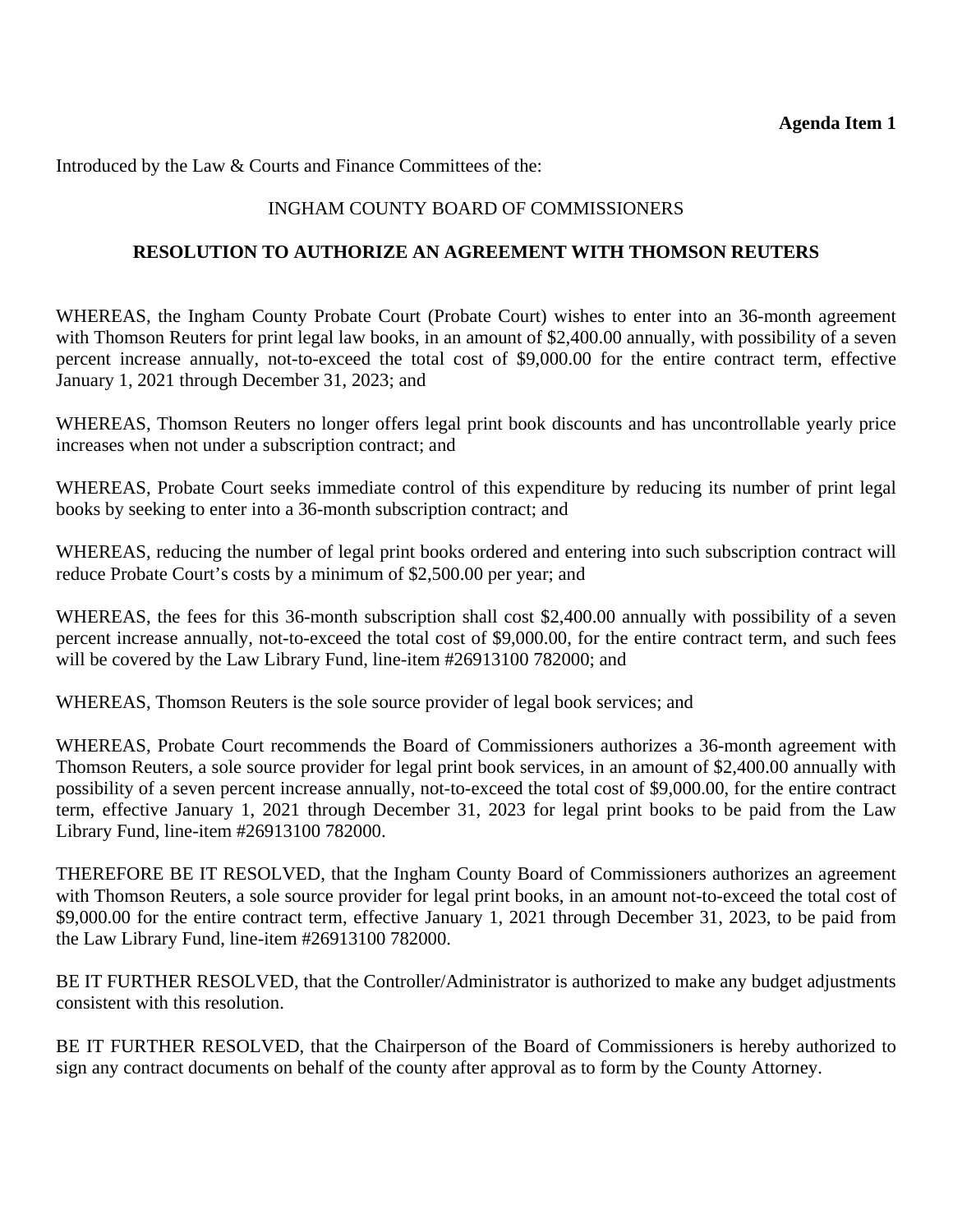#### **Agenda Item 2**

<span id="page-15-0"></span>

| To:   | Board of Commissioners; Law & Courts and Finance Committees                                                                                       |
|-------|---------------------------------------------------------------------------------------------------------------------------------------------------|
| From: | Janice M. Dooley, Deputy Court Administrator, General Trial Division                                                                              |
| Date: | November 17, 2020                                                                                                                                 |
| Re:   | Resolution Authorizing Contract With Jill Rhode, CPA To Provide Bookkeeper Services<br>For 30 <sup>th</sup> Circuit Court, General Trial Division |

The 30<sup>th</sup> Circuit Court, General Trial Division has five unique bank accounts that must be reconciled each month. The bank accounts are Restitution, Jury, Bond, Mediation and General Clearing. In December 2015, the 30<sup>th</sup> Circuit Court hired a temporary employee to balance all five accounts at an hourly rate for 15 hours per week. However, the temporary employee was unable to consistently balance all accounts on an ongoing monthly basis.

In August 2019, Ms. Jill Rhode, CPA, consulted with Circuit Court Administration to explore options to increase the efficiency of the bank reconciliation process. From that meeting, Ms. Rhode then worked with the part-time bookkeeper in an effort to assist her in understanding the process and completing bank reconciliations within an acceptable timeframe. Ms. Rhode provided assistance by reconciling the Court's clearing account beginning in October 2019, while the part-time bookkeeper maintained responsibility for the other four bank accounts. However, in July 2020, the services provided by the parttime bookkeeper were terminated as she was unable to meet expectations consistently.

In July 2020, Circuit Court Administration reached out to Ms. Jill Rhode, CPA to discuss terms by which she could perform all Circuit Court bank reconciliations. As the former Ingham County Financial Services Director, she is uniquely qualified to perform this service. Ms. Rhode agreed to balance all Circuit Court bank reconciliations on a monthly basis for a flat fee of \$380.00 per month, with a guarantee that the work would be completed within 30 days of month end.

Through the enclosed resolution, the  $30<sup>th</sup>$  Circuit Court requests that the Board of Commissioners authorizes entry into a biannual contract with Ms. Jill Rhode to reconcile the General Trial Division's Restitution, Jury, Bond, Mediation and General Clearing bank accounts on a monthly basis. Further, that Ms. Rhode will be compensated a flat fee of \$380.00 per month for her services.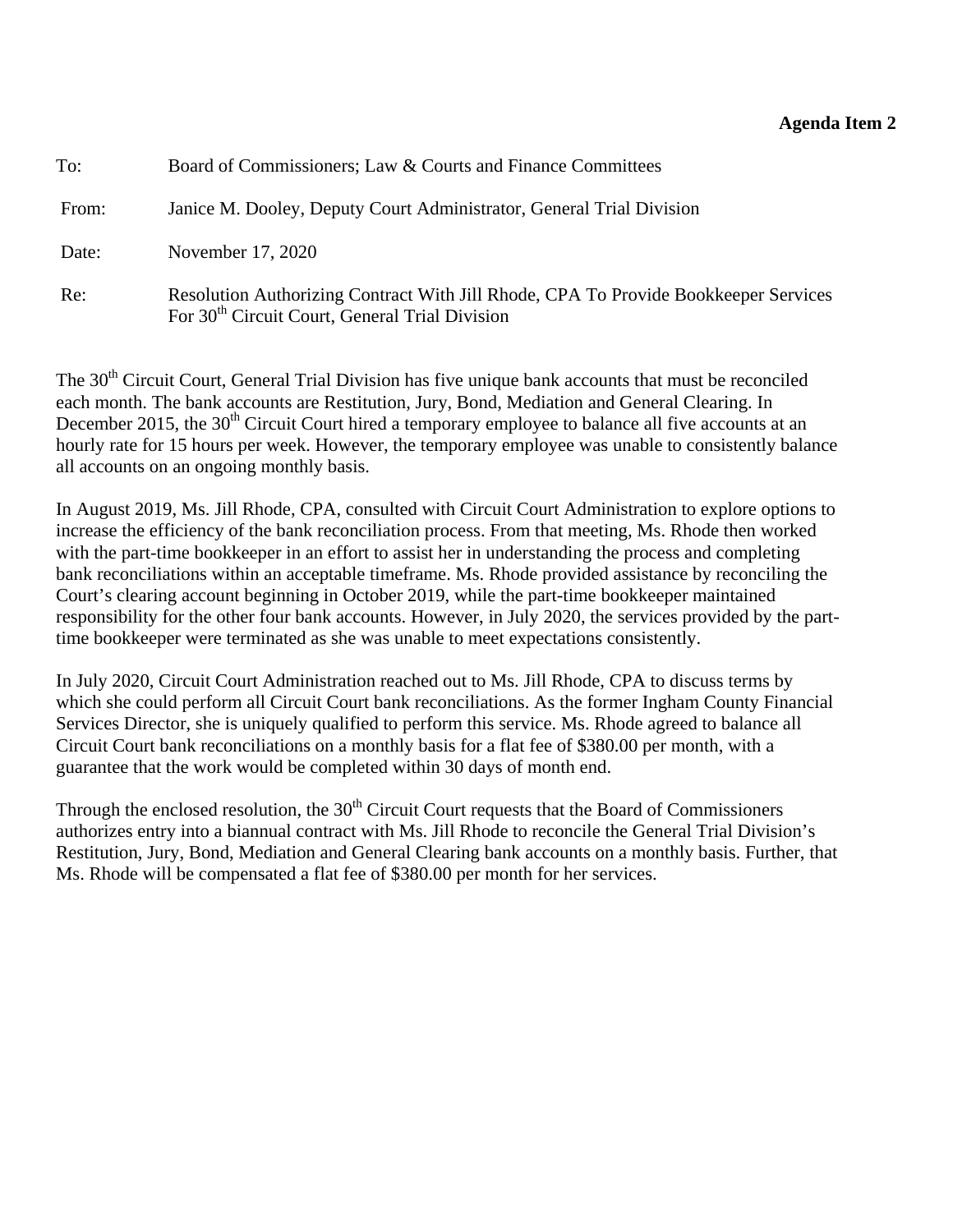Introduced by the Law & Courts and Finance Committees of the:

## INGHAM COUNTY BOARD OF COMMISSIONERS

## **RESOLUTION TO AUTHORIZE A CONTRACT WITH JILL RHODE, CPA TO PROVIDE BOOKKEEPER SERVICES FOR 30TH CIRCUIT COURT, GENERAL TRIAL DIVISION**

WHEREAS, the 30<sup>th</sup> Circuit Court, General Trial Division has five unique bank accounts that must be reconciled each month including Restitution, Jury, Bond, Mediation, and General Clearing, a service formerly performed by a temporary employee in the now vacant part-time bookkeeper position; and

WHEREAS, the need to continue the use of a part-time bookkeeper is to ensure separation of duties, proper internal controls and monthly reconciliations for each account; and

WHEREAS, the Court has benefitted from interim bookkeeping services provided by Ms. Jill Rhode, CPA, Accounting and Consulting since July 1, 2020; and

WHEREAS, Ms. Rhode has agreed to continue providing services to include reconciling all five General Trial Division bank accounts on a monthly basis for a flat fee of \$380.00 per month on a contract basis; and

WHEREAS, the General Trial Division has \$4,560.00 of funding available for bookkeeper services in its current and ongoing budget.

THEREFORE BE IT RESOLVED, that the Ingham County Board of Commissioners authorizes the entry into a two year contract which will renew automatically unless a party seeks to end it, beginning on July 1, 2020, with Ms. Jill Rhode, CPA for the purpose of reconciling five General Trial Division bank accounts on a monthly basis and to utilize funds from the Contractual Services line item (101.13001.81.8000 - \$4,560).

BE IT FURTHER RESOLVED, that the Chairperson of the Ingham County Board of Commissioners is hereby authorized to sign any necessary contract documents on behalf of the Court after approval as to form by the County Attorney.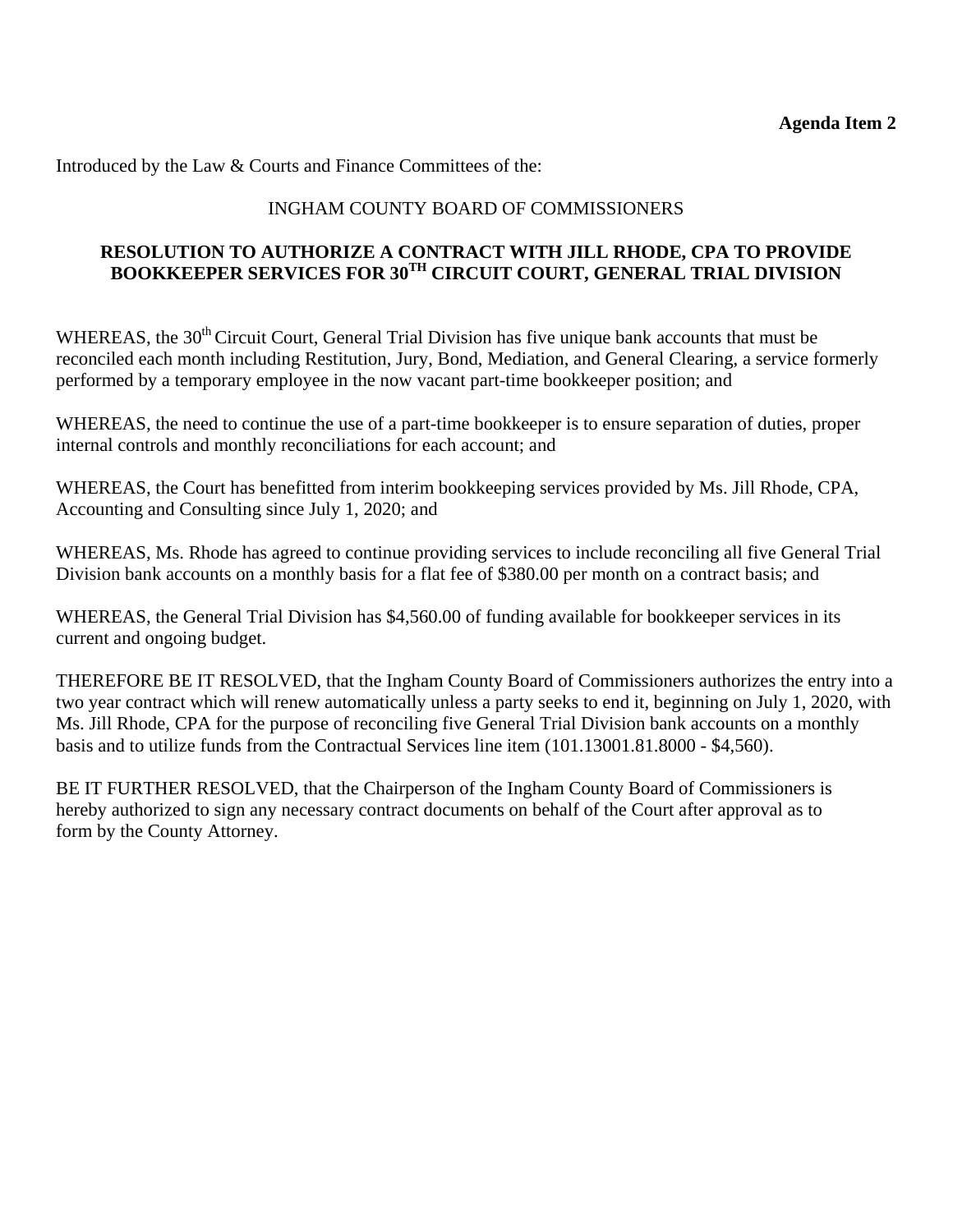<span id="page-17-0"></span>

| TO:             | Law and Courts and Finance Committees                                                                                                           |  |
|-----------------|-------------------------------------------------------------------------------------------------------------------------------------------------|--|
| <b>FROM:</b>    | Scott LeRoy, Deputy Court Administrator                                                                                                         |  |
| DATE:           | November 17, 2020                                                                                                                               |  |
| <b>SUBJECT:</b> | Resolution Authorizing Entering Into a Contract for Delinquency Attorney Services<br>For the Meeting Agendas of December 2 and December 3, 2020 |  |

#### **BACKGROUND**

The resolution attached with this memo is requesting authorization for the Circuit Court Juvenile Division to continue a contract for legal representation of juveniles in delinquency cases assigned to Judge Richard J. Garcia. Attorney Robert Ochodnicky has been providing this service. It is recommended that Attorney Robert Ochodnicky continue and receive the same contract amount as the 2020 calendar year.

The Juvenile Division has entered into delinquency contracts since 2010 in an effort to reduce costs for attorney fees, and provide consistent and efficient legal representation for children and indigent youth. The Judiciary selects specific attorneys for these contracts based on exceptional qualifications, such as good standing with the State Bar of Michigan, familiarity with this specific area of law, and a well-known reputation for zealously advocating for their clients. The contract will be in effect from January 1, 2021 through December 31, 2021.

#### **ALTERNATIVES**

The Court assigns court appointed attorneys from the court appointed list to represent indigent juveniles assigned to Judge Richard J. Garcia.

#### **FINANCIAL IMPACT**

Funds to support this contact have been allocated in the 2021 budget. It is estimated that entering into a contract with an attorney saves the Court between \$5,000.00 and \$7,000.00 a year. No additional funding for this contract is required.

#### **STRATEGIC PLANNING IMPACT**

Develop an indigent defense service plan following guidelines issued by the State through the Michigan Indigent Defense Commission (MIDC).

Adequate attorney compensation was recognized as one of the eight core standards of the Michigan Indigent Defense Commission. The Commission's report states:

Assigned counsel should receive prompt compensation at a reasonable rate and should be reimbursed for their reasonable out-of-pocket, case-related expenses. Assigned counsel should be compensated for all work necessary to provide quality legal representation. Activities outside of court appearances, such as directing an investigation, negotiating, or tactical planning, etc., require no less legal skill and expertise than in-court appearances, and are equally important to quality representation.

#### **OTHER CONSIDERATIONS**

Contracts with delinquency attorneys will add additional cost savings as Raise the Age legislation is implemented. Raise the Age legislation will have an increase on the overall number of delinquency petitions received by Juvenile Division Judges.

#### **RECOMMENDATION**

Enter into a contract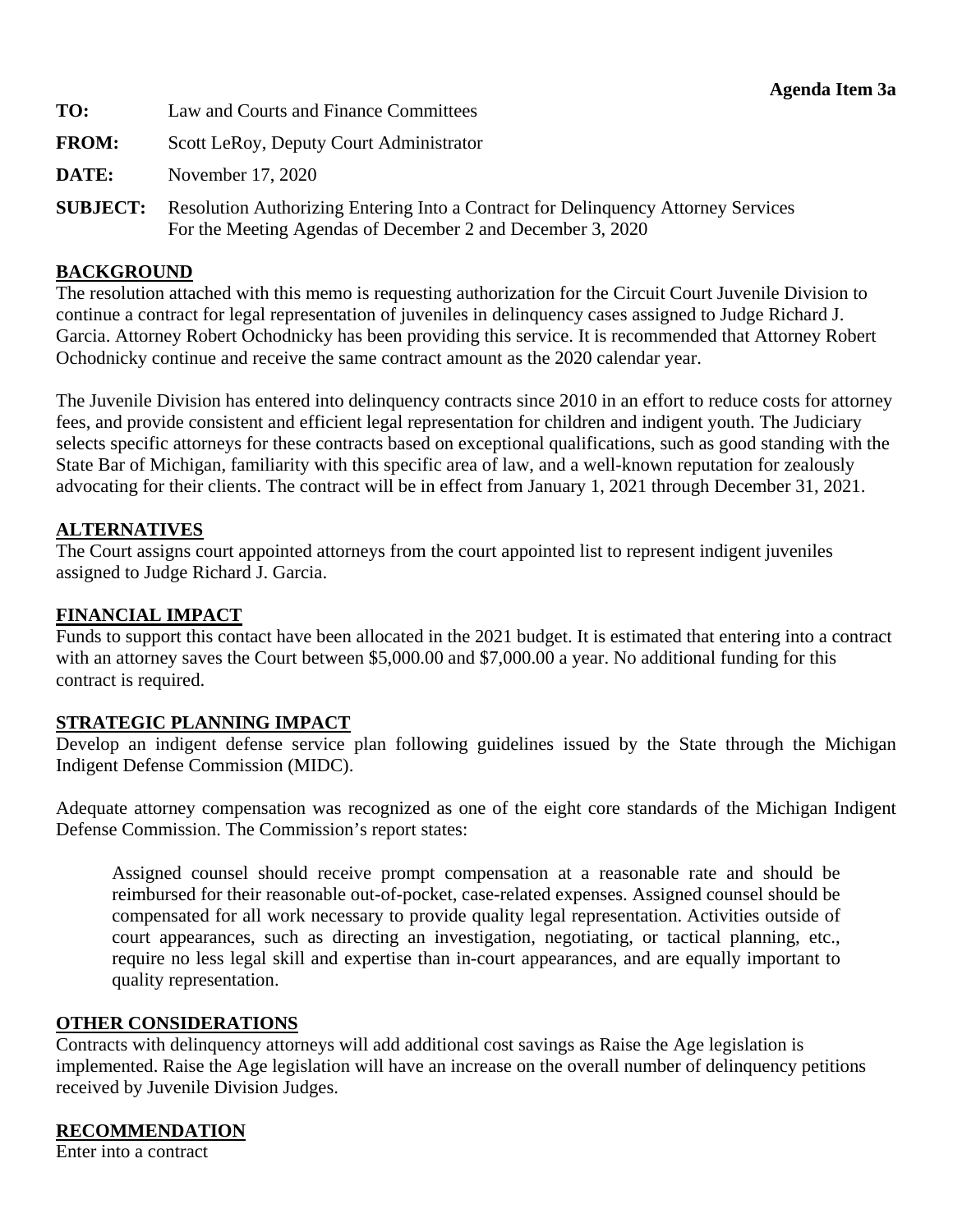Introduced by the Law & Courts and Finance Committees of the:

#### INGHAM COUNTY BOARD OF COMMISSIONERS

#### **RESOLUTION TO AUTHORIZE A CONTRACT FOR DELINQUENCY ATTORNEY SERVICES**

WHEREAS, the Circuit Court Juvenile Division, by statute and Constitution, must provide legal counsel to juveniles in delinquency cases who are indigent; and

WHEREAS, the Circuit Court Juvenile Division, to reduce cost for attorney fees and provide consistent and efficient legal services for juveniles, has contracted with attorneys; and

WHEREAS, the 2021 budget approved by the Board of Commissioners, authorizes funds to contract with specific attorneys to provide legal representation; and

WHEREAS, the attorneys are selected by the judiciary based on exceptional qualifications, such as good standing with the State Bar of Michigan, familiarity with this specific area of law, and a well-known reputation for zealously advocating for their clients; and

WHEREAS, Attorney Robert Ochodnicky has been providing legal counsel for juvenile delinquency cases assigned to Judge Richard J. Garcia; and

WHEREAS, if authorized the Circuit Court Juvenile Division would compensate Attorney Robert Ochodnicky for providing legal representation for delinquency cases assigned to Judge Richard J. Garcia, effective January 1, 2021 through December 31, 2021 in the amount of \$1,296.56 per month, not to exceed \$15,558.75.

THEREFORE BE IT RESOLVED, that the Ingham County Board of Commissioners is hereby authorized to enter into a contract with Attorney Robert Ochodnicky, for Judge Richard J. Garcia's delinquency cases, at \$1,296.56 per month, not to exceed \$15,558.72.

BE IT FURTHER RESOLVED, that the contract would be effective 01/01/2021 through 12/31/2021.

BE IT FURTHER RESOLVED, that the Chairperson of the Ingham County Board of Commissioners is hereby authorized to sign any necessary contract documents on behalf of the County after approval as to form by the County Attorney.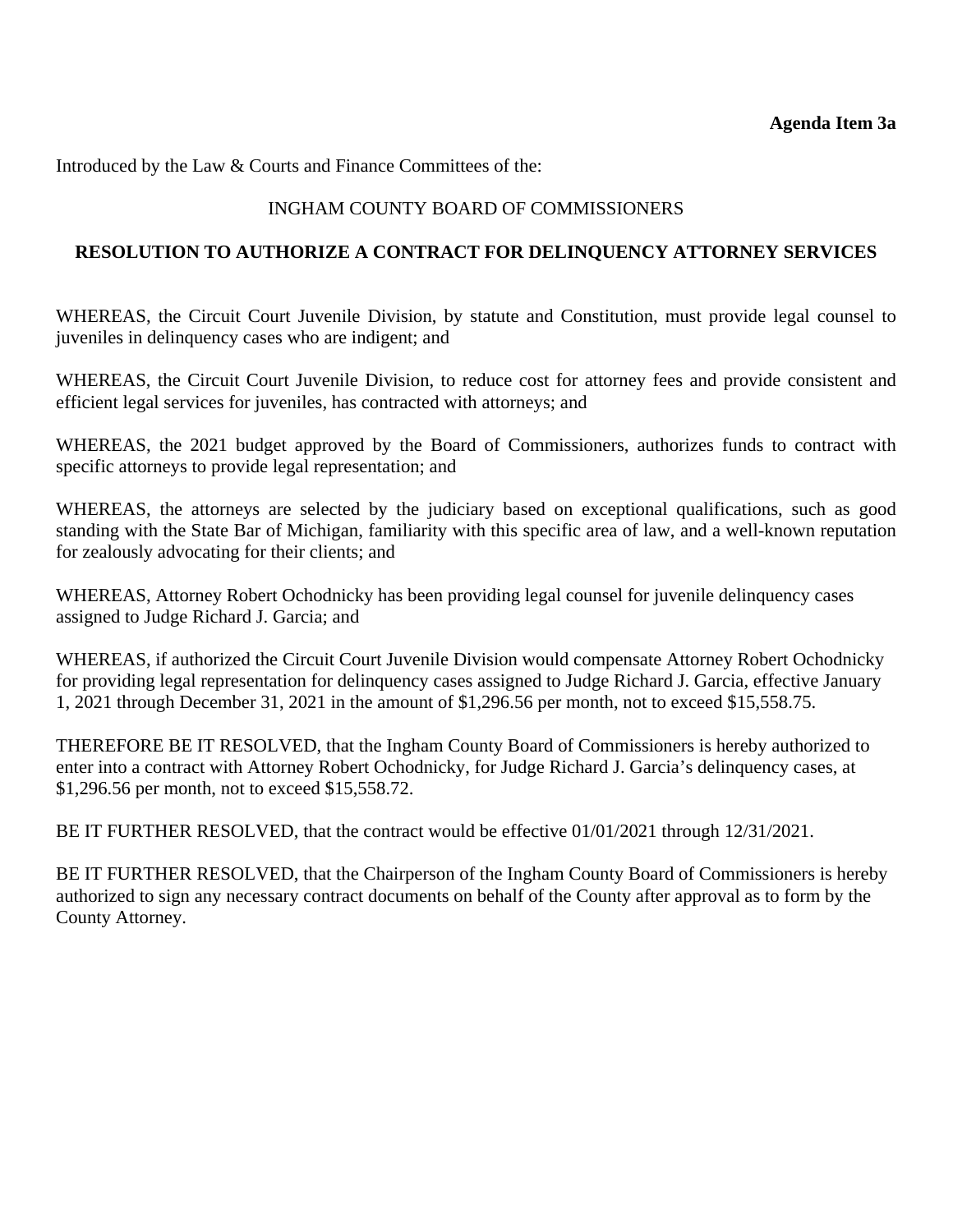<span id="page-19-0"></span>

| TO:             | Law and Courts and Finance Committees                                                                                                                                                                                        |  |
|-----------------|------------------------------------------------------------------------------------------------------------------------------------------------------------------------------------------------------------------------------|--|
| <b>FROM:</b>    | Scott LeRoy, Deputy Court Administrator                                                                                                                                                                                      |  |
| DATE:           | November 17, 2020                                                                                                                                                                                                            |  |
| <b>SUBJECT:</b> | Resolution Authorizing Entering into a Contract with Michigan State University for Juvenile<br><b>Risk Assessment Project and Quarterly Program Evaluation</b><br>For the Meeting Agendas of December 2 and December 3, 2020 |  |

## **BACKGROUND**

The Juvenile Division has been a leader in juvenile justice by developing progressive and evidence-based programming for youth and families. As part of this best practice, in 2018, the Juvenile Division began conducting quarterly program evaluations of all evidence-based curriculums supported by Juvenile Justice Millage funds. The idea behind these quarterly assessments is simple; assess the program, provide coaching and return to see progress. The addition of these assessments has strengthened the Juvenile Division's continuous quality improvement plan and allowed for more direct feedback to vendors in an effort to improve the overall quality of juvenile justice programming. Until recently, the program evaluations were conducted by the Juvenile Division's Clinical Mental Health Specialist. However, in early 2019, the person occupying this position moved on. Although the Juvenile Division has hired a skilled therapist to fill the position, it has taken time to provide the appropriate training causing a delay in evaluations.

For over 15 years, Michigan State University has provided risk assessment support to the Juvenile Division. Through many discussions, the School of Criminal Justice has agreed to provide the Juvenile Division with a third-party program evaluation. Adding an institution like Michigan State University will not only provide an objective measure of success but also strengthen the continuity of service.

The Juvenile Division already pays a significantly reduced rate for risk assessment support given Michigan State University mutually benefits from the agreement. In addition to the amount already being paid, the Juvenile Division wishes to enter into a contract with Michigan State University for an additional \$10,000.00 annually to provide third party program evaluation. This service is Child Care Fund reimbursable.

## **ALTERNATIVES**

The Juvenile Division could not collect third-party risk assessment or quarterly program evaluations.

## **FINANCIAL IMPACT**

Funds for this contract have been approved in the Juvenile Division's 2021 budget.

## **STRATEGIC PLANNING IMPACT**

This supports the overarching long-term objective of providing appropriate evidence-based treatment and sanctions for at-risk youth and juveniles.

## **OTHER CONSIDERATIONS**

None

## **RECOMMENDATION**

Enter into a contract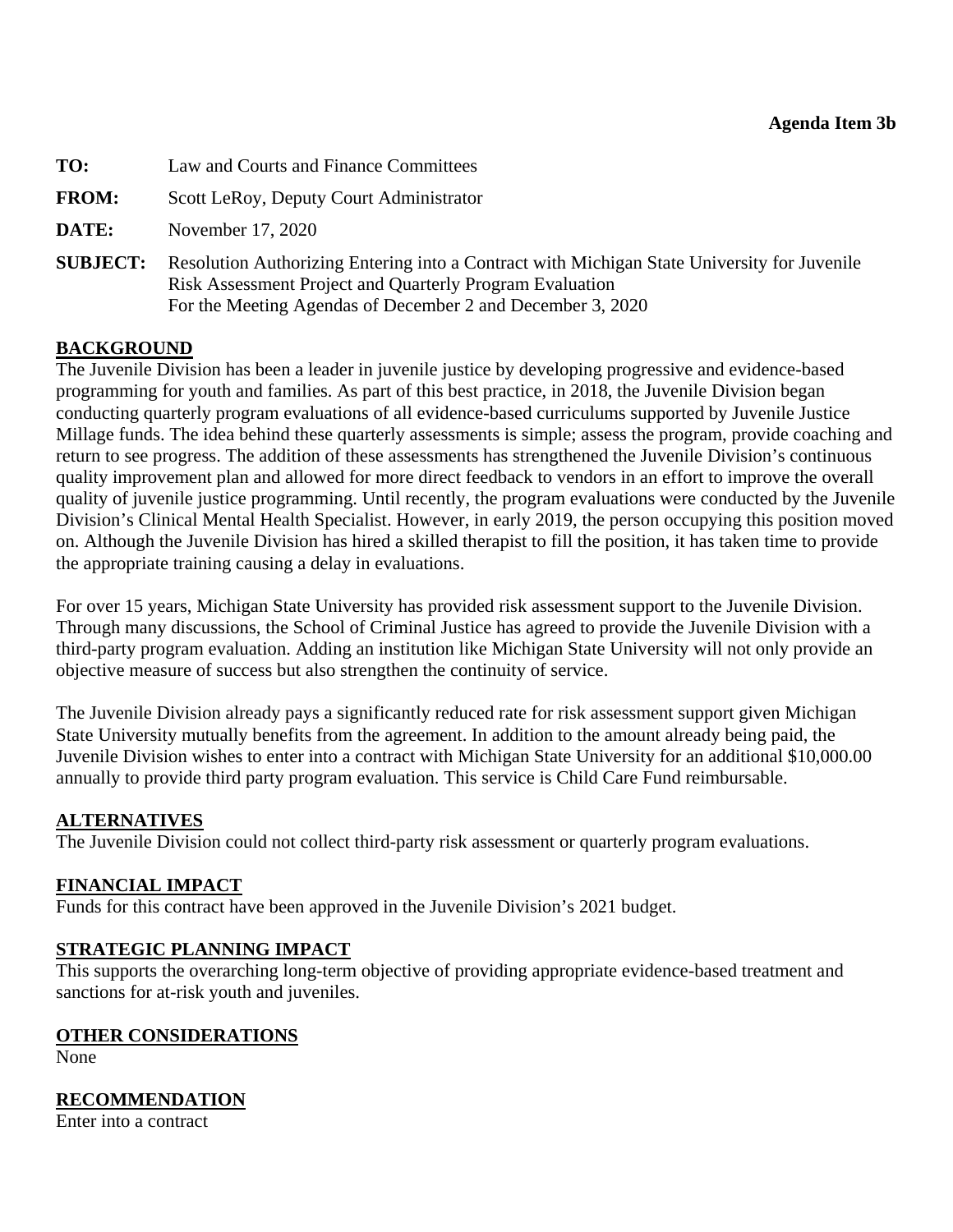Introduced by the Law & Courts and Finance Committees of the:

#### INGHAM COUNTY BOARD OF COMMISSIONERS

## **RESOLUTION TO AUTHORIZE A CONTRACT WITH MICHIGAN STATE UNIVERSITY FOR THE JUVENILE RISK ASSESSMENT PROJECT AND QUARTERLY PROGRAM EVALUATIONS**

WHEREAS, the Circuit Court Juvenile Division has worked collaboratively with Michigan State University for over 15 years on the Juvenile Risk Assessment Project; and

WHEREAS, the Circuit Court Juvenile Division, relies on Michigan State University to analyze and evaluate data collected by the Juvenile Division; and

WHEREAS, Dr. Caitlyn Cavanagh, formerly Dr. William Davidson, oversees a team of researchers from Michigan State University assigned to the project; and

WHEREAS, the Circuit Court Juvenile Division would like to expand the Juvenile Risk Assessment Project to include quarterly third-party evaluations of all evidence based programming; and

WHEREAS, funds to support the Juvenile Risk Assessment Project were allocated in the Juvenile Division's 2021 budget; and

WHEREAS, the Juvenile Risk Assessment Project is Department of Health and Human Services Child Care Fund eligible.

THEREFORE BE IT RESOLVED, that the Ingham County Board of Commissioners is hereby authorized to enter into a contract with Michigan State University for purposes of providing the Juvenile Risk Assessment Project and quarterly program evaluation at a rate of \$10,309.72 quarterly, not to exceed \$41,238.88 annually.

BE IT FURTHER RESOLVED, that the contract shall be in effect October 1, 2020 through September 30, 2021

BE IT FURTHER RESOLVED, that the Chairperson of the Ingham County Board of Commissioners is hereby authorized to sign any necessary contract documents on behalf of the County after approval as to form by the County Attorney.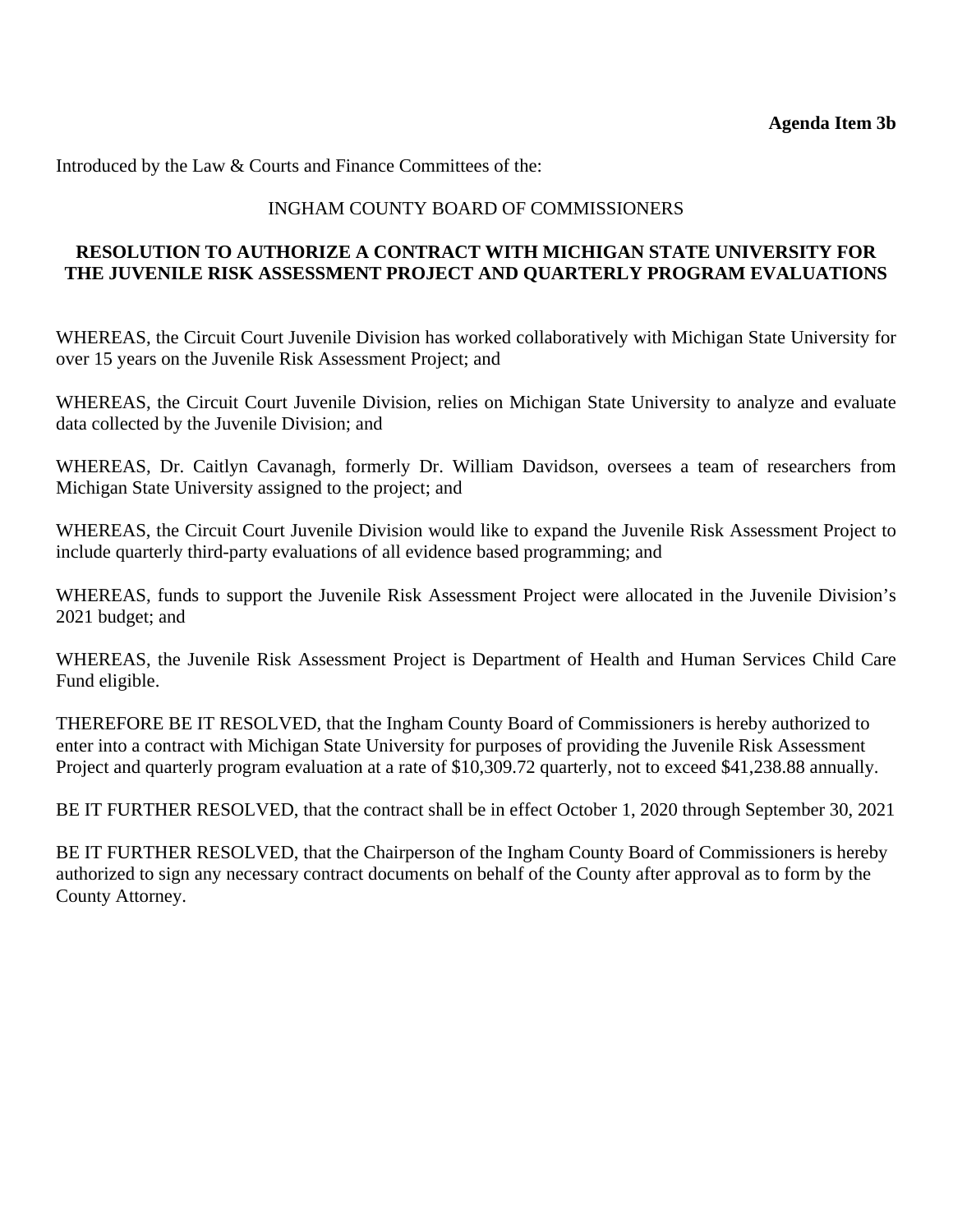# <span id="page-21-0"></span>**TO:** Law and Courts and Finance Committees

- **FROM:** Scott LeRoy, Deputy Court Administrator
- **DATE:** November 17, 2020
- **SUBJECT:** Resolution Authorizing Entering Into a Contract for Lawyer Guardian Ad Litem Attorney Services and Legal Representation for Truancy Court for the Meeting Agendas of December 2 and December 3, 2020

#### **BACKGROUND**

The resolution attached with this memo is requesting authorization for the Circuit Court Juvenile Division to continue a contract with Attorney Kaitlin Fish for Lawyer Guardian Ad Litem legal representation of children in neglect and abuse cases, and cases assigned to the Truancy Court program. A separate resolution recommends authorizing Lawyer Guardian Ad Litem Services for the other three Judges holding Family Division hearings.

The Court has entered into Lawyer Guardian Ad Litem contracts since 2002 in an effort to reduce costs for attorney fees, and provide consistent and efficient legal representation for children. The Judiciary selects specific attorneys for these contacts based on exceptional qualifications, such as good standing with the State Bar of Michigan, familiarity with this specific area of law, and a well-known reputation for zealously advocating for their clients. The contract will be in effect from January 1, 2021 through December 31, 2021.

Furthermore, the court received a significant grant from the Michigan Department of Health and Human Services to increase the quality of legal representation in neglect and abuse cases. This grant allows the Court to allocate funds to a Lawyer Guardian Ad Litem for training, legal research, and collateral and vertical case representation.

#### **ALTERNATIVES**

The Court assigns court appointed attorneys from the court appointed list to represent youth. This would result in a reduction in the quality of legal representation for children in neglect and abuse and Truancy Court cases.

#### **FINANCIAL IMPACT**

Funds to support this contact have been allocated in the 2021 budget. No additional funding is requested.

#### **STRATEGIC PLANNING IMPACT**

Develop an indigent defense service plan following guidelines issued by the State through the Michigan Indigent Defense Commission (MIDC).

Adequate attorney compensation was recognized as one of the eight core standards of the Michigan Indigent Defense Commission. The Commission's report states:

Assigned counsel should receive prompt compensation at a reasonable rate and should be reimbursed for their reasonable out-of-pocket, case-related expenses. Assigned counsel should be compensated for all work necessary to provide quality legal representation. Activities outside of court appearances, such as directing an investigation, negotiating, or tactical planning, etc., require no less legal skill and expertise than in-court appearances, and are equally important to quality representation.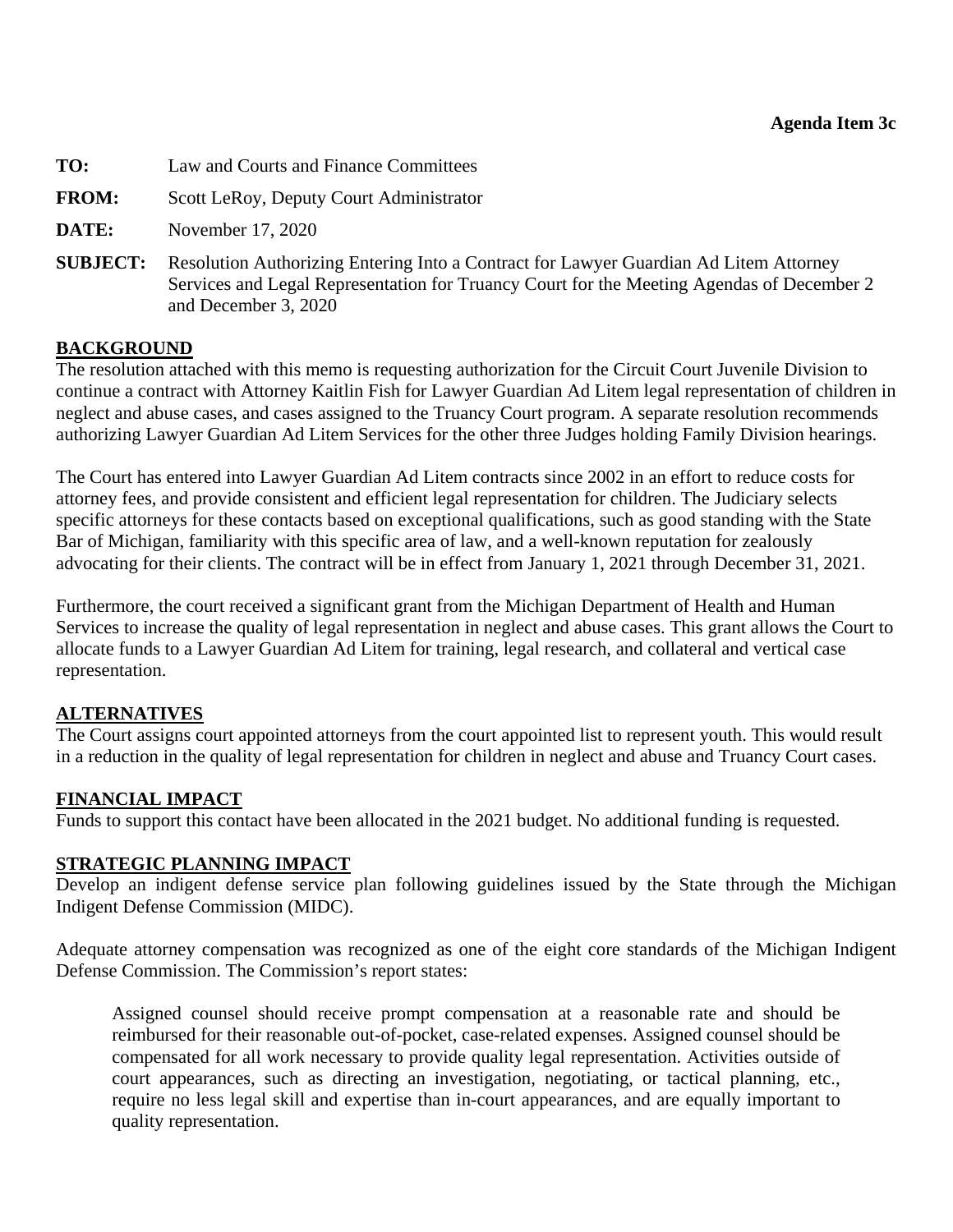# **OTHER CONSIDERATIONS**

None.

## **RECOMMENDATION**

Enter into a contract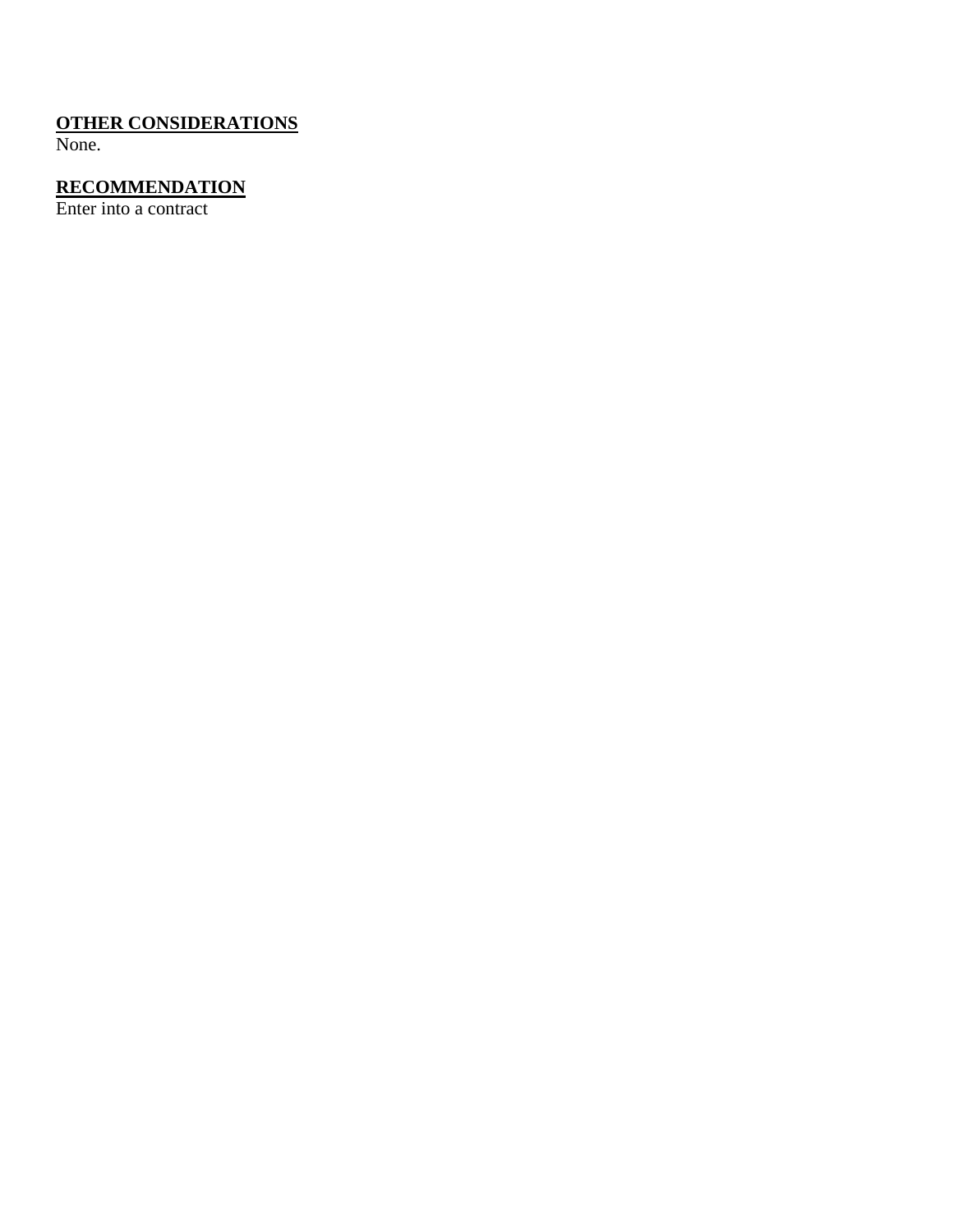Introduced by the Law & Courts and Finance Committees of the:

#### INGHAM COUNTY BOARD OF COMMISSIONERS

#### **RESOLUTION TO AUTHORIZE A CONTRACT WITH ATTORNEY KAITLIN FISH FOR LAWYER GUARDIAN AD LITEM AND TRUANCY COURT LEGAL REPRESENTATION**

WHEREAS, the Circuit Court Juvenile Division, by statute and Constitution, must provide Lawyer Guardian Ad Litem representation for children in neglect and abuse cases; and

WHEREAS, the Circuit Court Juvenile Division, by statute and Constitution, must provide legal counsel to juveniles in delinquency cases who are indigent; and

WHEREAS, the Circuit Court Juvenile Division, to reduce cost for attorney fees and provide consistent and efficient legal representation for children, has contracted with specialized attorneys; and

WHEREAS, the 2021 budget approved by the Board of Commissioners, authorizes funds to contract with attorneys to provide legal representation; and

WHEREAS, the specialized attorneys are selected by the judiciary based on exceptional qualifications, such as good standing with the State Bar of Michigan, familiarity with this specific area of law and a well-known reputation for zealously advocating for their clients; and

WHEREAS, it is recommended that Attorney Kaitlin Fish continue providing Lawyer Guardian Ad Litem representation for neglect and abuse cases assigned to Judge Richard J. Garcia at a rate not to exceed \$45,000.00 for calendar year 2021; and

WHEREAS, it is recommended that Attorney Kaitlin Fish continue providing legal representation of truancy cases assigned to the Truancy Court program at a rate not to exceed \$10,200.00 for calendar year 2021; and

WHEREAS, the Circuit Court Juvenile Division received a grant from the Michigan Department of Health and Human Services to increase the quality of legal representation for neglect and abuse cases; and

WHEREAS, the grant from the Michigan Department of Health and Human Services allows the Circuit Court Juvenile Division to distribute funds to a Lawyer Guardian Ad Litem for training, legal research, and collateral and vertical case representation.

THEREFORE BE IT RESOLVED, that the Ingham County Board of Commissioners is hereby authorized to enter into a contract with Attorney Kaitlin Fish for Lawyer Guardian Ad Litem representation on neglect and abuse cases assigned to Judge Richard J. Garcia at a rate of \$3,750.00 per month and legal representation of cases assigned to Truancy Court at a rate of \$850.00 per month, not to exceed \$55,200.00 for the 2021 calendar year.

BE IT FUERTHER RESOLVED, that the contract would be effective 01/01/2021 through 12/31/2021.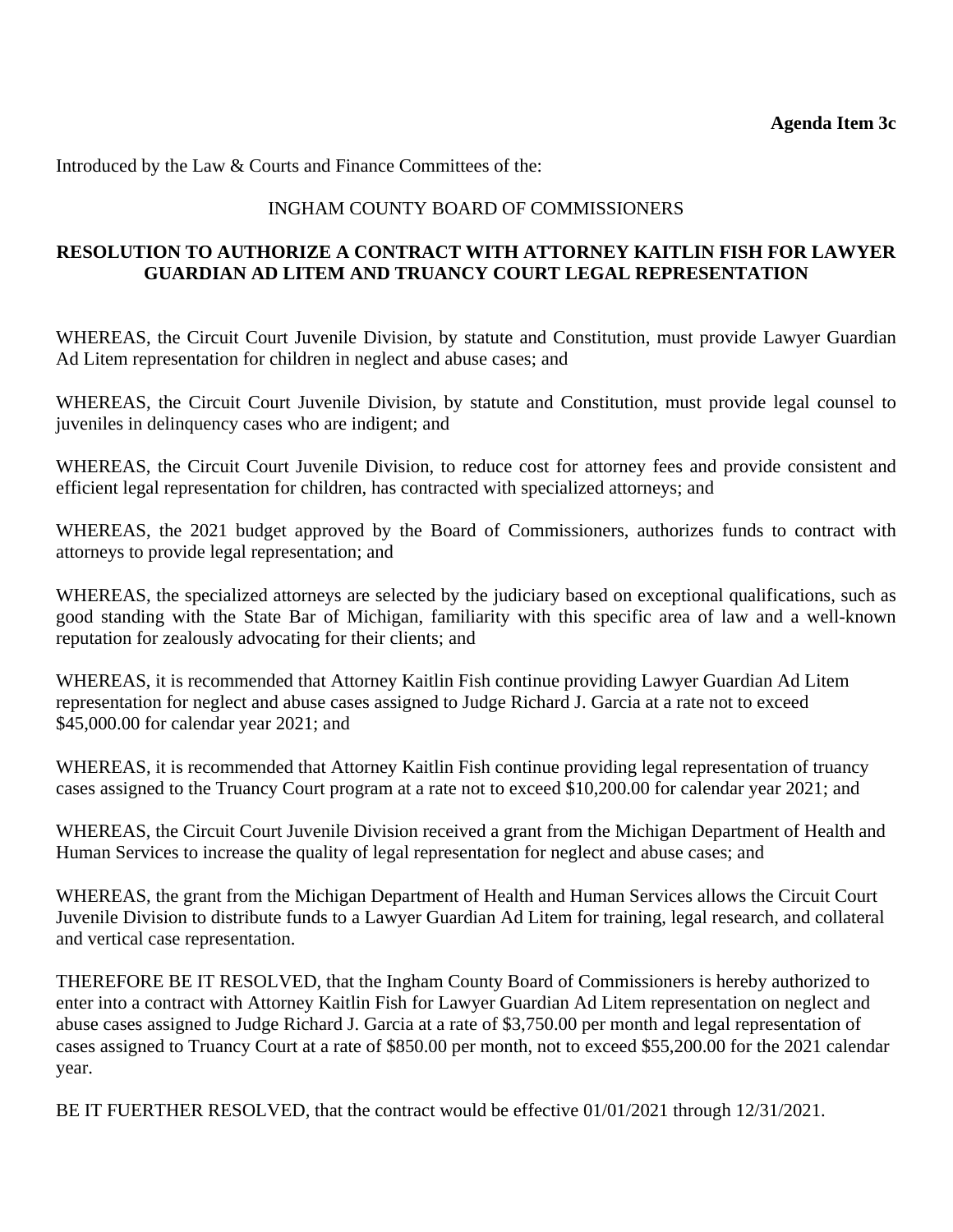BE IT FURTHER RESOLVED, that the Circuit Court Juvenile Division is authorized to provide Attorney Kaitlin Fish web-based legal research and court rules at a rate not to exceed \$2,000.00 per calendar year as budgeted in the Michigan Department of Health and Human Services grant.

BE IT FURTHER RESOLVED, that the Circuit Court Juvenile Division is authorized to provide additional payments to Attorney Kaitlin Fish, not to exceed \$132,928.00 for calendar year 2020, for vertical and collateral case representation on neglect and abuse cases as budgeted in the Michigan Department of Health and Human Services grant.

BE IT FURTHER RESOLVED, that the Chairperson of the Ingham County Board of Commissioners is hereby authorized to sign any necessary contract documents on behalf of the County after approval as to form by the County Attorney.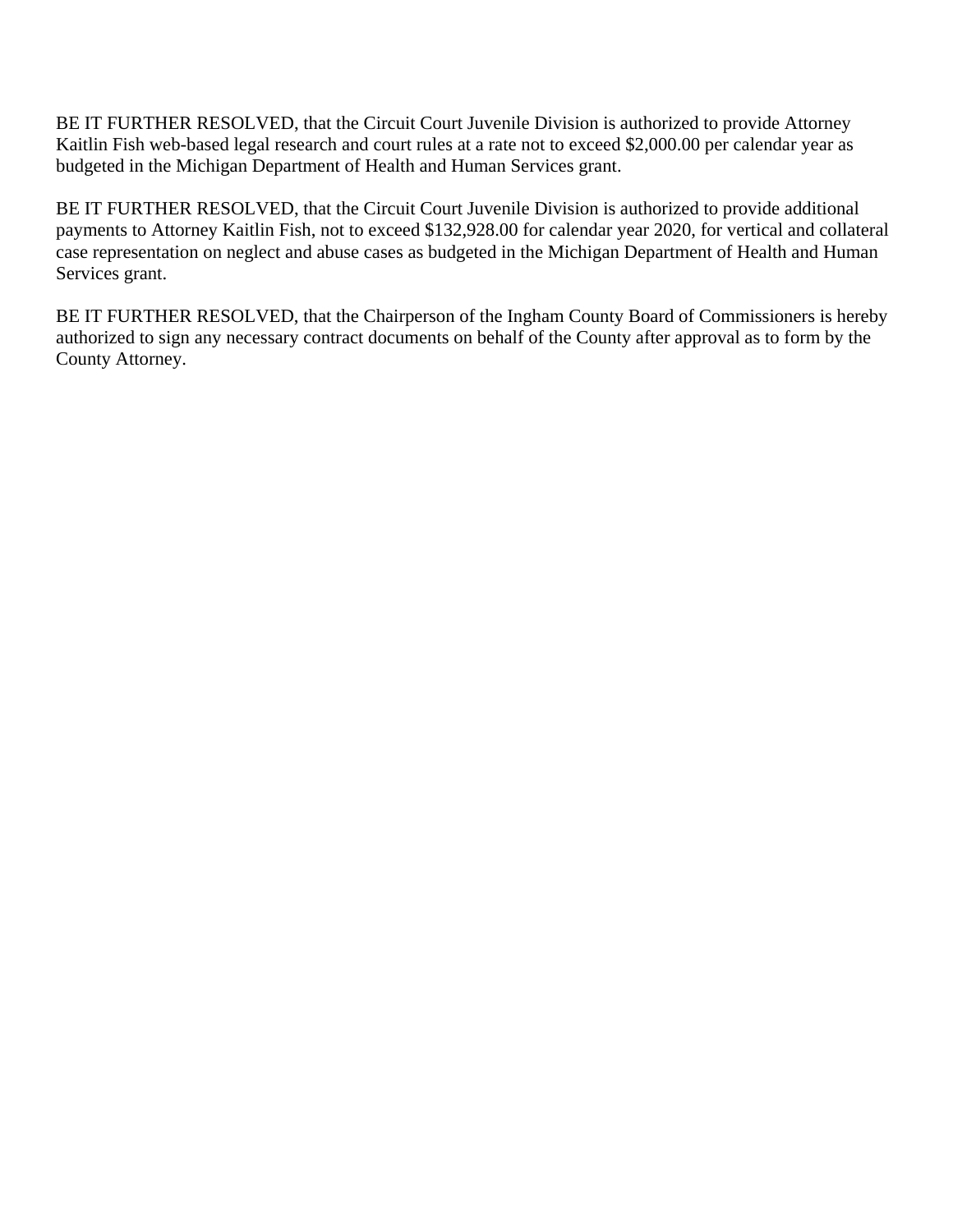<span id="page-25-0"></span>

| TO:             | Law and Courts and Finance Committees                                                                                                                        |
|-----------------|--------------------------------------------------------------------------------------------------------------------------------------------------------------|
| <b>FROM:</b>    | Scott LeRoy, Deputy Court Administrator                                                                                                                      |
| DATE:           | November 17, 2020                                                                                                                                            |
| <b>SUBJECT:</b> | Resolution Authorizing Entering Into a Contract for Lawyer Guardian Ad Litem Attorney<br>Services for the Meeting Agendas of December 2 and December 3, 2020 |

## **BACKGROUND**

The resolution attached with this memo is requesting authorization for the Circuit Court Juvenile Division to continue contracts for legal representation of children in neglect and abuse cases. The three attorneys recommended in this resolution have already been providing Lawyer Guardian Ad Litem services (L-GAL) for the Circuit Court Juvenile Division. The fourth Lawyer Guardian Ad Litem, who is assigned to Judge Garcia, has a second contract to represent juveniles in Truancy Court cases and is requested to be authorized by separate resolution. Additionally, the case distribution for neglect and abuse cases was recalculated in 2020 thus resulting in a recalculation of the contract amounts. The case distribution for neglect and abuse cases is as follows: Judge Koenig .3, Judge McCormick .3, Judge Garcia .2 and Judge Dunnings .2 of the Family Division docket.

The Court has entered into Lawyer Guardian Ad Litem contracts since 2002 in an effort to reduce costs for attorney fees, and provide consistent and efficient legal representation for children. The Judiciary selects specific attorneys for these contacts based on exceptional qualifications, such as good standing with the State Bar of Michigan, familiarity with this specific area of law, and a well-known reputation for zealously advocating for their clients. The contracts will be in effect from January 1, 2021 through December 31, 2021.

Furthermore, the court received a significant grant from the Michigan Department of Health and Human Services to increase the quality of legal representation in neglect and abuse cases. This grant allows the Court to allocate funds to a Lawyer Guardian Ad Litem for training, legal research, and collateral and vertical case representation.

## **ALTERNATIVES**

The Court assigns court appointed attorneys from the court appointed list to represent youth. This would result in a reduction in the quality of legal representation for children in neglect and abuse cases.

## **FINANCIAL IMPACT**

Funds to support this contact have been allocated in the Juvenile Division's 2021 budget. No additional funding is requested.

## **STRATEGIC PLANNING IMPACT**

Develop an indigent defense service plan following guidelines issued by the State through the Michigan Indigent Defense Commission (MIDC).

Adequate attorney compensation was recognized as one of the eight core standards of the Michigan Indigent Defense Commission. The Commission's report states: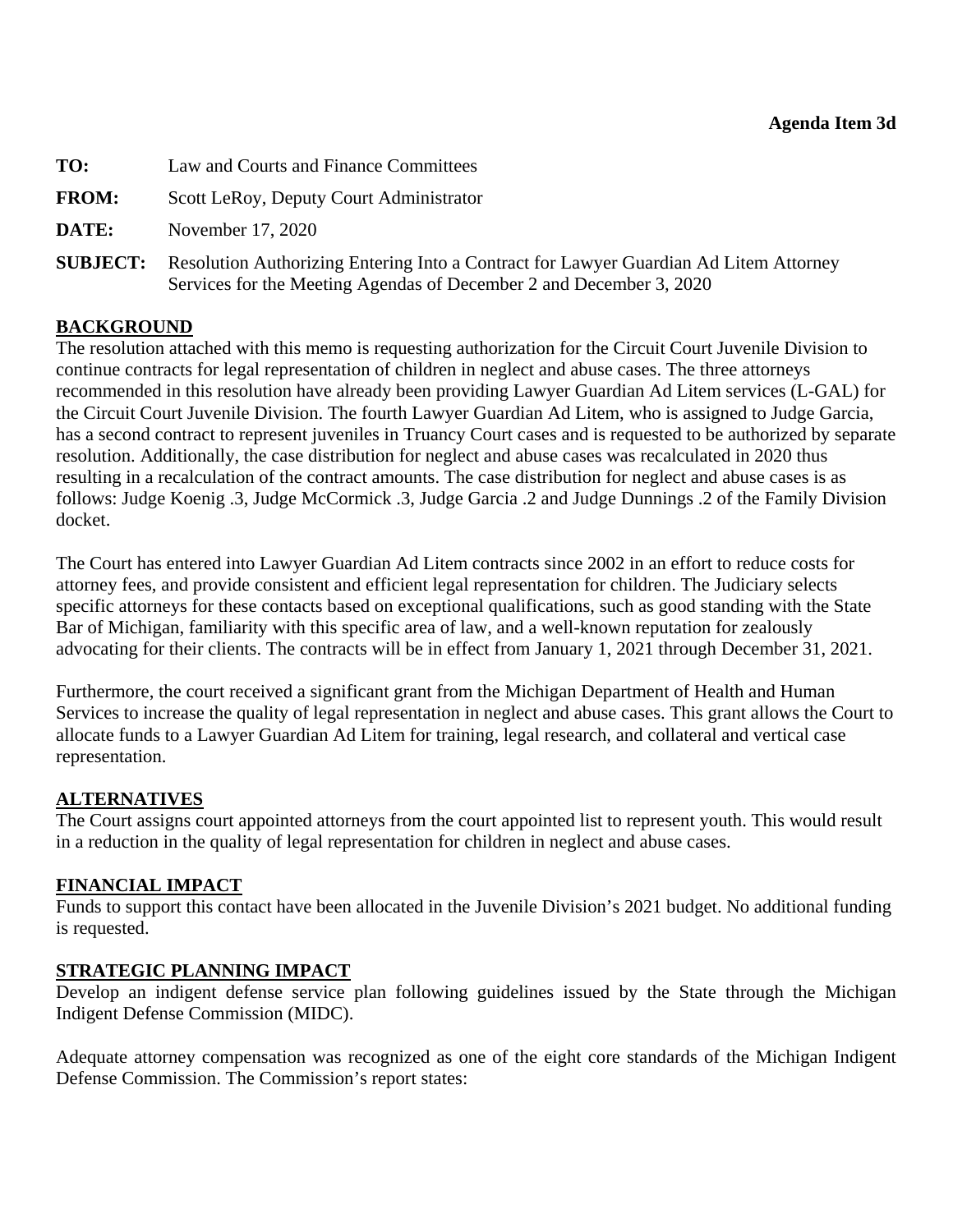Assigned counsel should receive prompt compensation at a reasonable rate and should be reimbursed for their reasonable out-of-pocket, case-related expenses. Assigned counsel should be compensated for all work necessary to provide quality legal representation. Activities outside of court appearances, such as directing an investigation, negotiating, or tactical planning, etc., require no less legal skill and expertise than in-court appearances, and are equally important to quality representation.

#### **OTHER CONSIDERATIONS**

None.

## **RECOMMENDATION**

Enter into a contract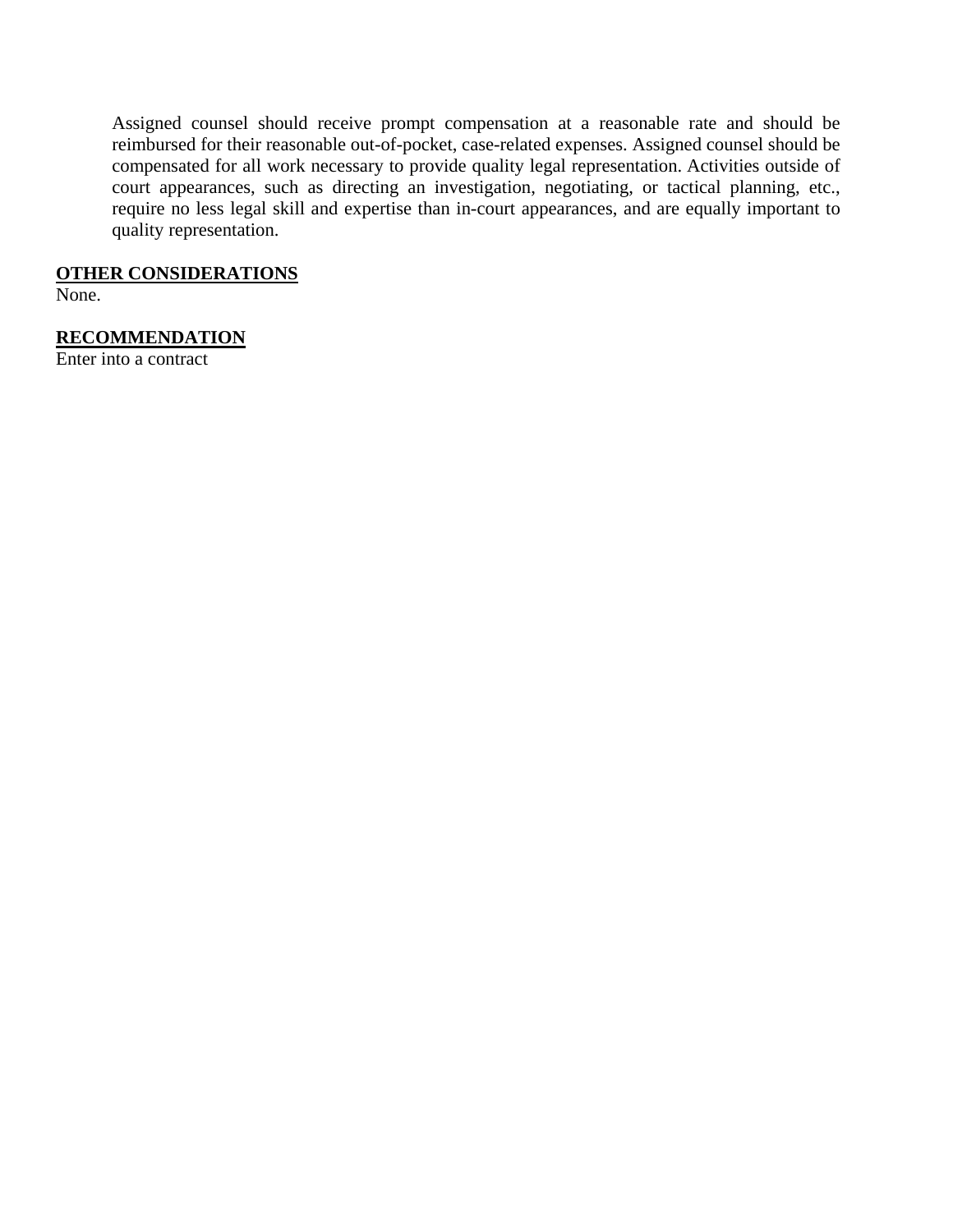Introduced by the Law & Courts and Finance Committees of the:

## INGHAM COUNTY BOARD OF COMMISSIONERS

## **RESOLUTION TO AUTHORIZE A CONTRACT FOR LAWYER GUARDIAN AD LITEM REPRESENTATION**

WHEREAS, the Circuit Court Juvenile Division, by statute and Constitution, must provide Lawyer Guardian Ad Litem representation for children in neglect and abuse cases; and

WHEREAS, the Circuit Court Juvenile Division, to reduce cost for attorney fees and provide consistent and efficient legal services for children, has contracted with specialized Lawyers Guardian Ad Litem; and

WHEREAS, the 2021 budget approved by the Board of Commissioners, authorizes funds to contract with specialized attorneys to provide legal representation; and

WHEREAS, the specialized attorneys are selected by the judiciary based on exceptional qualifications, such as good standing with the State Bar of Michigan, familiarity with this specific area of law and a well-known reputation for zealously advocating for their clients; and

WHEREAS, the Circuit Court Family Division caseloads are weighted differently by Judge; and

WHEREAS, it is recommended that Attorney Annette Skinner continue providing Lawyer Guardian Ad Litem council for neglect and abuse cases assigned to Judge Carol N. Koenig at a rate not to exceed \$50,000.00 a year for calendar year 2021; and

WHEREAS, it is recommended that Attorney Michael Staake continue providing Lawyer Guardian Ad Litem council for neglect and abuse cases assigned to Judge Lisa McCormick at a rate not to exceed \$50,000.00 a year for calendar year 2021; and

WHEREAS, it is recommended that Attorney Michael Van Huysse continue providing Lawyer Guardian Ad Litem council for neglect and abuse cases assigned to Judge Shauna Dunnings at rate not to exceed \$45,000.00 for calendar year 2021; and

WHEREAS, the Circuit Court Juvenile Division received a grant from the Michigan Department of Health and Human Services to increase the quality of legal representation for neglect and abuse cases; and

WHEREAS, the grant from the Michigan Department of Health and Human Services allows the Circuit Court Juvenile Division to distribute funds to a Lawyer Guardian Ad Litem for training, legal research, and collateral and vertical case representation.

THEREFORE BE IT RESOLVED, that the Ingham County Board of Commissioners hereby authorizes a contract with Attorney Annette Skinner for Lawyer Guardian Ad Litem representation on neglect and abuse cases assigned to Judge Carol N. Koenig at a rate of \$4,166.66 a month, not to exceed \$50,000.00 for calendar year 2021.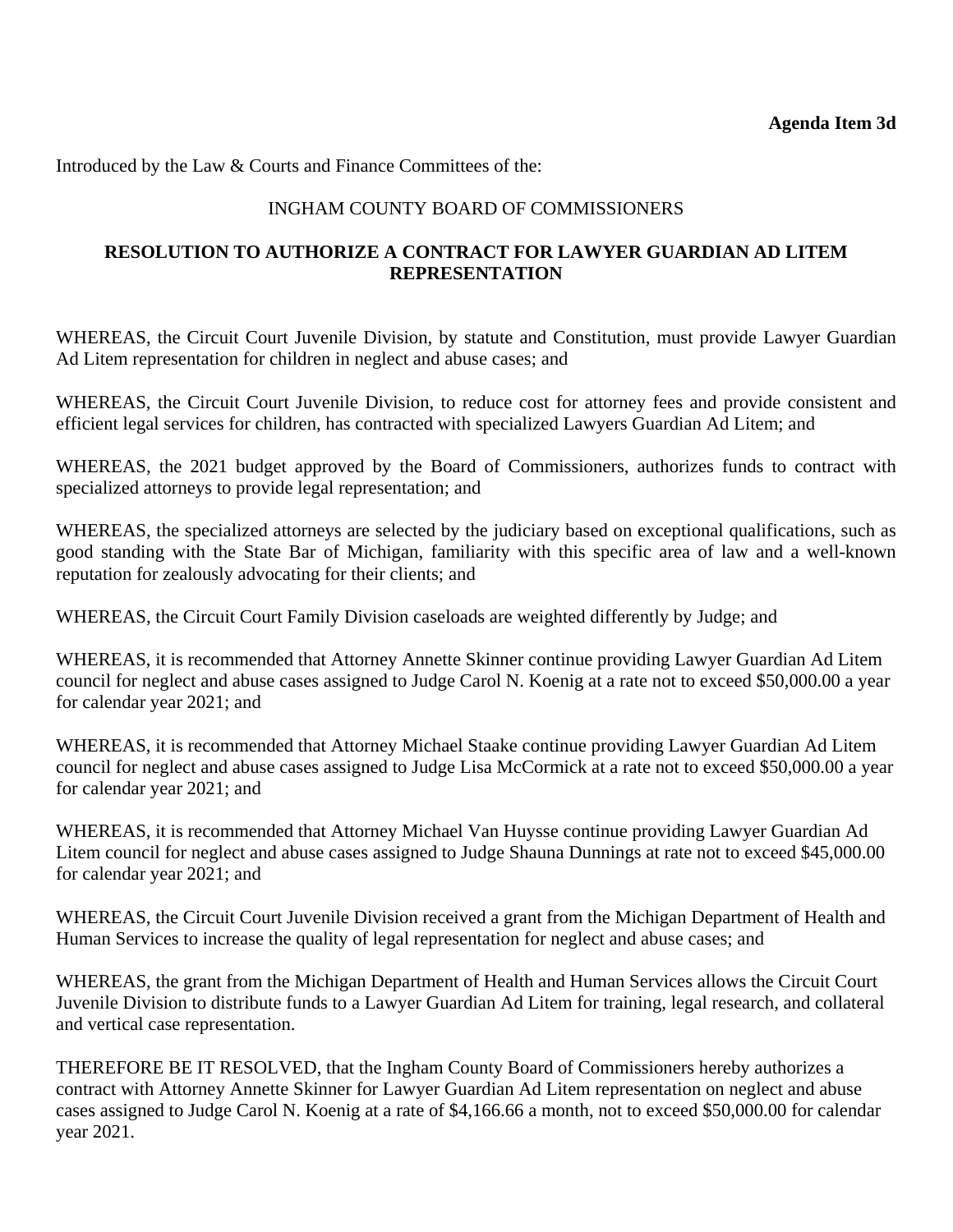BE IT FURTHER RESOLVED, that the Ingham County Board of Commissioners hereby authorizes to a contract with Attorney Michael Staake for Lawyer Guardian Ad Litem representation on neglect and abuse cases assigned to Judge Lisa McCormick at a rate of \$4,166.66 a month, not to exceed \$50,000.00 for calendar year 2021.

BE IT FURTHER RESOLVED, that the Ingham County Board of Commissioners hereby authorizes a contract with Attorney Michael Van Huysse for Lawyer Guardian Ad Litem representation on neglect and abuse cases assigned to Judge Shauna Dunnings at a rate of \$3,750.00 a month, not to exceed \$45,000.00 for calendar year 2021.

BE IT FURTHER RESOLVED, that the Circuit Court Juvenile Division is authorized to provide web based legal research and court rules at a rate not to exceed \$2,000.00 per attorney per calendar year as budgeted in the Michigan Department of Health and Human Services grant.

BE IT FURTHER RESOLVED, that the Circuit Court Juvenile Division is authorized to provide additional payments to Attorney Annette Skinner, Attorney Michael Staake and Attorney Michael Van Huysse, not to exceed \$132,928.00 for calendar year 2021, for vertical and collateral case representation on neglect and abuse cases as budgeted in the Michigan Department of Health and Human Services grant.

BE IT FURTHER RESOLVED, that the Chairperson of the Ingham County Board of Commissioners is hereby authorized to sign any necessary contract documents on behalf of the County after approval as to form by the County Attorney.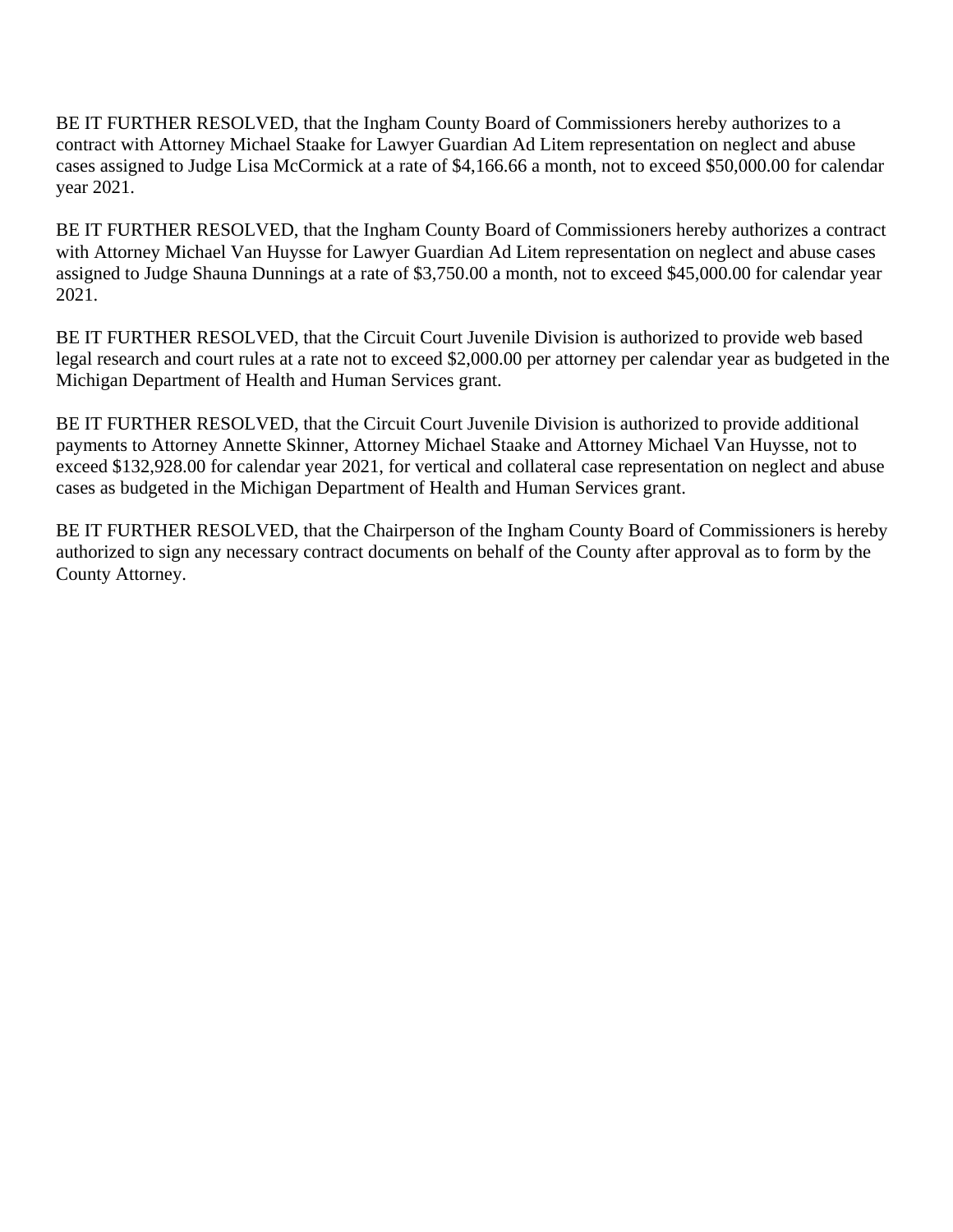<span id="page-29-0"></span>

| TO:<br>Board of Commissioners Law and Courts and Finance Committees |
|---------------------------------------------------------------------|
|---------------------------------------------------------------------|

**FROM:** Mary Sabaj, CCAB Manager

**DATE:** November 17, 2020

**SUBJECT:** Resolution to Authorize a Contract with Northwest Initiative, Prevention and Training Services, and JSG Monitoring for 2021 Community Based Programming as Authorized by the Justice Millage For the meeting agendas of December 3 and December 9

#### **BACKGROUND**

Resolution #20-473 adopted by the Board of Commissioners on October 27, 2020 approved Justice Millage funds in an amount up to \$145,600 for Community Corrections programs, including Day Reporting, MRT, and Electronic Monitoring.

#### **ALTERNATIVES**

Without these funds, Day Reporting and MRT will only be available with State Community Corrections grant funding which imposes strict eligibility limitations, and on a client pay basis, which limits or precludes access. Without these funds Electronic Monitoring services will only be available on a client-pay basis and not available for eligible indigent users.

#### **FINANCIAL IMPACT**

All program expenditures will be covered by Justice Millage funding approved for this purpose. Funding Day Reporting (\$52,000) will provide services on a fee for service bases for an estimated 40-50 participants; MRT group sessions (\$18,600) will be provided for an estimated 30 participants; and, Electronic Monitoring (\$70,000) for an estimated 19-34 participants per day based on a per diem fee schedule ranging from \$5.50 to \$10.00.

#### **STRATEGIC PLANNING IMPACT**

This Resolution supports the overarching long-term objective of providing easy access to quality, innovative, cost effective services that promote well-being and quality of life for the residents of Ingham County, specifically section A 2. (e) of the Action Plan – Combine Jail sentences with substance abuse and other treatment programming when appropriate to reduce recidivism.

#### **OTHER CONSIDERATIONS**

Day Reporting and MRT provide evidence-based curricula designed to decrease offender recidivism. Electronic Monitoring provides monitoring and tracking supervision. Community- based programming frees up jail beds and allows appropriate participants to work, go to school, and take care of personal, family, and community obligations.

#### **RECOMMENDATION**

Based on the information presented, the CCAB respectfully recommends approval of the attached resolution to support 2021 millage funded Day Reporting, MRT, and Electronic Monitoring programming.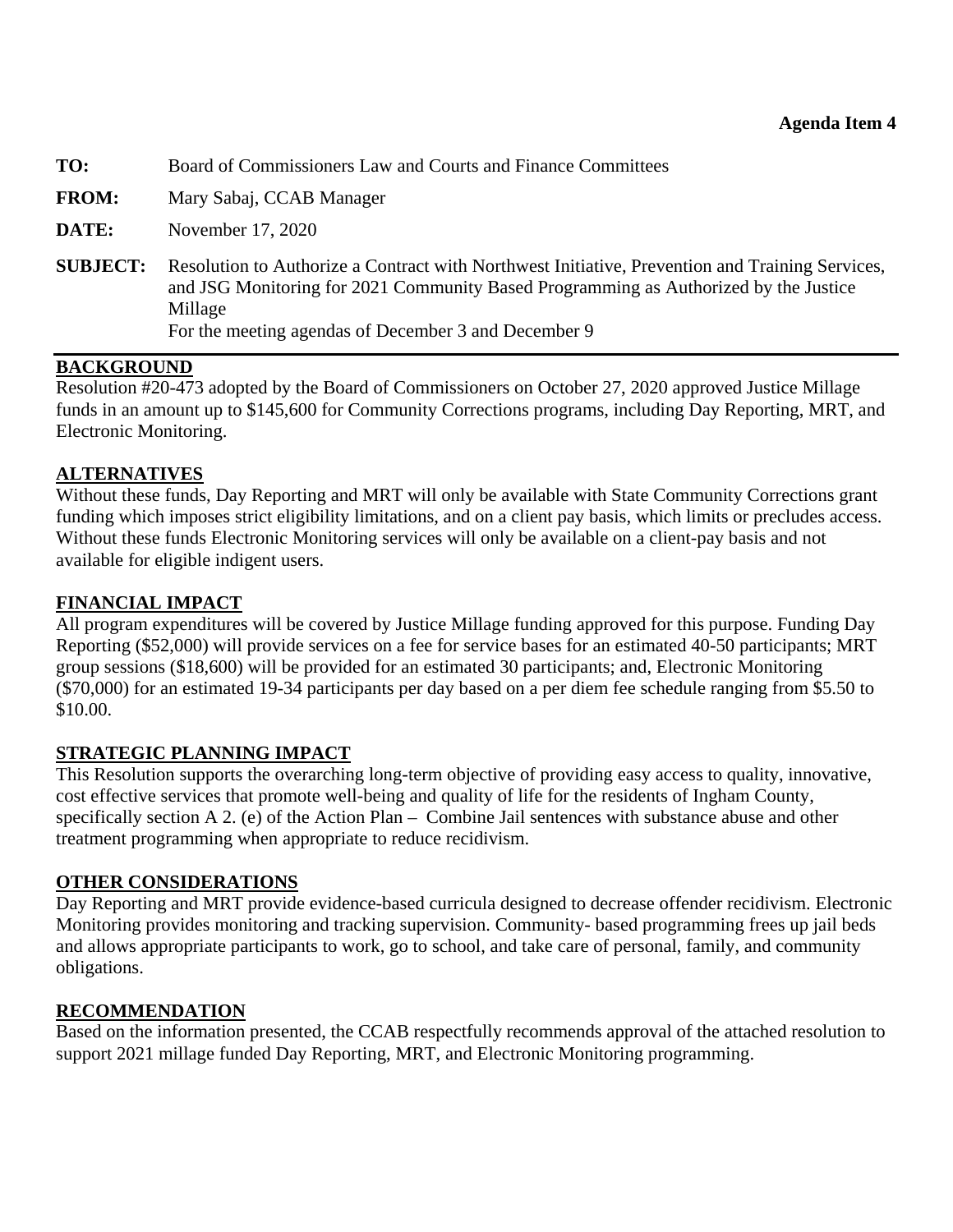Introduced by the Law & Courts and Finance Committees of the:

#### INGHAM COUNTY BOARD OF COMMISSIONERS

#### **RESOLUTION TO AUTHORIZE A CONTRACT WITH NORTHWEST INITIATIVE, PREVENTION AND TRAINING SERVICES, AND JUDICIAL SERVICES GROUP FOR 2021 COMMUNITY BASED PROGRAMMING AS AUTHORIZED BY THE JUSTICE MILLAGE**

WHEREAS, on August 7, 2018 the Ingham County Board of Commissioners approved the Justice Millage; and

WHEREAS, the Justice Millage language authorized funding for "programming for the treatment of substance addictions, treatment of mental illness, and reduction of re-incarceration among arrested persons"; and

WHEREAS, the Board of Commissioners adopted Resolution #20-473 on October 27, 2020 authorizing Justice Millage funded contracts to include up to \$145,600 to fund community based programs, including Day Reporting, MRT, and Electronic Monitoring services; and

WHEREAS, Justice Millage funded community based program contracts for a performance period of January 1, 2021 through December 31, 2021 will include Northwest Initiative for Day Reporting services in an amount not to exceed \$52,000, with Prevention and Training Services for MRT groups in an amount not to exceed \$18,600, and with JSG Monitoring for electronic monitoring services in an amount not to exceed \$70,000.

THEREFORE BE IT RESOLVED, that the Ingham County Board of Commissioners hereby authorizes entering a contract with Northwest Initiative for Day Reporting services in an amount not to exceed \$52,000, with Prevention and Training Services for MRT groups in an amount not to exceed \$18,600, and with JSG Monitoring for electronic monitoring services in an amount not to exceed \$70,000 for the performance period of January 1, 2021 through December 31, 2021.

BE IT FURTHER RESOLVED, that funds for these contracts will come from the Justice Millage.

BE IT FURTHER RESOLVED, that the Controller/Administrator is authorized to make the necessary adjustments to the 2021 budget.

BE IT FURTHER RESOLVED, that the Board Chairperson is hereby authorized to sign any necessary documents consistent with this resolution and upon approval as to form by the County Attorney.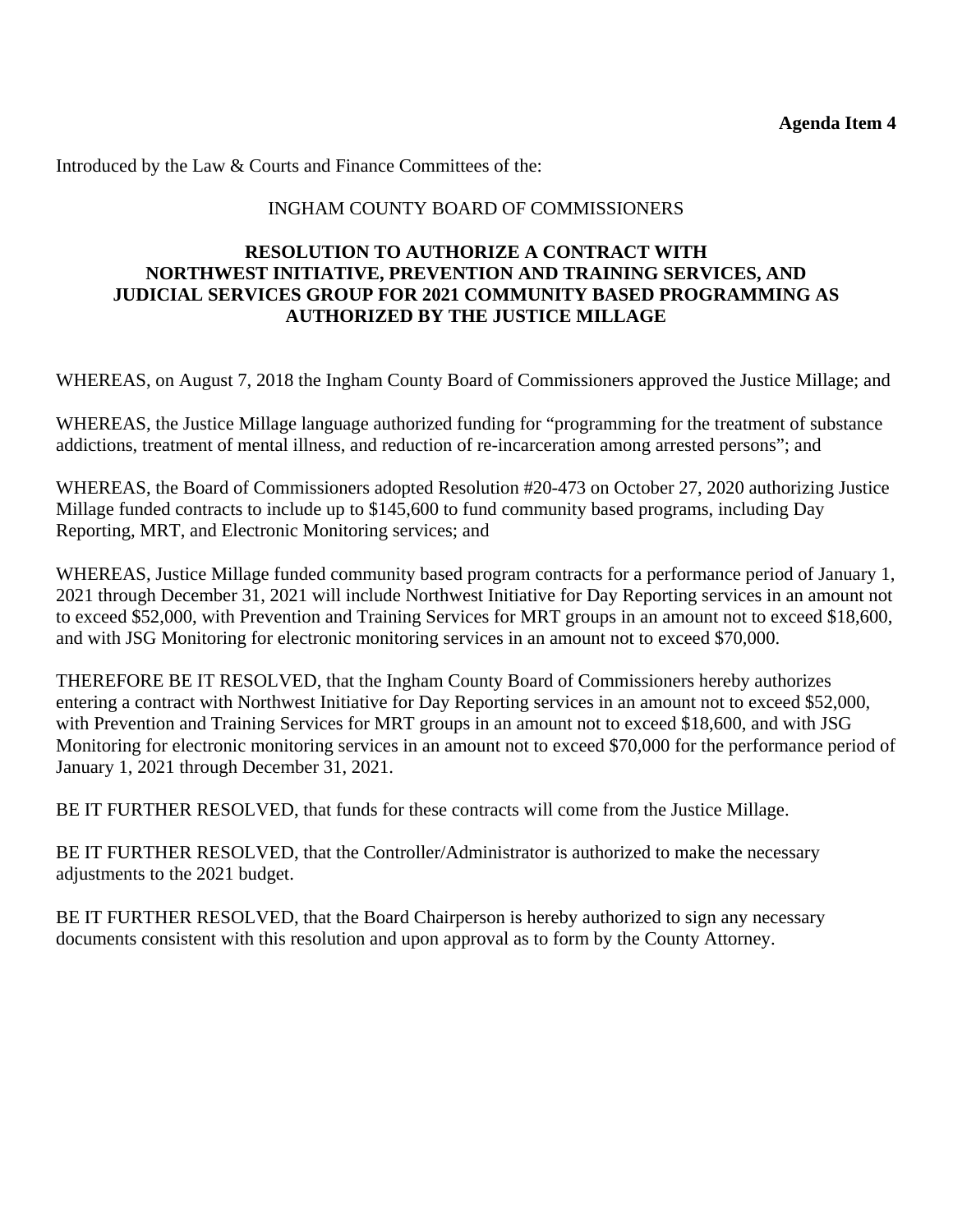<span id="page-31-0"></span>

| TO:          | Board of Commissioners Law & Courts and Finance Committees                           |  |
|--------------|--------------------------------------------------------------------------------------|--|
| <b>FROM:</b> | Terri Thornberry, Director 9-1-1                                                     |  |
| DATE:        | November 17, 2020                                                                    |  |
|              | <b>SUBJECT:</b> Payment of Arcserve Maintenance Fees to Central Square Technologies. |  |
|              | For meeting agendas of Finance Dec. 2, 2020 and Law & Courts Dec. 3, 2020            |  |

## **BACKGROUND**

Our Computer-Aided Dispatch (CAD) system is a critical system at the very center of our operations. Central Square Technologies uses Arcserve High Availability for Enterprise OS Servers software (third party software) to replicate all CAD data from the live servers to reporting servers. Because it is a third party application, Central Square Technologies does not include Arcserve maintenance fees in our annual maintenance agreement. We were not invoiced for 2019 Arcserve maintenance fees and received the invoices for 2019 and 2020 Arcserve maintenance fees late in 2020 due to errors in billing addresses and resolving errors in the invoices themselves. We essentially need to catch up on 2019 and 2020 costs owed Central Square with payment of these invoices.

#### **ALTERNATIVES**

Confirmed with Ingham IT that there really are no alternatives. The Arcserve software is used within Central Square CAD providing nearly live replication of data from live CAD servers to reporting servers that our public safety agencies in Ingham County use to supply data to their report servers and other applications like crime analysis.

## **FINANCIAL IMPACT**

The 2019 Arcserve maintenance fees are \$3,211.00. The 2020 Arcserve maintenance fees are \$3,372.00. The combined cost of the two invoices is \$6,583.00.

## **OTHER CONSIDERATIONS**

None.

## **RECOMMENDATION**

Based on the information presented, I respectfully recommend approval of the attached resolution authorizing payment of our 2019 and 2020 Arcserve maintenance fees to Central Square.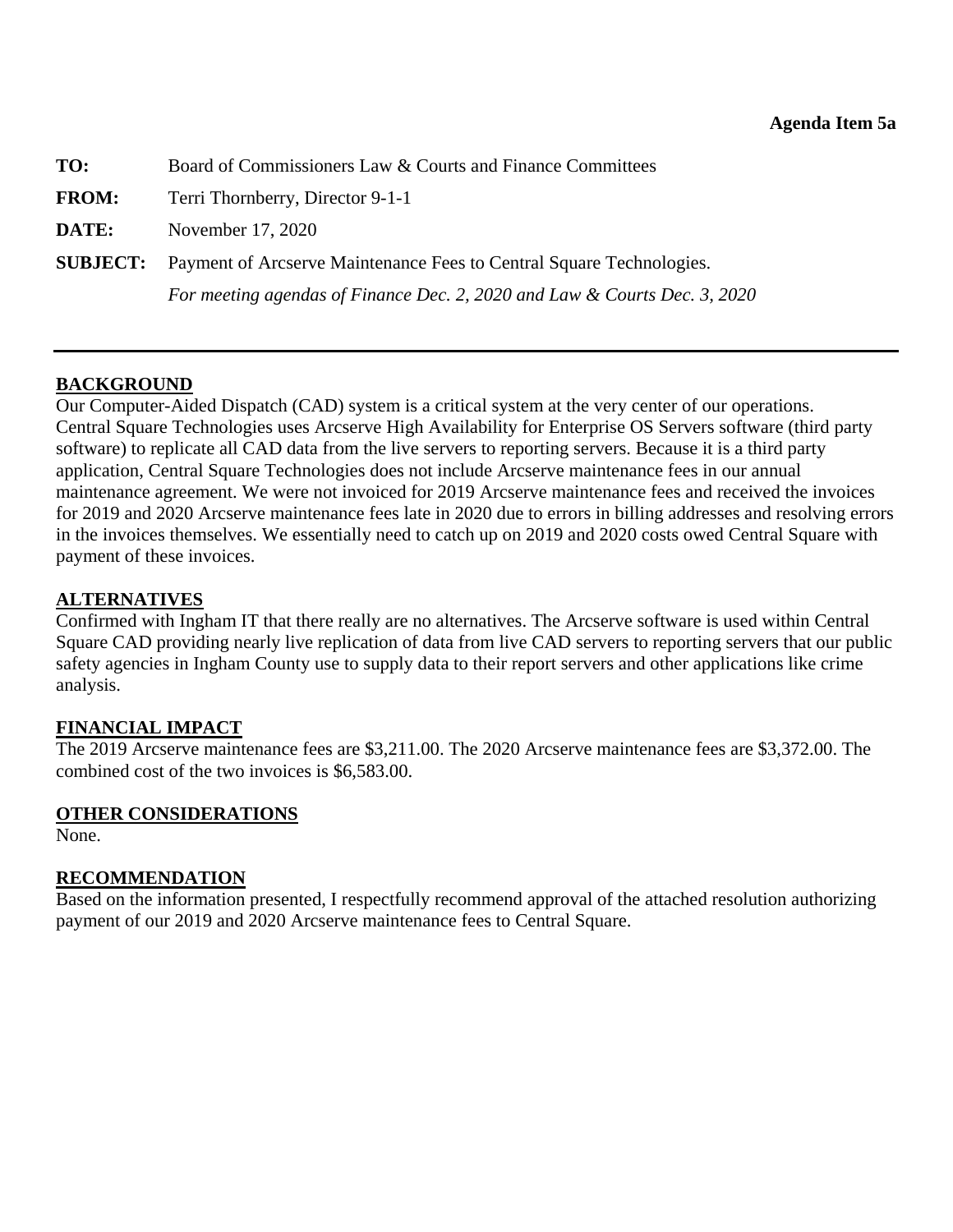Introduced by the Law & Courts and Finance Committees of the:

#### INGHAM COUNTY BOARD OF COMMISSIONERS

#### **RESOLUTION TO AUTHORIZE PAYMENT OF ARCSERVE MAINTENANCE SUPPORT COSTS TO CENTRAL SQUARE TECHNOLOGIES FOR THE COMPUTER AIDED DISPATCH** (**CAD) SYSTEM**

WHEREAS, the Ingham County Board of Commissioners operates the 9-1-1 Emergency Telephone Dispatch System through the Ingham County 9-1-1 Central Dispatch Center; and

WHEREAS, the Ingham County Board of Commissioners previously authorized the acquisition of a TriTech Computer Aided Dispatch System (CAD) for the Ingham County 9-1-1 Center under Resolution #14-081; and

WHEREAS, TriTech has since merged with two other companies to become Central Square Technologies; and

WHEREAS, Central Square Technologies uses Arcserve High Availability for Enterprise OS Servers (third party software) to replicate all CAD data from the live servers to reporting servers, Central Square invoices maintenance costs for Arcserve separately from Central Square Technologies annual maintenance and support of the Ingham County 9-1-1 CAD system; and

WHEREAS, Ingham County 9-1-1 was not invoiced for 2019 Arcserve maintenance, and Ingham County 9-1-1 now has invoices for both 2019 (\$3,211.00) and 2020 (\$3,372.00) for Arcserve maintenance fees with a combined cost of \$6,583.00.

THEREFORE BE IT RESOLVED, that the Ingham County Board of Commissioners hereby approves the payment of 2019/2020 Arcserve maintenance fees to Central Square Technologies and Ingham County 9-1-1 Center for the Computer Aided Dispatch System at a cost not to exceed \$6,583.00.

BE IT FURTHER RESOLVED, that the Chairperson of the Board of Commissioners is authorized to sign any necessary contract documents on behalf of the County after approval as to form by the County Attorney.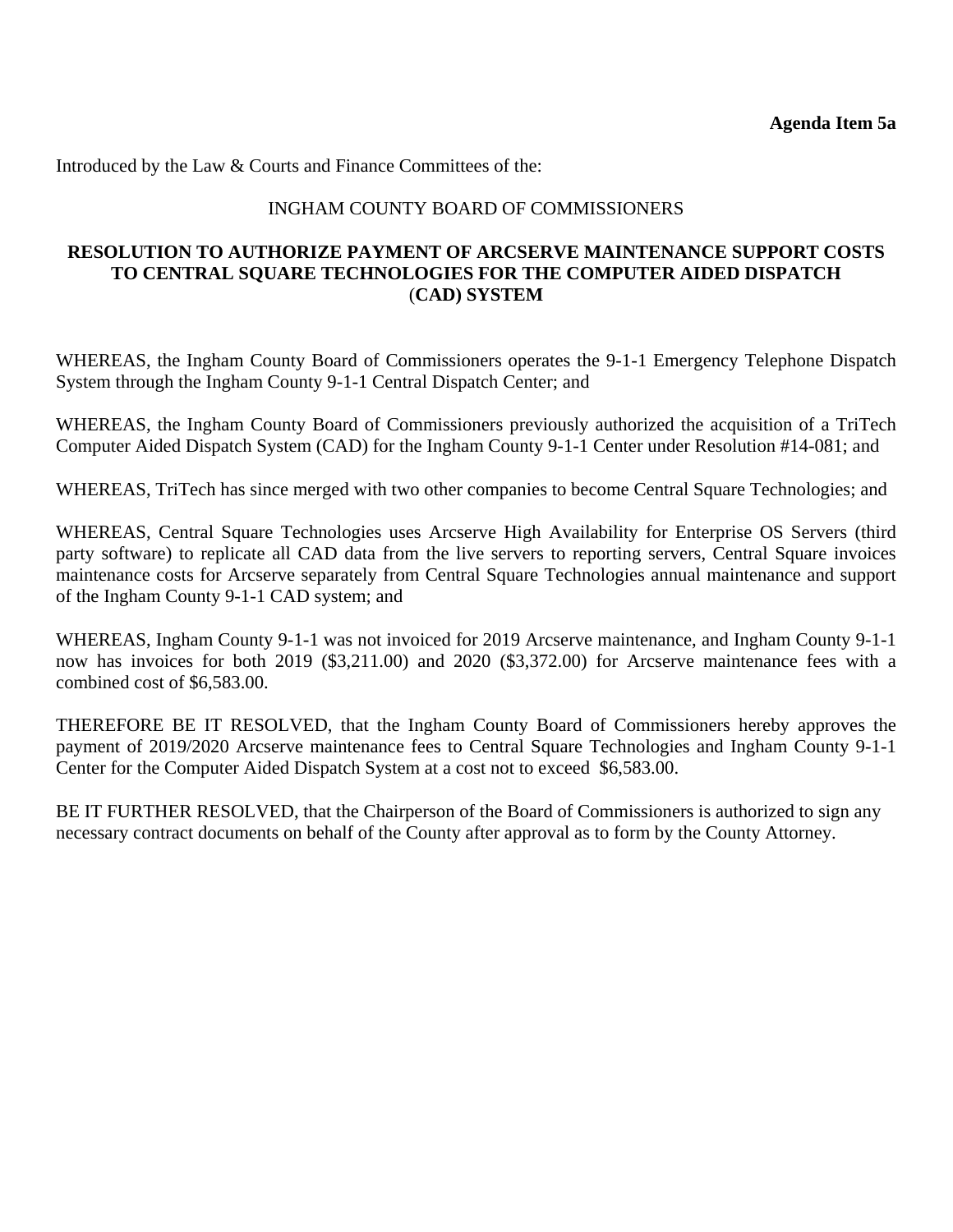<span id="page-33-0"></span>

| TO:          | Board of Commissioners Law & Courts and Finance Committees                |  |
|--------------|---------------------------------------------------------------------------|--|
| <b>FROM:</b> | Terri Thornberry, 9-1-1 Director                                          |  |
| DATE:        | November 17, 2020                                                         |  |
|              | <b>SUBJECT:</b> Funding for Rave 911 Suite from RAVE Mobile Safety        |  |
|              | For meeting agendas of Finance Dec. 2, 2020 and Law & Courts Dec. 3, 2020 |  |

## **BACKGROUND**

Resolution #15-423 authorized Ingham County 9-1-1 to join and participate in a statewide deployment of Rave911 Suite products including Smart911, Rave Facility and Rave Panic Button. The Rave911 implementation was funded by the State 9-1-1 Office and funded until this year. The state cited lower revenues related to the pandemic. Our Rave911 is covered under state funding until Dec. 7, 2020. We are now faced with funding Rave911 in order to keep it in place without interruption. Citizens and visitors and businesses of Ingham County use the Rave911 products. We have been promoting its use for years on our website and group presentations. Our public safety agencies also promote its use on their websites and in their programs. Smart911 and Rave Facility display safety and building profiles to our dispatchers when a 9-1-1 call is received where a safety or facility profile has been built. The Rave911 products are also using the RapidSOS enhanced location services to better locate callers.

#### **ALTERNATIVES**

None. We are locked into a service used by thousands of our Ingham County residents and Rave911 products are an expectation of service that we should not step away from even if we could. To date there are 3,562 safety profiles (Smart911 accounts) created by residents in our county along with 26 different businesses/campuses built in Rave Facility. Some of them have multiple buildings/campuses across the county built in Rave Facility.

## **FINANCIAL IMPACT**

We recommend a three (3) year agreement with RAVE Mobile Safety to lock in reasonable rates for a three (3) year period. RAVE Mobile Safety is only charging us for four (4) seats to match our actual call taker positions while we use it on 18 consoles in the 9-1-1 Center and 12 in our backup dispatch room. RAVE Mobile Safety is charging us \$2,500.00 per seat per year, which is a lower rate than they charged the state. The state has an agreement with RAVE to charge local PSAP's no more than \$4,169 per seat per year should state funding end. Attached is an agreement to extend services for a three (3) year period with a total cost not to exceed \$30,000.00 and they will invoice 10,000.00 annually during the terms of the agreement. The term of the agreement is from 1/1/21-12/31/23. Should the State 9-1-1 Office get an appropriation for the continuation of Rave911 services during the term of the agreement, our invoices will be sent to and paid by the state per the agreement in place between the State of Michigan and RAVE Mobile Safety.

#### **OTHER CONSIDERATIONS**

None.

#### **RECOMMENDATION**

Based on the information presented, I respectfully recommend approval of the attached resolution to authorize the purchase and continuation of RAVE Mobile Safety Rave911 suite services to citizens and visitors of Ingham County.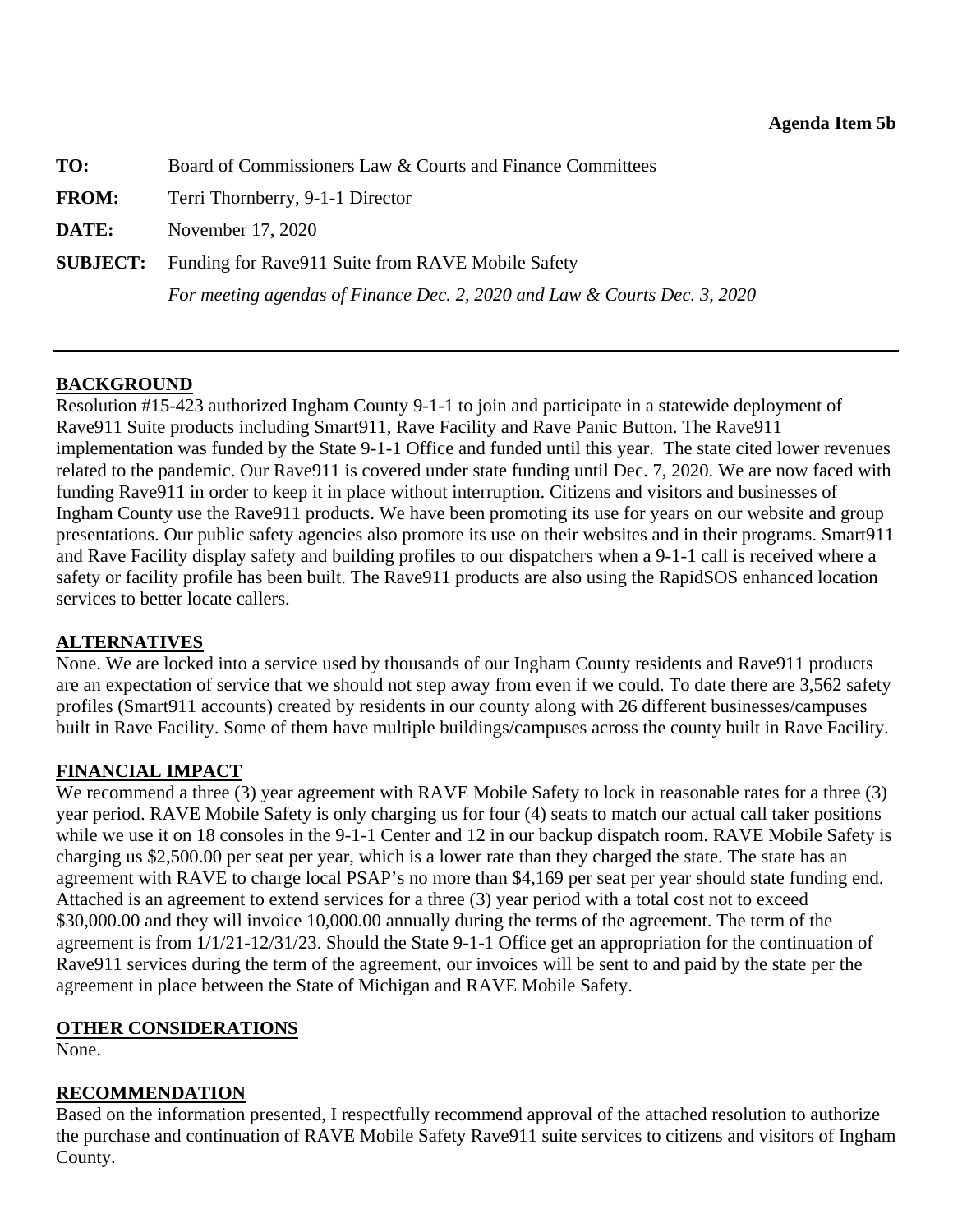Introduced by the Law & Courts and Finance Committees of the:

#### INGHAM COUNTY BOARD OF COMMISSIONERS

#### **RESOLUTION TO AUTHORIZE FUNDING AND CONTINUATION OF RAVE911 SUITE SERVICES FOR THE INGHAM COUNTY 9-1-1 CENTER**

WHEREAS, the Ingham County Board of Commissioners operates the 9-1-1 Emergency Telephone Dispatch System through the Ingham County 9-1-1 Central Dispatch Center; and

WHEREAS, the Ingham County Board of Commissioners previously authorized the acquisition of Rave911 Suite including Smart911, Rave Facility, and Rave Panic Button under Resolution #15-423, and Rave911 Suite continues to be used for all 9-1-1 calls received; and

WHEREAS, the cost of the Rave911 Suite of products had been paid by the State 9-1-1 Office until April of 2020 with Rave911 Suite services to Ingham County 9-1-1 Center covered until Dec. 7, 2020; and

WHEREAS, as there are more than 3,500 Ingham County residents and businesses and thousands of visitors to our county using the Rave Smart911 and Facility services, it is imperative that Ingham County keep this program in place and use at Ingham County 9-1-1; and

WHEREAS, a quote and agreement was received from Rave Mobile Safety to continue the Rave911 Suite of products for a term of three (3) years (through 12/31/23) at a cost of \$10,000.00 per year; and

WHEREAS, the rate is a significant reduction from what the State of Michigan was paying for Ingham County's participation.

THEREFORE BE IT RESOLVED, that the Ingham County Board of Commissioners authorizes the funding and continuation of Rave911 Suite with RAVE Mobile Safety for Ingham County 9-1-1 for an amount not to exceed \$30,000.00 for the three (3) year term ending 12/31/23.

BE IT FURTHER RESOLVED, that the Ingham County Board of Commissioners authorizes an appropriation of up to \$30,000.00 from 9-1-1 Fund balance for the total cost of this purchase.

BE IT FURTHER RESOLVED, that the Chairperson of the Ingham County Board of Commissioners is authorized to sign a software services agreement with RAVE Mobile Safety consistent with this resolution and approved as to form by the County Attorney.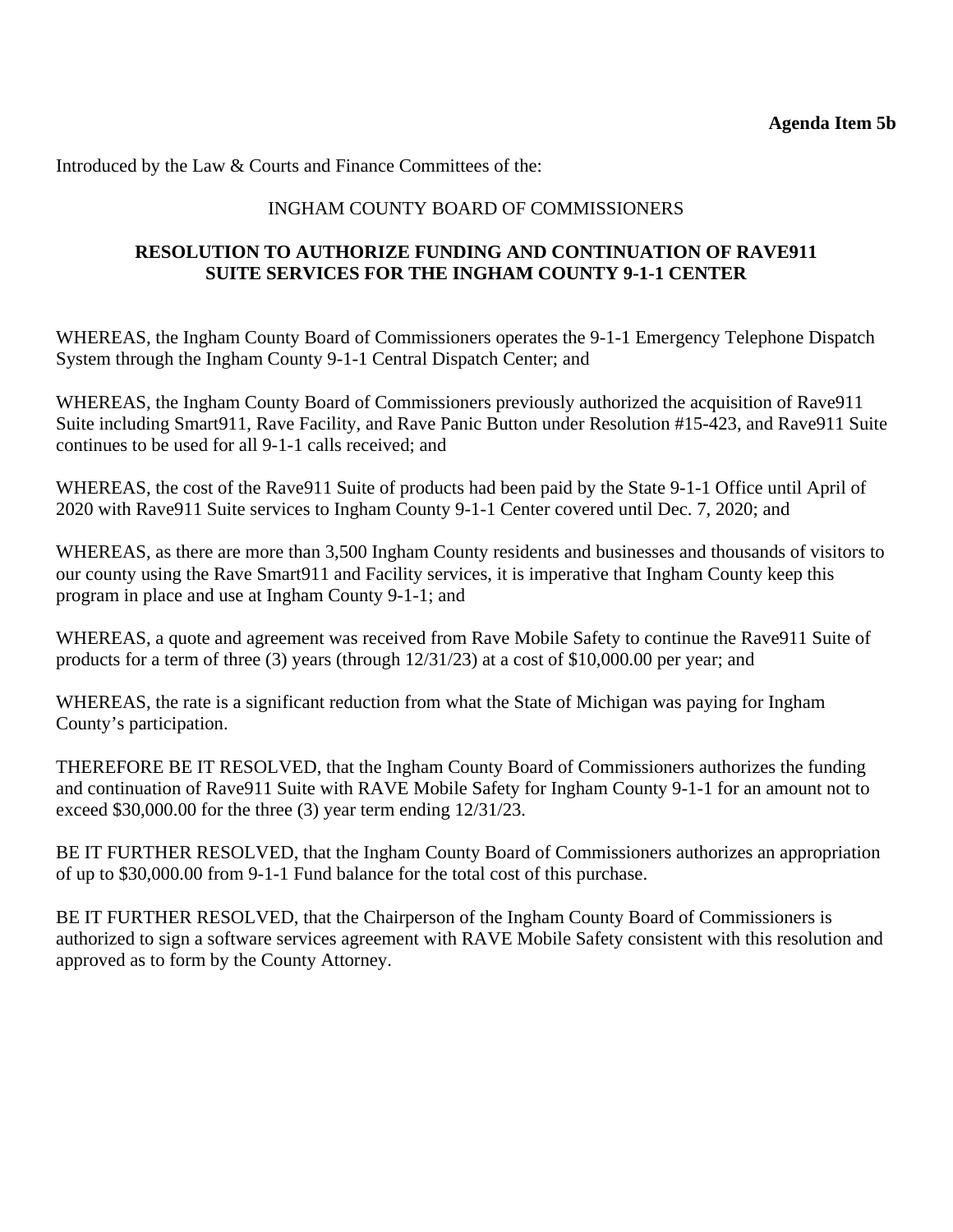<span id="page-35-0"></span>

| TO:          | Board of Commissioners Law & Courts and Finance Committees                             |  |
|--------------|----------------------------------------------------------------------------------------|--|
| <b>FROM:</b> | Terri Thornberry, 9-1-1 Director                                                       |  |
| DATE:        | November 23, 2020                                                                      |  |
|              | <b>SUBJECT:</b> Resolution to amend award to Ingham County from the Michigan CPE Grant |  |
|              | For meeting agendas of Finance Dec. 2, 2020 and Law & Courts Dec. 3, 2020              |  |

## **BACKGROUND**

Resolution #20-051 authorized receiving \$501,724.80 awarded Ingham County 9-1-1 in the State CPE Subgrant for the purchase of a new NextGeneration 9-1-1 telephone system. We were later awarded additional funds in the same grant because the Ingham County match was lowered to 5% of eligible costs for the new 9-1-1 telephone system. Resolution #20-144 amended Resolution #20-051, authorizing Ingham County 9-1-1 to accept \$529,598.40 from the grant. We were notified today of another modification to the grant reducing Ingham County 9-1-1's match from 5% to 3%. The result of this modification is that we will now be awarded \$540,747.84. We have to deliver a signed grant amendment agreement to the State 9-1-1 Office by December 18, 2020 to be eligible to receive the additional funds. This resolution will amend the previous resolutions and authorize us to receive the additional funds awarded in the grant.

## **ALTERNATIVES**

None.

## **FINANCIAL IMPACT**

We will receive an additional \$11,149.44 in this grant process.

#### **OTHER CONSIDERATIONS**

None.

## **RECOMMENDATION**

Based on the information presented, I respectfully recommend approval of the attached resolution to authorize Ingham County 9-1-1 receive the additional funds awarded through the grant.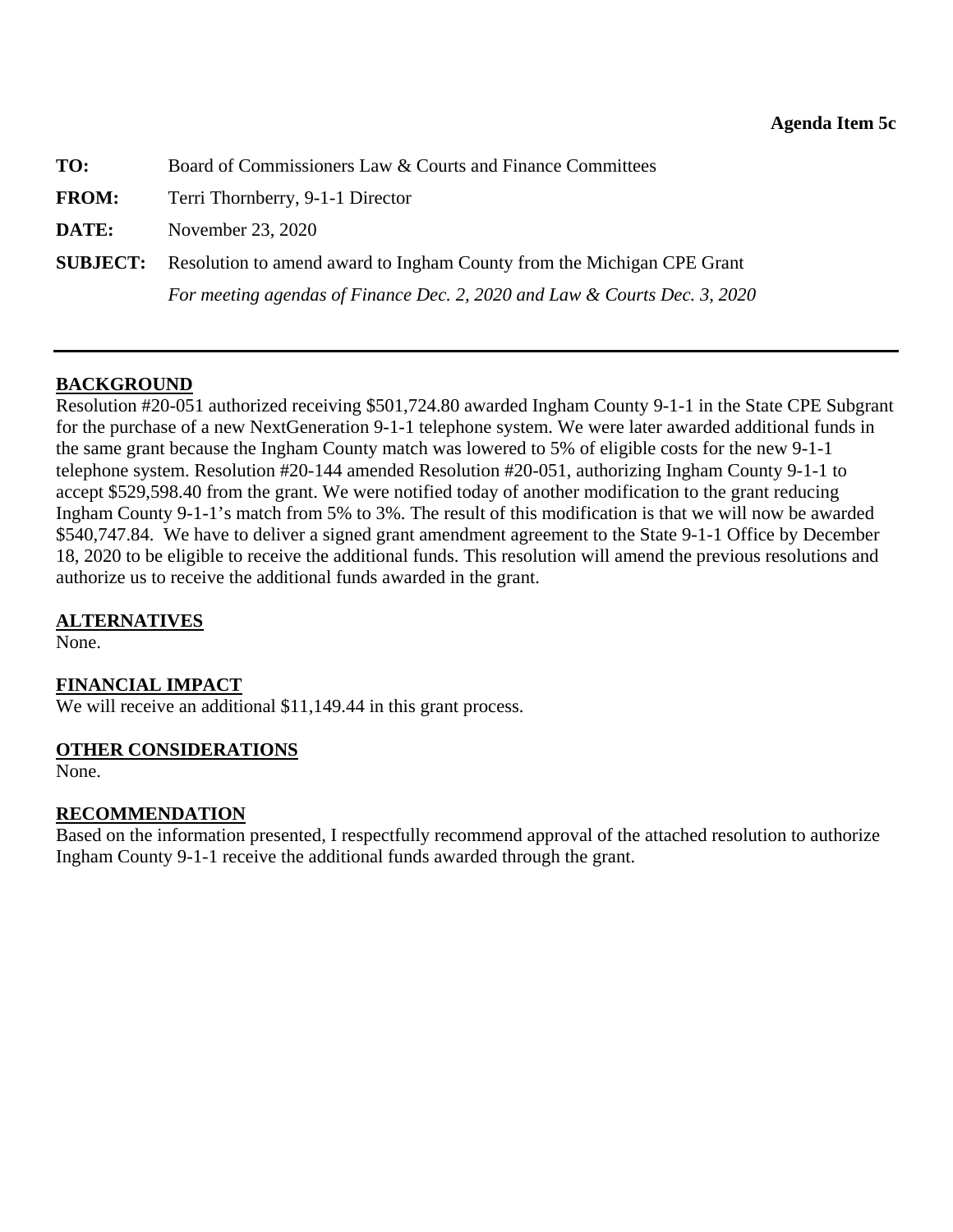Introduced by the Law & Courts Committee of the:

#### INGHAM COUNTY BOARD OF COMMISSIONERS

#### **RESOLUTION TO AMEND RESOLUTION #20-144 – CHANGING THE AMOUNT AWARDED INGHAM COUNTY 9-1-1 CENTRAL DISPATCH IN THE 9-1-1 GRANT PROGRAM BY THE STATE 9-1-1 OFFICE**

WHEREAS, the Ingham County Board of Commissioners operates the Ingham County 9-1-1 Central Dispatch; and

WHEREAS, the Ingham County 9-1-1- Central Dispatch was awarded \$501,724.80 from a federal 9-1-1 Grant Program by the State 9-1-1 Office to provide funding for the purchase of a NextGen 9-1-1 telephone system; and

WHEREAS, acceptance of the grant award was authorized by the Board of Commissioners under Resolution #20-051; and

WHEREAS, an earlier modification to the same grant increased the award to Ingham County 9-1-1 to \$529,598.40 and the acceptance of the change was authorized Resolution #20-144; and

WHEREAS, the State 9-1-1 Office notified Ingham County 9-1-1 Central Dispatch that the amount awarded Ingham County 9-1-1 Central Dispatch was increased again resulting in an award of \$540,747.80.

THEREFORE BE IT RESOLVED, that the Ingham County Board of Commissioners hereby authorizes acceptance of the 9-1-1 Grant Program in the amended amount of \$540,747.80 to provide funding for the purchase of a NextGen 9-1-1 telephone system.

BE IT FURTHER RESOLVED, that the Chairperson of the Ingham County Board of Commissioners is authorized to sign any necessary contract agreement upon approval as to form by the County Attorney.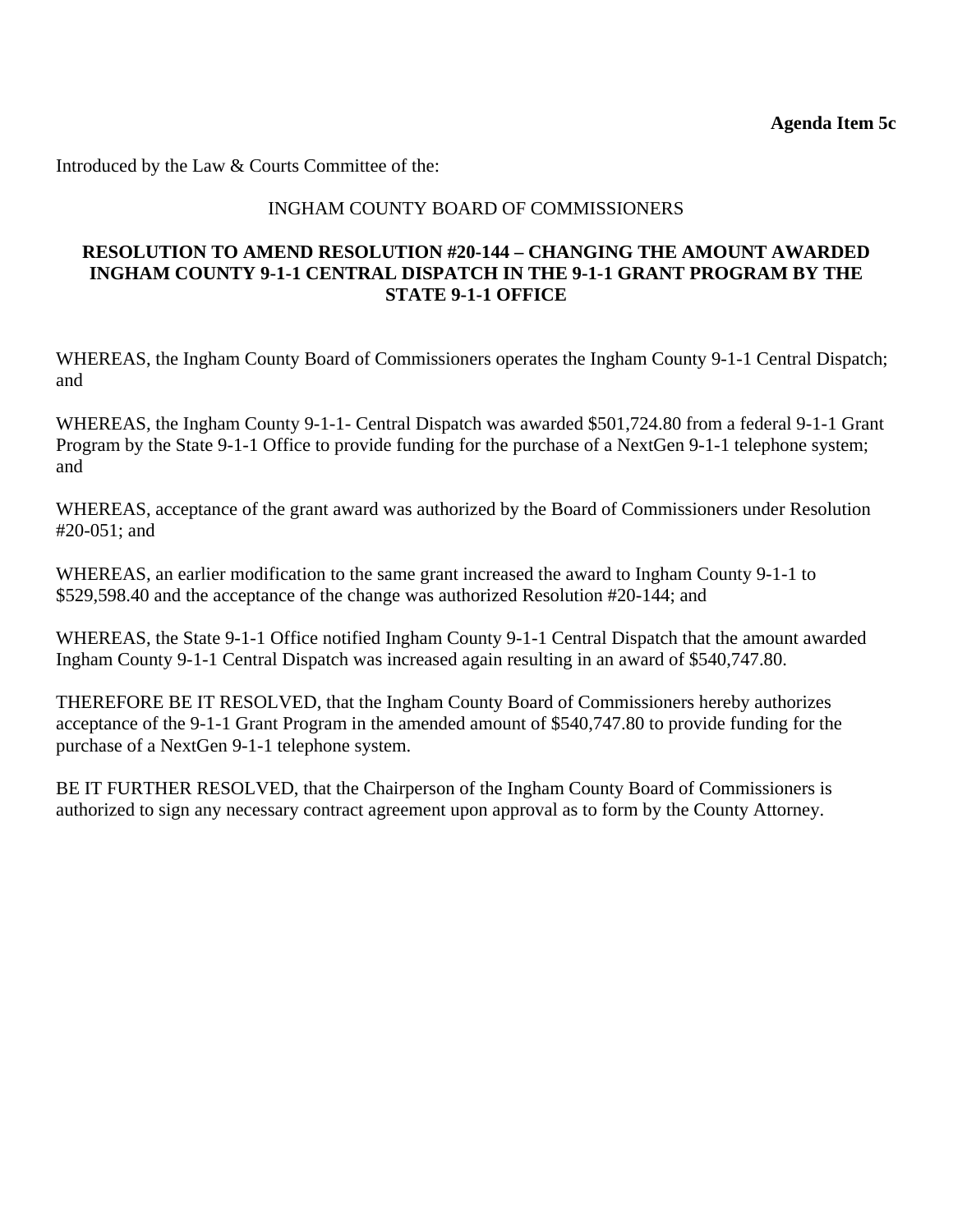<span id="page-37-0"></span>

| TO:          | Board of Commissioners, Law and Courts, County Services & Finance Committees             |  |
|--------------|------------------------------------------------------------------------------------------|--|
| <b>FROM:</b> | <b>Rick Terrill, Facilities Director</b>                                                 |  |
| DATE:        | November 17, 2020                                                                        |  |
| RE:          | Resolution Authorizing Purchase Orders Issued for Probate Courtroom's Carpet Replacement |  |
|              | For the meeting agendas of: November 30, December 1 & 2                                  |  |

#### **BACKGROUND**

The carpet in both Probate Courtrooms  $(1 \& 2)$  was installed when the Veteran's Memorial Courthouse was constructed in 2000, it is showing signs of wear and has outlived its useful life. Seelye Group, which is on the MiDeals contract, therefore three quotes were not required, submitted a proposal of \$24,979.24 for the carpet replacement in both courtrooms. In addition to the carpet, the courtroom technology that is placed under the carpet will need to be disconnected and reconnected. Telsystems submitted a proposal of \$2,480.50 to disassemble and reassemble the courtroom technology.

#### **ALTERNATIVES**

The alternative would be to do an RFP, prolonging the project at potentially higher prices.

## **FINANCIAL IMPACT**

Funds are available in the approved CIP line item #245-26710-976000-20F07. The Facilities Department is also requesting a contingency of \$2,500.00 for any unforeseen circumstances.

| Project                | <b>Beginning</b> | <b>Current Balance</b> | Requested   | Remaining |
|------------------------|------------------|------------------------|-------------|-----------|
|                        | Balance          |                        | Amount      | Balance   |
| $\text{\#}245 - 26710$ | \$30,000.00      | \$30,000.00            | \$29,959.74 | \$40.26   |
| 976000-20F07           |                  |                        |             |           |
| General Fund           |                  |                        |             |           |

## **OTHER CONSIDERATIONS**

There are no other considerations that we are aware of at this time.

#### **RECOMMENDATION**

Based on the information presented, the Facilities Department respectfully recommends approval of the attached resolution to support purchase orders be issued to Seelye Group and Telsystems for the Probate Courtrooms carpet replacement project.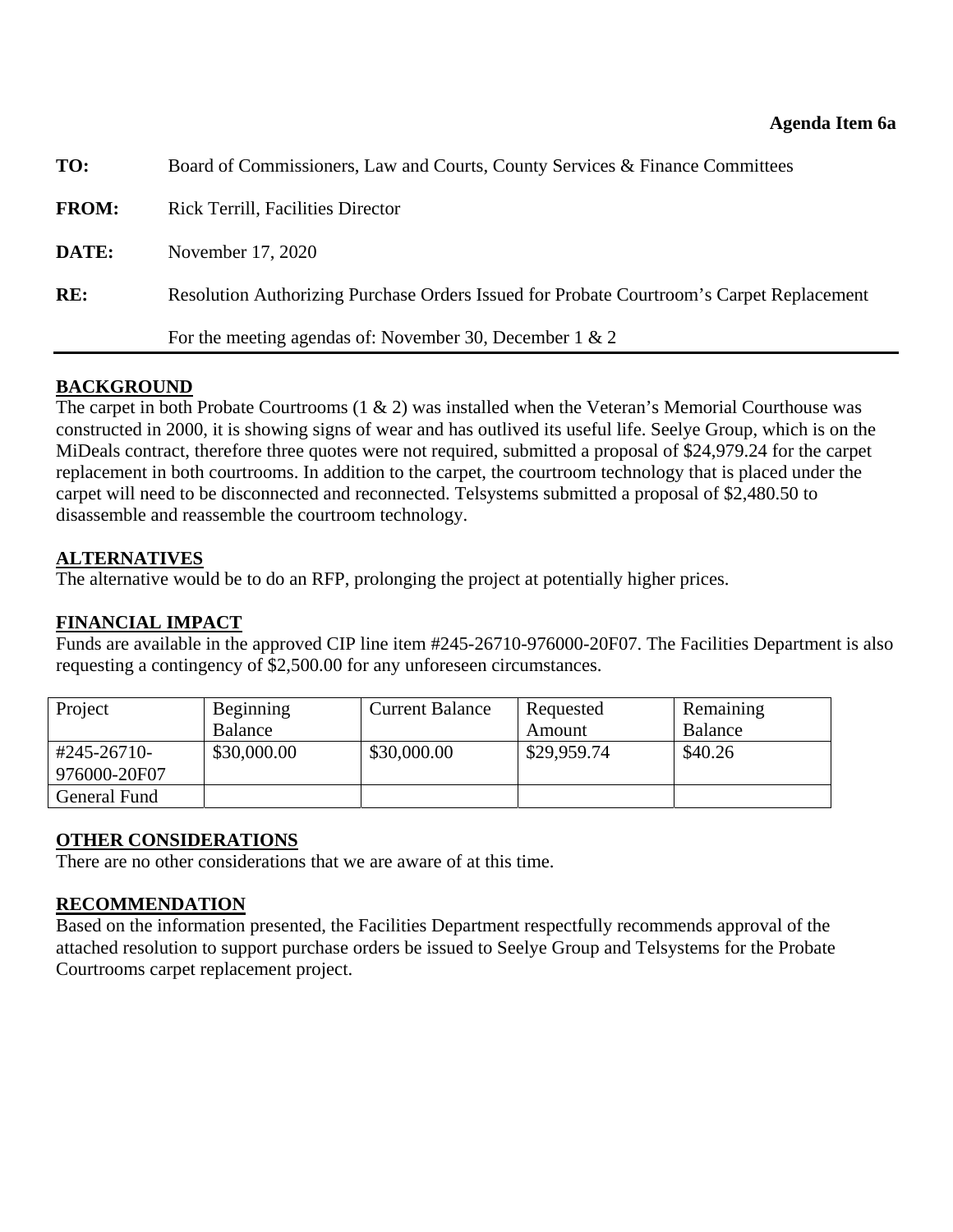Introduced by the Law & Courts, County Services and Finance Committees of the:

#### INGHAM COUNTY BOARD OF COMMISSIONERS

## **RESOLUTION TO AUTHORIZE PURCHASE ORDERS ISSUED FOR PROBATE COURTROOMS CARPET REPLACEMENT**

WHEREAS, the carpet within the Probate Courtrooms 1 & 2 have outlived its use life; and

WHEREAS, Seelye Group, which is on the MiDeals Contract, submitted a proposal of \$24,979.24 for the carpet replacement; and

WHEREAS, Telsystems submitted a proposal of \$2,480.50 for the courtroom technology that is placed under the carpet that will need to be disassembled and reassembled; and

WHEREAS, the Facilities Department is requesting a contingency of \$2,500.00 for any unforeseen circumstances; and

WHEREAS, funds are available in the 2020 General Fund CIP line item # 245-26710-976000-20F07.

THEREFORE BE IT RESOLVED, that the Ingham County Board of Commissioners authorizes a purchase order be issued to Seelye Group, 1411 Lake Lansing Road, Lansing, Michigan 48912, in the amount of \$24,979.24 for the replacement of the carpet.

BE IT FURTHER RESOLVED, that the Ingham County Board of Commissioners authorizes a purchase order be issued to Telsystems, 7235 Jackson Road, Ann Arbor, Michigan 48103, in the amount of \$2,480.50 for the disassemble and reassemble of courtroom technology.

BE IT FURTHER RESOLVED, the Ingham County Board of Commissioners authorizes the Board Chairperson to sign any necessary documents that are consistent with this resolution and approved as to form by the County Attorney.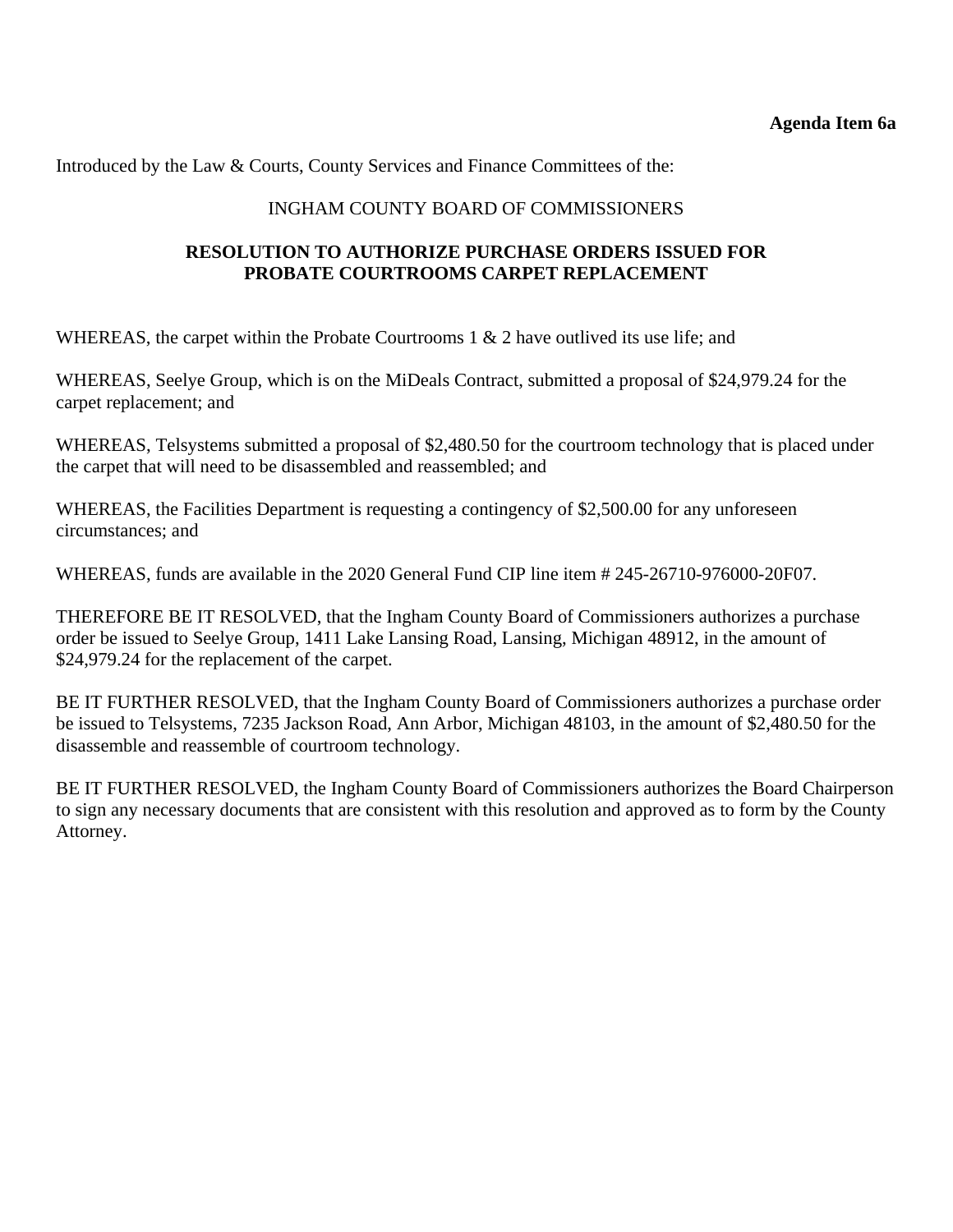<span id="page-39-0"></span>

| TO:          | Board of Commissioners, Law & Courts, County Services & Finance Committees      |  |
|--------------|---------------------------------------------------------------------------------|--|
| <b>FROM:</b> | <b>Rick Terrill, Facilities Director</b>                                        |  |
| DATE:        | November 17, 2020                                                               |  |
| RE:          | Resolution Authorizing a Lease Amendment for the Public Defender's Office Space |  |
|              | For the meeting agendas of: November 30, December 1 & 2                         |  |

## **BACKGROUND**

In Resolution #19-098, leased office space for the Public Defender's Office was approved for 8,900 square feet for a monthly amount of \$14,091.67. The Public Defender's Office has received a grant, will be adding staff, and is in need of additional office space to accommodate. The landlord, 320 North Washington Square Partnership has additional space of 3,075 square feet available within the same building. This will be an additional \$4,868.75 per month bringing the total monthly lease amount to \$18,960.42. The lease also includes 14 parking spaces for \$1,400.00 per month, this will bring the monthly grand total to \$20,360.42.

## **ALTERNATIVES**

The alternative would be to not add the additional office space.

## **FINANCIAL IMPACT**

Funds are available from the grant, which included \$86,000.00 for additional lease space.

## **OTHER CONSIDERATIONS**

Other considerations would be to modify the current space, placing more people within the same space thus putting people at a higher risk for COVID.

## **RECOMMENDATION**

Based on the information presented, the Facilities Department respectfully recommends approval of the attached resolution to support an amendment to the current lease agreement with 320 North Washington Square Partnership for the additional space.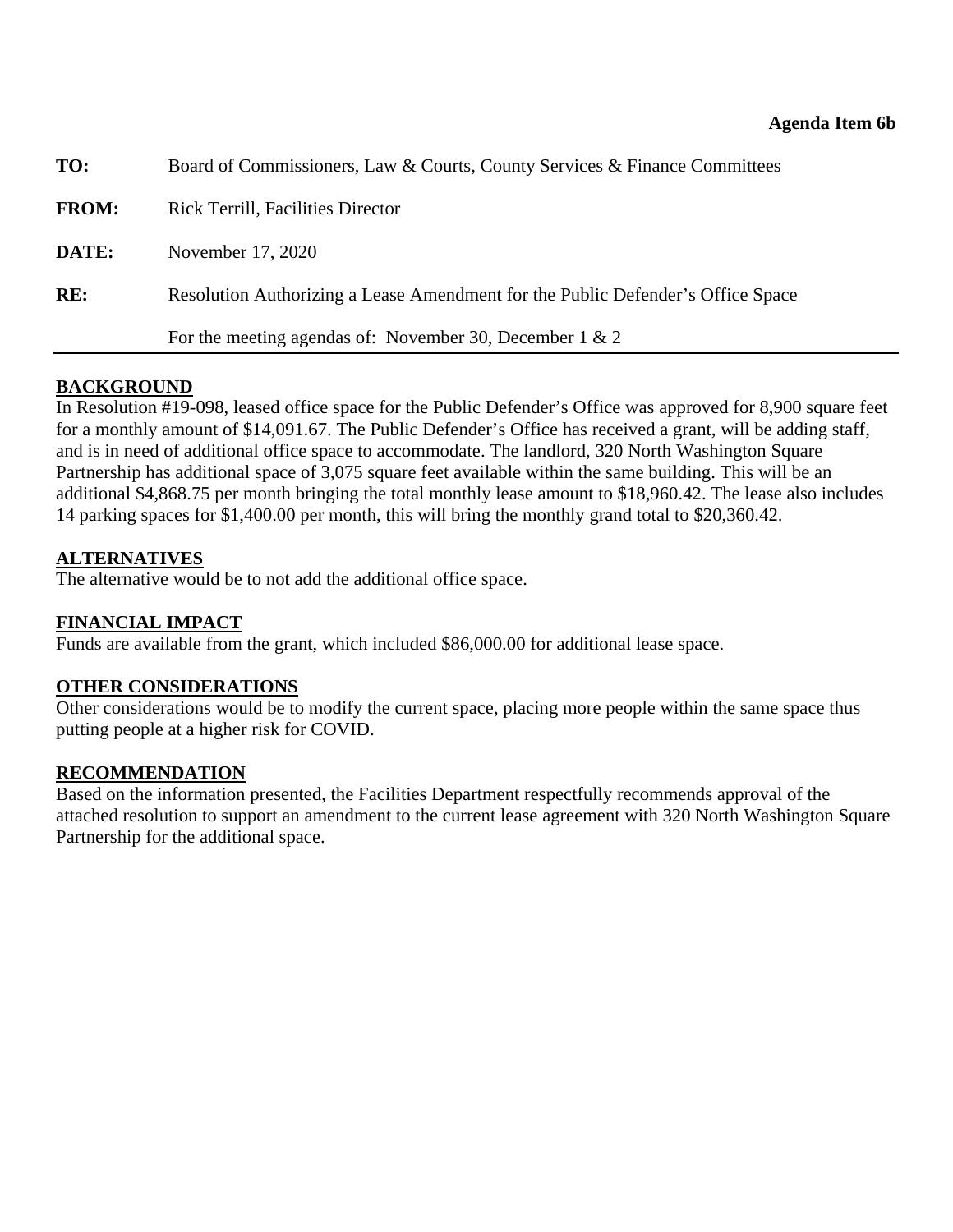Introduced by the Law & Courts, County Services and Finance Committees of the:

#### INGHAM COUNTY BOARD OF COMMISSIONERS

#### **RESOLUTION AUTHORIZING A LEASE AMENDMENT FOR THE PUBLIC DEFENDER'S OFFICE SPACE**

WHEREAS, the Public Defender's Office received a grant for additional staff which included funds for additional lease space; and

WHEREAS, an additional 3,075 square feet will be added to the lease agreement; and

WHEREAS, the monthly lease amount will increase by \$4,868.75; and

WHEREAS, it is the recommendation of the Facilities Department to amend the current lease agreement with 320 North Washington Square Partnership, for the additional 3,075 square feet for the monthly increased amount of \$4,868.75 ; and

WHEREAS, funds are available in the Public Defender's Office grant.

THEREFORE BE IT RESOLVED, that the Ingham County Board of Commissioners authorizes amending the current lease agreement with 320 North Washington Square Partnership, 3400 West Road, East Lansing, Michigan 48823, for an additional 3,075 square feet of space for the additional monthly amount of \$4,868.75.

BE IT FURTHER RESOLVED, the Ingham County Board of Commissioners authorizes the Board Chairperson to sign any necessary documents that are consistent with this resolution and approved as to form by the County Attorney.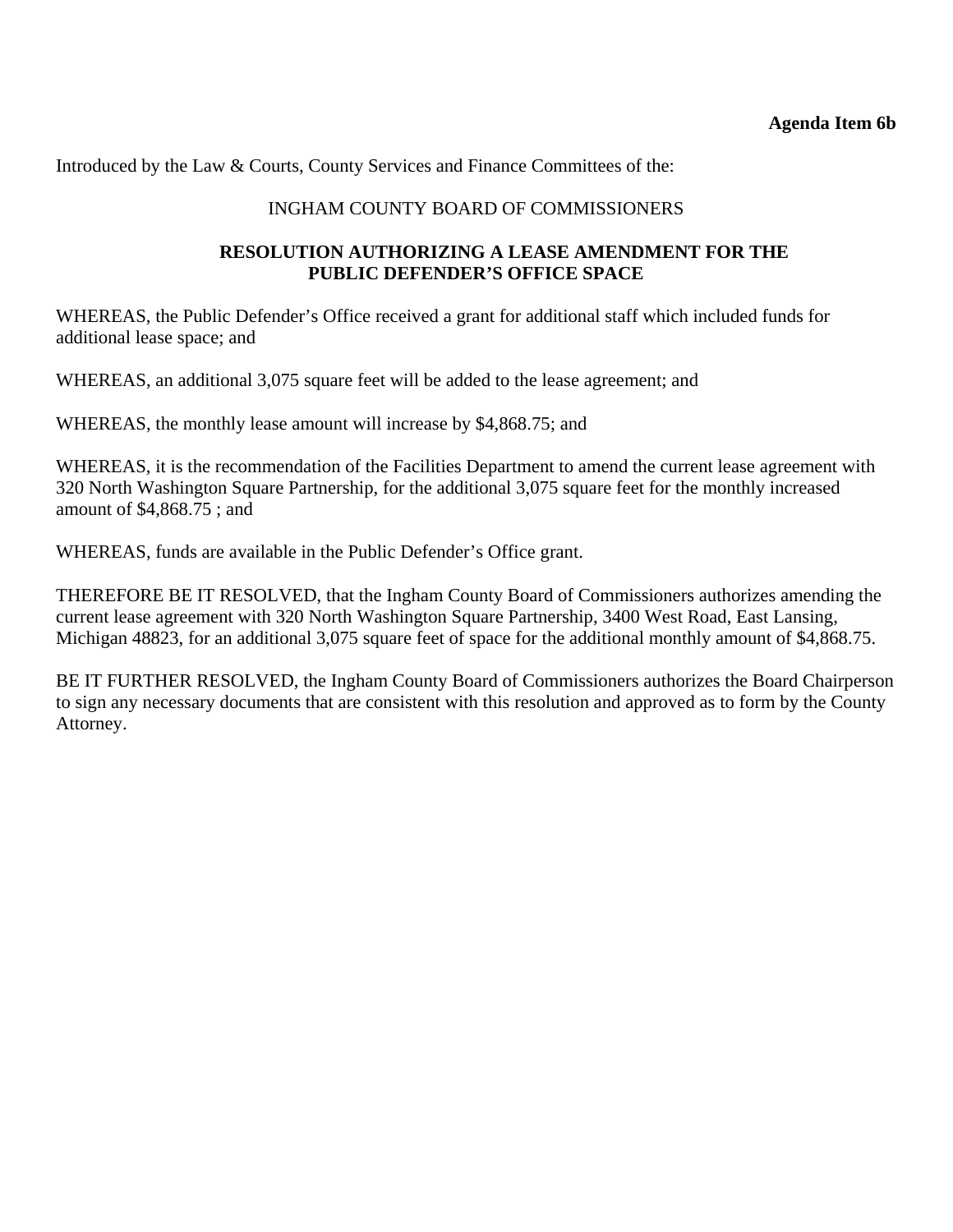#### **Agenda Item 7**

<span id="page-41-0"></span>

| TO:   | Finance and Liaison Committees                                                                            |
|-------|-----------------------------------------------------------------------------------------------------------|
| FROM: | Michael A. Townsend, Budget Director                                                                      |
| DATE: | November 17, 2020                                                                                         |
| RE:   | Fourth Quarter 2020 Budget Adjustments, Contingency Fund Update, Third<br><b>Quarter Financial Report</b> |

Enclosed please find the recommended adjustments to the Ingham County budget for the fourth quarter of fiscal year 2020. The total decrease to the General Fund is \$154,443.

The quarterly budget amendment process as authorized by the Board of Commissioners is necessary to make adjustments to the adopted budget. Usually, adjustments are made as a result of updated revenue and expenditure projections, grant revenues, reappropriations, accounting and contractual changes, and general housekeeping issues.

This resolution authorizes the County Controller, as part of the year end budgeting process, to make any necessary transfers among all budgeted funds, activities, and line items in order to comply with Public Act 621 (Uniform Budgeting & Accounting Act), and to balance the 2020 Budget.

The Fair Fund is requesting a \$100,000 transfer from the General Fund to Fair Fund to cover loss revenue and operational adjustments due to the COVID-19 pandemic. The funding for this transfer is requested for use of fund balance adjustments.

The 9-1-1 Fund is requesting an appropriation of \$1,800,000 of revenue from the Ingham County Phone Surcharge that passed in 2018.

The Zoo Fund is requesting \$580,000 from fund balance to cover loss revenue of \$550,000 due to the pandemic and \$30,000 for the Storm Water Project that was not spent in 2019.

The Hotel/Motel is requesting to re-appropriate revenue and expenses for the projected loss in revenue due to the pandemic in the amount of \$1,600,593.

Due to COVID-19 the following changes in revenue are requested in the General Fund, \$1,450,000 decrease to state revenue sharing is being requested to cover the reduction by State of Michigan. A request to accept and appropriate a \$2,316,276 new federal grant CRLGG released by the State of Michigan. A request to reduce the Michigan Department of Correction Jail Bed revenue by \$160,000. Also, the personal property tax replacement revenue from the State of Michigan is requested to decrease by \$180,000 due to updated projection.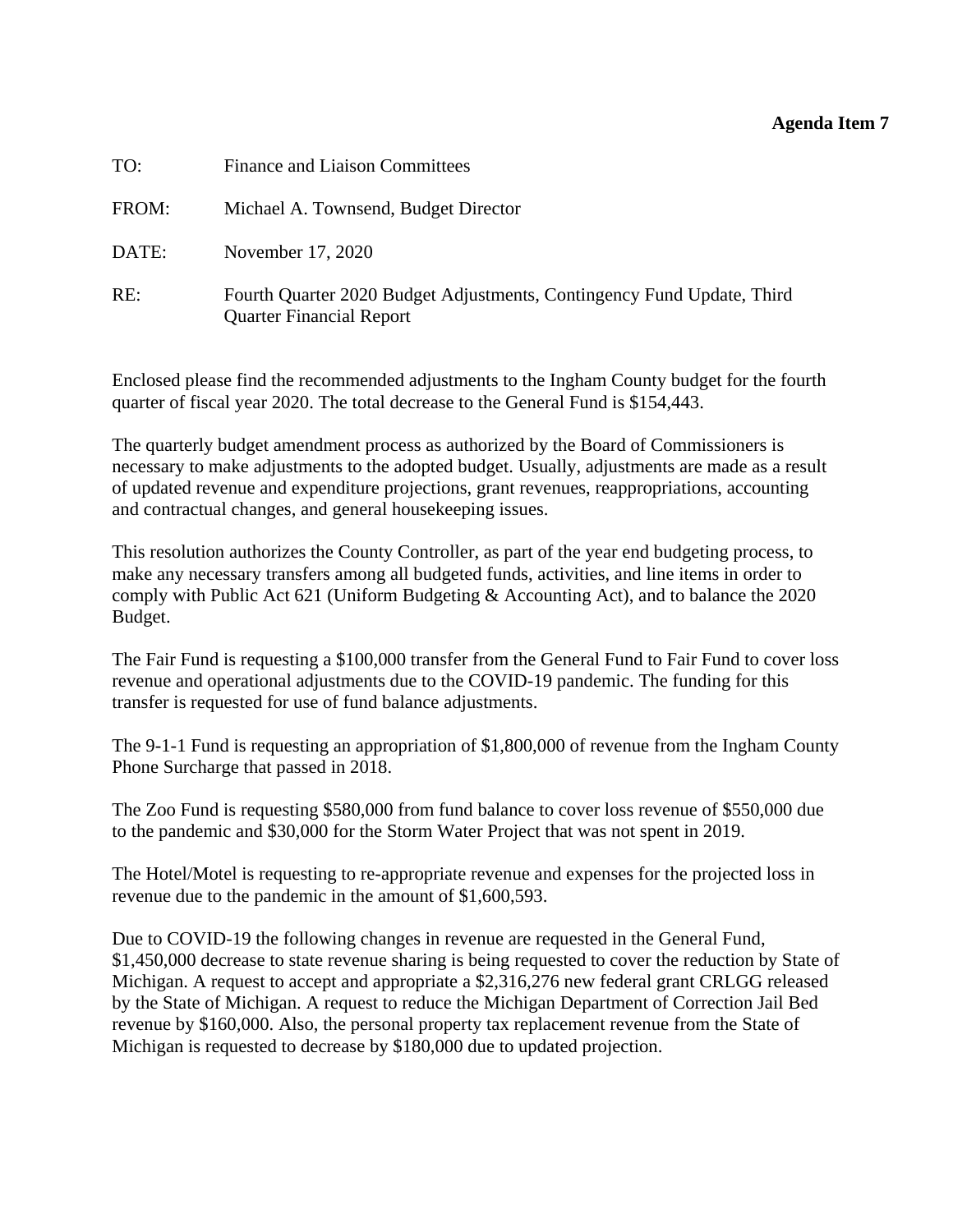On the expense side of the General Fund, the vacation buyout approved by the BOC will create an increase in the amount of \$1,418,957. The participation in the work share program offer by the State of Michigan resulted in reduction of \$1,700,000 in wages. The Finance Department is requesting \$26,600 for an IRS penalty for 2018 tax year 1099 forms. As previously mentioned, the Fair is requesting a transfer of \$100,000 for cover loss revenue due to COVID-19. The use of fund balance uncommitted will be decreased by \$154,443 to balance these changes.

Also included is an update of contingency fund spending so far this year. The current contingency amount is \$131,751. The attached document details how the Board has allocated the contingency funds throughout the year, beginning with a balance of \$350,000.

The 3<sup>rd</sup> quarter general fund budget to actual year to date report is attached. Our bond rating agency suggested that we present this information to Commissioners on a quarterly basis.

Should you require any additional information or have questions regarding this process, please don't hesitate to contact me.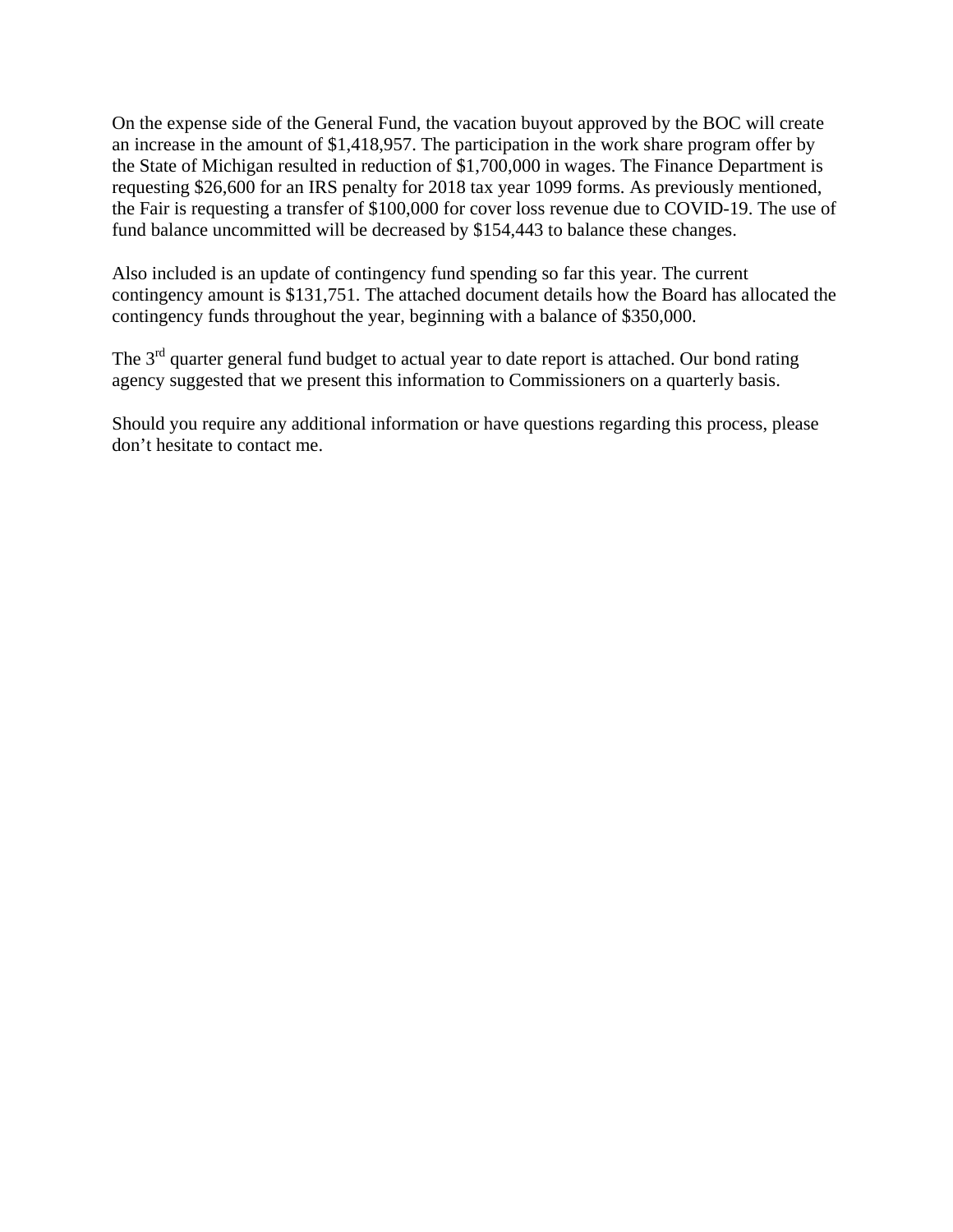## 2020 **CONTINGENCY**

| <b>Adopted Contingency Amount</b>                               | \$350,000 |
|-----------------------------------------------------------------|-----------|
| R18-467: Additional Cultural Diversity Committee Funding        | (1,500)   |
| R19-502: Additional Community Agency Funding                    | (17,300)  |
| R20-016: Funding Tri County Region Aerial Imagery               | (27,500)  |
| R20-019: Funding for HR COM Program                             | (47,200)  |
| R20-088: Funding Transport Van Containment System               | (21,049)  |
| R20-062: Funding Trillium Staffing Solutions                    | (25,000)  |
| R20-111: Funding Departments – COVID-19                         | (50,000)  |
| R20-166: Funding Probate – Court Guardian Case Manager COVID-19 | (4,937)   |
| R20-229: Funding Human Services Building One Card Access Reader | (3,763)   |
| R20-271: Funding Racial Equity Task Force                       | (20,000)  |
|                                                                 |           |
| <b>Current Contingency Amount</b>                               | \$131,751 |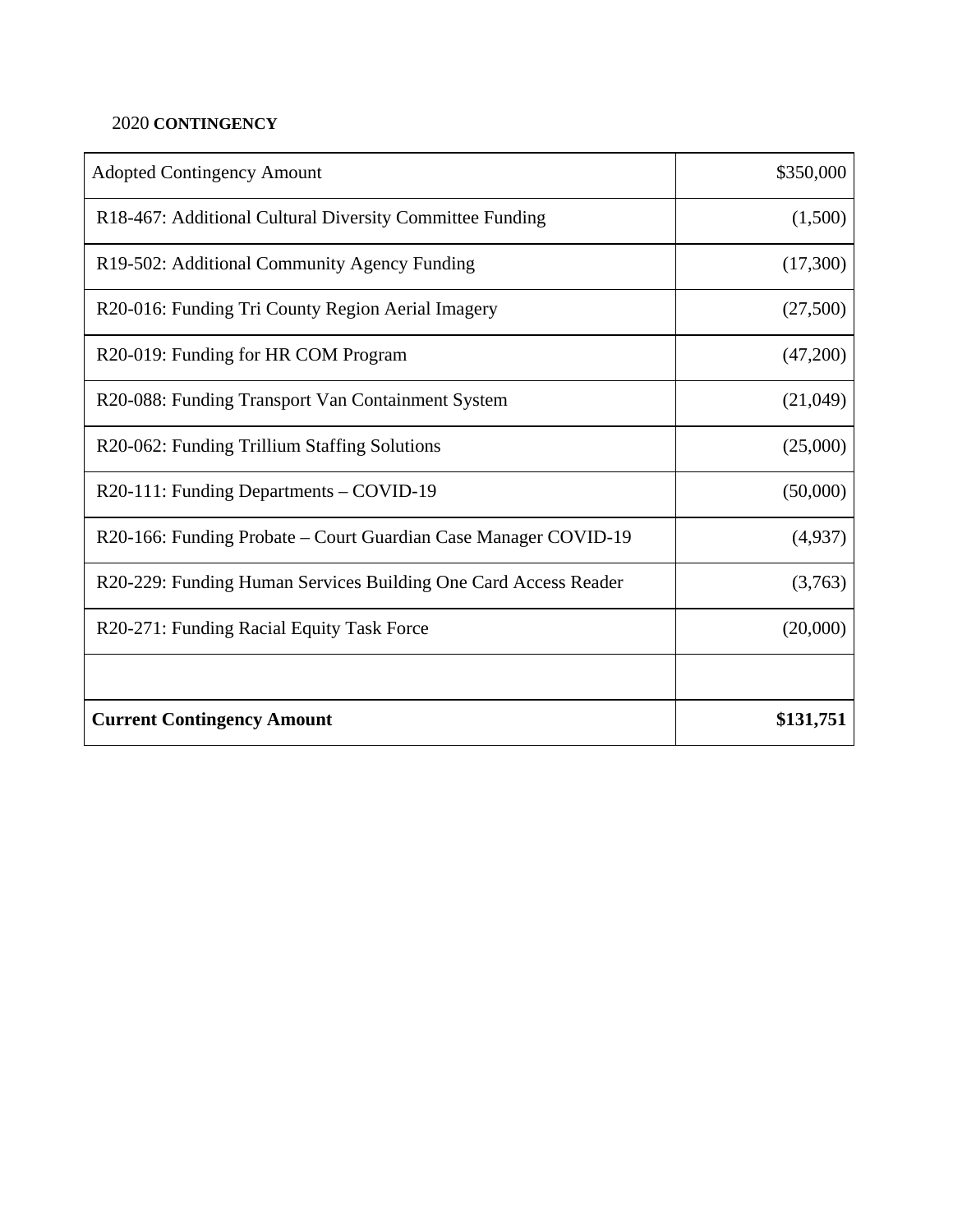## Ingham County

General Fund - Budget v. Actual Report Year to Date as of September 30, 2020

|                                    | Amended             |    |            |            |
|------------------------------------|---------------------|----|------------|------------|
|                                    | Budget              |    |            |            |
| Revenues                           | (Unaudited)         |    | Actual     | Percentage |
| Taxes                              | \$<br>54,264,126 \$ |    | 53,306,712 | 98.24      |
| State Revenue                      | 11,297,459          |    | 6,275,496  | 55.55      |
| Register of Deeds Revenue          | 2,127,500           |    | 1,788,229  | 84.05      |
| Police Contract                    | 3,833,979           |    | 3,560,157  | 92.86      |
| <b>Indirect Costs</b>              | 1,345,000           |    | 653,028    | 48.55      |
| Investment earning/(loss)          | 500,000             |    | 257,440    | 51.49      |
| Transfer In from Other Funds       | 3,636,649           |    | 1,048,060  | 28.82      |
| Carryover Surplus Used             | 2,851,314           |    |            |            |
| Other                              | 9,183,142           |    | 4,669,696  | 50.85      |
| <b>Total Revenues</b>              | \$<br>89,039,169 \$ |    | 71,558,818 | 80.37      |
| <b>Expenditures</b>                |                     |    |            |            |
| Wages & Fringes                    | 49,100,937          |    | 36,479,092 | 74.29      |
| Supplies & Postage                 | 2,296,539           |    | 1,345,368  | 58.58      |
| <b>Contractual Services</b>        | 7,845,775           |    | 5,243,199  | 66.83      |
| Building & Equip Maintenance       | 899,762             |    | 531,752    | 59.10      |
| <b>Builidng Rental</b><br>$*(new)$ | 655,740             |    | 311,855    | 47.56      |
| Drain Assessment                   | 520,000             |    | 597,316    | 114.87     |
| Utilities and Telephone            | 1,162,219           |    | 871,218    | 74.96      |
| <b>IT Services</b>                 | 2,843,006           |    | 2,079,087  | 73.13      |
| Other Expenditures                 | 1,370,064           |    | 843,609    | 61.57      |
| Transfers Out to Other Funds       | 21,751,442          |    | 18,920,512 | 86.99      |
| Contingency                        | 205,514             |    | 3,763      | 1.83       |
| Capital Outlay                     | 388,171             |    | 397,078    | 102.29     |
| <b>Total Expenditures</b>          | \$<br>89,039,169    | \$ | 67,623,850 | 75.95      |
|                                    |                     |    |            |            |
| <b>Revenues less expenditures</b>  | \$                  | S  | 3,934,968  |            |

Notes and/or conclusions:

1. Building Rental was formerly included in Building & Equip Maintenance.

2. Expenditures at 75.95% appear reasonable given were are 3/4 through the fiscal year.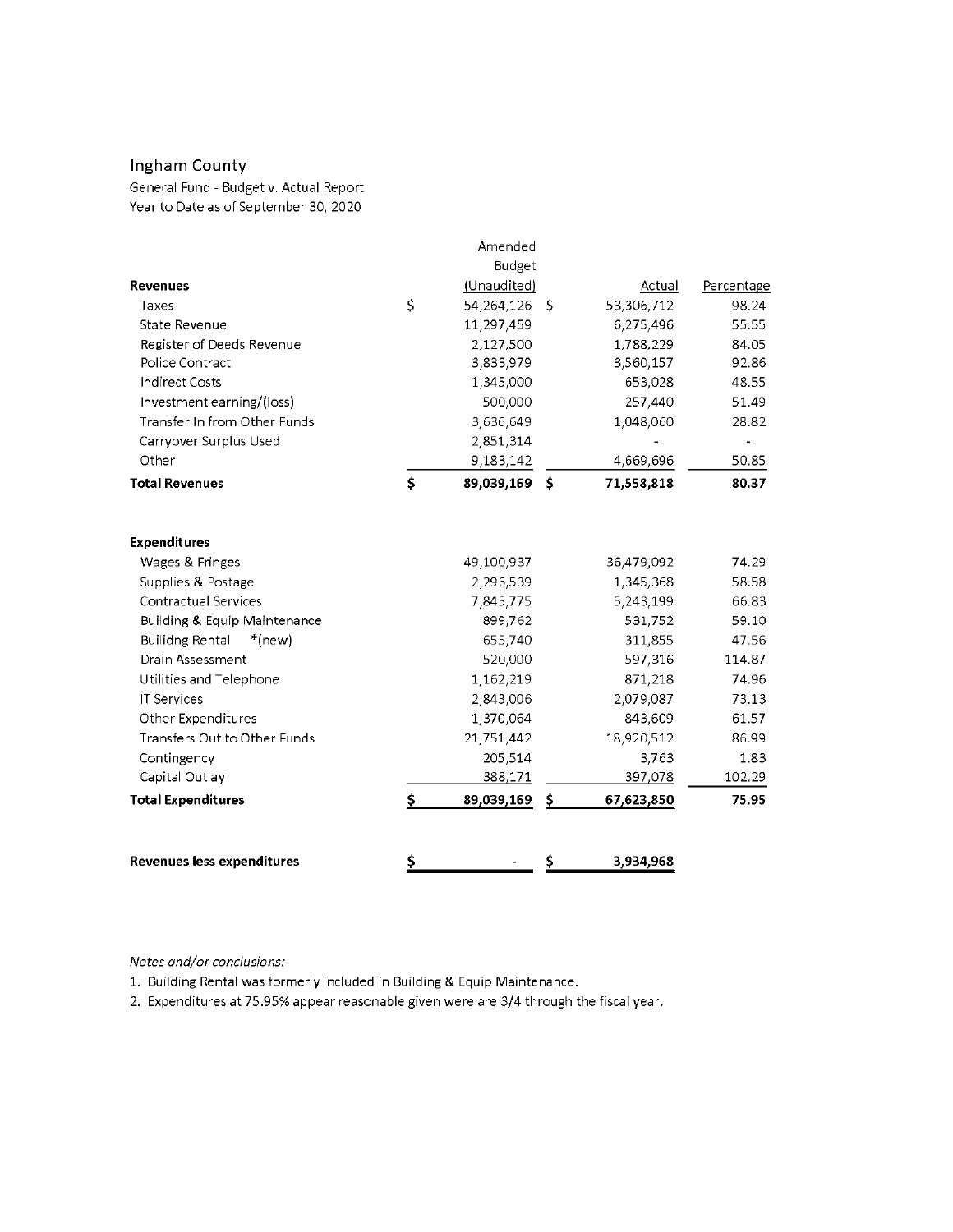Introduced by the Finance Committee of the:

## INGHAM COUNTY BOARD OF COMMISSIONERS

## **RESOLUTION AUTHORIZING ADJUSTMENTS TO THE 2020 INGHAM COUNTY BUDGET**

WHEREAS, the Board of Commissioners adopted the 2020 Budget on October 22, 2019 and has authorized certain amendments since that time, and it is now necessary to make some adjustments as a result of updated revenue and expenditure projections, fund transfers, reappropriations, accounting and contractual changes, errors and omissions, and additional appropriation needs; and

WHEREAS, the Liaison Committees and the Finance Committee have reviewed the proposed budget adjustments prepared by the Controller's staff and have made adjustments where necessary; and

WHEREAS, Public Act 621 of 1978 requires that local units of government maintain a balanced budget and periodically adjust the budget to reflect revised revenue and expenditure levels.

WHEREAS, the Board of Commissioners annually authorizes the Controller to make necessary year end transfers to comply with state statute.

THEREFORE BE IT RESOLVED, that the Ingham County Board of Commissioners hereby directs the Controller to make the necessary transfers to adjust revenues and expenditures in the following funds, according to the attached schedules:

BE IT FURTHER RESOLVED, that the Controller is authorized to make necessary transfers among all budgeted funds, activities, and line items in order to comply with the state statute and to balance the 2020 Ingham County General Fund budget at \$88,884,726.

|             |                     | 2020 BUDGET  | <b>PROPOSED</b> | <b>PROPOSED</b> |
|-------------|---------------------|--------------|-----------------|-----------------|
| <b>FUND</b> | <b>DESCRIPTION</b>  | 11/01/20     | <b>CHANGES</b>  | <b>BUDGET</b>   |
|             |                     |              |                 |                 |
| 101         | General Fund        | \$89,039,169 | (154, 443)      | \$88,884,726    |
| 230         | Hotel/Motel         | \$3,474,000  | (1,600,593)     | \$1,873,407     |
| 258         | Zoo                 | \$4,669,618  | 580,000         | \$5,249,618     |
| 261         | 911 Emergency Phone | \$9,430,108  |                 | \$9,430,108     |
| 561         | Fair                | \$1,292,995  |                 | \$1,292,995     |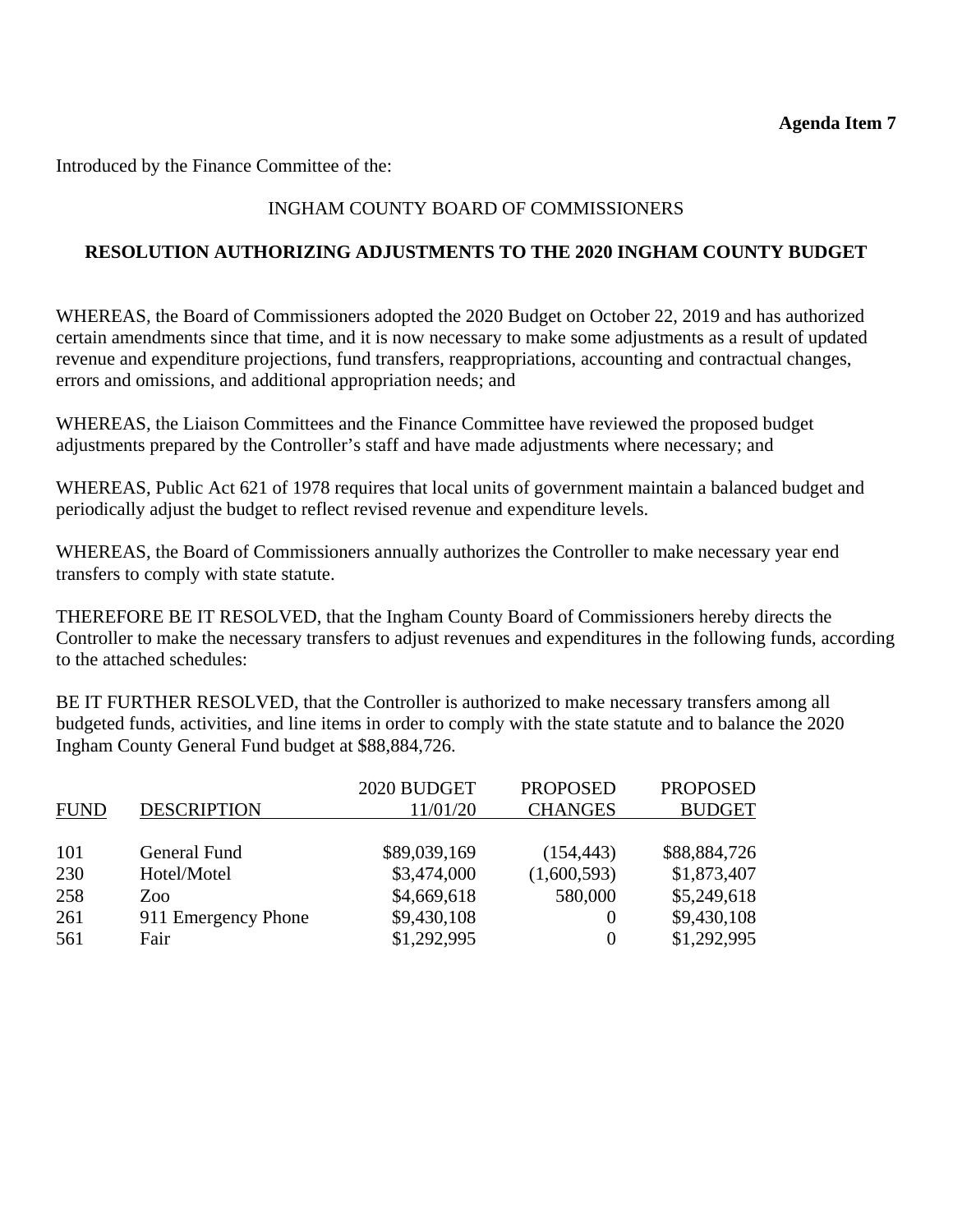## **GENERAL FUND REVENUES**

|                                       | $2020$ Budget $-$ | Proposed         | 2020 Proposed    |
|---------------------------------------|-------------------|------------------|------------------|
|                                       | 11/1/20           | <b>Changes</b>   | <b>Budget</b>    |
| <b>Tax Revenues</b>                   |                   |                  |                  |
| <b>County Property Tax</b>            | 54,299,126        | $\overline{0}$   | 54,299,126       |
| <b>Property Tax Adjustments</b>       | (50,000)          | $\overline{0}$   | (50,000)         |
| Delinquent Real Property Tax          | $\boldsymbol{0}$  | $\boldsymbol{0}$ | $\theta$         |
| <b>Unpaid Personally Property Tax</b> | 15,000            | $\overline{0}$   | 15,000           |
| <b>IFT/CFT</b>                        | 275,000           | $\boldsymbol{0}$ | 275,000          |
| <b>Trailer Fee Tax</b>                | 15,000            | $\boldsymbol{0}$ | 15,000           |
| <b>Intergovernmental Transfers</b>    |                   |                  |                  |
| <b>State Revenue Sharing</b>          | 6,410,047         | (1,450,000)      | 4,960,047        |
| Convention/Tourism Tax - Liquor       | 1,361,714         | $\theta$         | 1,361,714        |
| <b>Court Equity Funding</b>           | 1,544,000         | $\theta$         | 1,544,000        |
| Personal Property Tax Replacement     | 750,000           | (180,000)        | 570,000          |
| <b>Federal Grant COVID</b>            | $\boldsymbol{0}$  | 2,316,276        | 2,316,276        |
| Use of Fund Balance - Uncommitted     | 2,948,503         | (680, 719)       | 2,267,784        |
| <b>Department Generated Revenue</b>   |                   |                  |                  |
| <b>Animal Control</b>                 | 1,207,797         | $\boldsymbol{0}$ | 1,207,797        |
| Circuit Court - Family Division       | 1,300,045         | $\boldsymbol{0}$ | 1,300,045        |
| Circuit Court - Friend of the Court   | 597,000           | $\boldsymbol{0}$ | 597,000          |
| Circuit Court - General Trial         | 1,570,516         | $\boldsymbol{0}$ | 1,570,516        |
| Controller                            | 3,170             | $\boldsymbol{0}$ | 3,170            |
| Cooperative Extension                 | 2,500             | $\boldsymbol{0}$ | 2,500            |
| <b>County Clerk</b>                   | 778,750           | $\boldsymbol{0}$ | 778,750          |
| <b>District Court</b>                 | 2,175,198         | $\boldsymbol{0}$ | 2,175198         |
| Drain Commissioner/Drain Tax          | 445,500           | $\boldsymbol{0}$ | 445,500          |
| <b>Economic Development</b>           | 63,037            | $\theta$         | 63,037           |
| Elections                             | 75,500            | $\boldsymbol{0}$ | 75,500           |
| Homeland Security/Emergency Ops       | 96,305            | $\Omega$         | 96,305           |
| <b>Equalization /Tax Mapping</b>      | 24,975            | $\theta$         | 24,975           |
| Facilities                            | 6,532             | $\theta$         | 6,532            |
| <b>Financial Services</b>             | 39,673            | $\Omega$         | 39,673           |
| <b>Health Department</b>              | 120,000           | $\theta$         | 120,000          |
| <b>Human Resources</b>                | 56,249            | $\theta$         | 56,249           |
| Probate Court                         | 409,838           | $\theta$         | 409,838          |
| <b>Prosecuting Attorney</b>           | 792,335           | $\theta$         | 792,335          |
| Purchasing                            | $\boldsymbol{0}$  | $\overline{0}$   | $\boldsymbol{0}$ |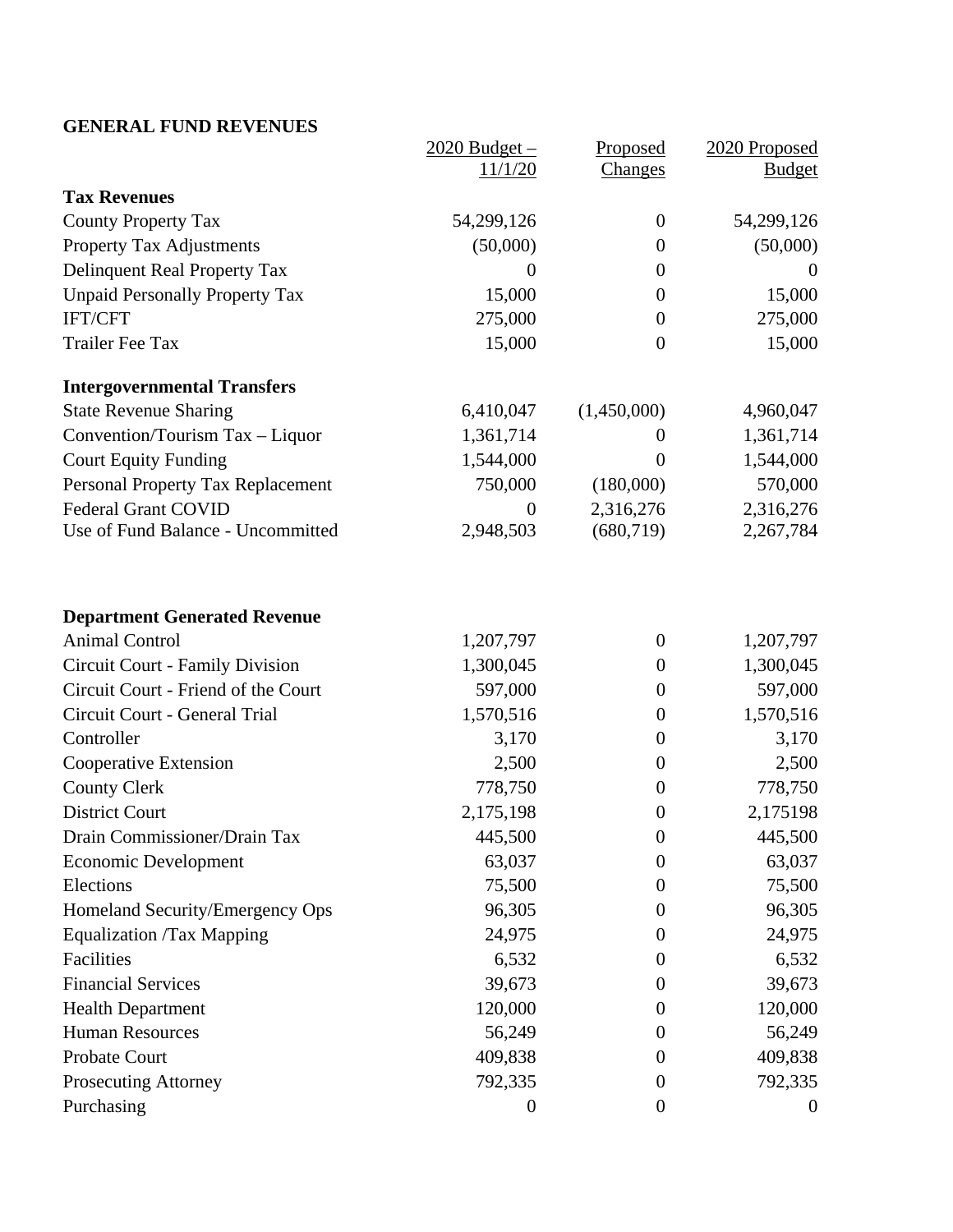| <b>Total General Fund Revenues</b> | 89,039,169 | (154, 443) | 88,884,726 |
|------------------------------------|------------|------------|------------|
| Veteran Affairs                    | 529,238    |            | 529,238    |
| Tri-County Regional Planning       | 60,555     |            | 60,555     |
| Treasurer                          | 4,179,133  |            | 4,179,133  |
| Sheriff                            | 4,725,933  | (160,000)  | 4,565,933  |
| <b>Remonumentation Grant</b>       | 85,000     |            | 85,000     |
| Register of Deeds                  | 2,127,500  |            | 2,127,500  |

#### **GENERAL FUND EXPENDITURES**

|                                           | $2020$ Budget – | Proposed         | 2020 Proposed |
|-------------------------------------------|-----------------|------------------|---------------|
|                                           | 11/01/20        | Changes          | <b>Budget</b> |
| <b>Board of Commissioners</b>             | 669,904         | $\boldsymbol{0}$ | 669,904       |
| Circuit Court - General Trial             | 8,127,738       | $\overline{0}$   | 8,127,738     |
| <b>District Court</b>                     | 3,523,770       | $\overline{0}$   | 3,523,770     |
| Circuit Court - Friend of the Court       | 1,775,039       | $\overline{0}$   | 1,775,039     |
| <b>Jury Board</b>                         | 1,190           | $\overline{0}$   | 1,190         |
| Probate Court                             | 1,741,003       | $\overline{0}$   | 1,741,003     |
| <b>Circuit Court - Family Division</b>    | 5,775,672       | $\overline{0}$   | 5,775,672     |
| <b>Jury Selection</b>                     | 165,842         | $\overline{0}$   | 165,842       |
| Elections                                 | 415,016         | $\overline{0}$   | 415,016       |
| <b>Financial Services</b>                 | 876,915         | 26,600           | 903,515       |
| <b>County Attorney</b>                    | 485,968         | $\overline{0}$   | 485,968       |
| <b>County Clerk</b>                       | 1,201,199       | $\overline{0}$   | 1,201,199     |
| Controller                                | 1,042,162       | $\overline{0}$   | 1,042,162     |
| <b>Equalization/Tax Services</b>          | 810,317         | $\overline{0}$   | 810,317       |
| <b>Human Resources</b>                    | 911,064         | $\overline{0}$   | 911,064       |
| <b>Prosecuting Attorney</b>               | 7,606,494       | $\overline{0}$   | 7,606,494     |
| Purchasing                                | 272,043         | $\boldsymbol{0}$ | 272,043       |
| Facilities                                | 2,085,008       | $\overline{0}$   | 2,085,008     |
| <b>Register of Deeds</b>                  | 897,597         | $\overline{0}$   | 897,597       |
| <b>Remonumentation Grant</b>              | 85,000          | $\overline{0}$   | 85,000        |
| Treasurer                                 | 914,334         | $\overline{0}$   | 914,334       |
| Drain Commissioner                        | 1,129,221       | $\overline{0}$   | 1,129,221     |
| <b>Economic Development</b>               | 129,924         | $\overline{0}$   | 129,924       |
| <b>Community Agencies</b>                 | 217,300         | $\boldsymbol{0}$ | 217,300       |
| <b>Ingham Conservation District Court</b> | 13,100          | $\overline{0}$   | 13,100        |
| <b>Equal Opportunity Committee</b>        | 500             | $\overline{0}$   | 500           |
| Women's Commission                        | 500             | $\theta$         | 500           |
| <b>Historical Commission</b>              | 500             | $\theta$         | 500           |
| <b>Tri-County Regional Planning</b>       | 107,446         | $\overline{0}$   | 107,446       |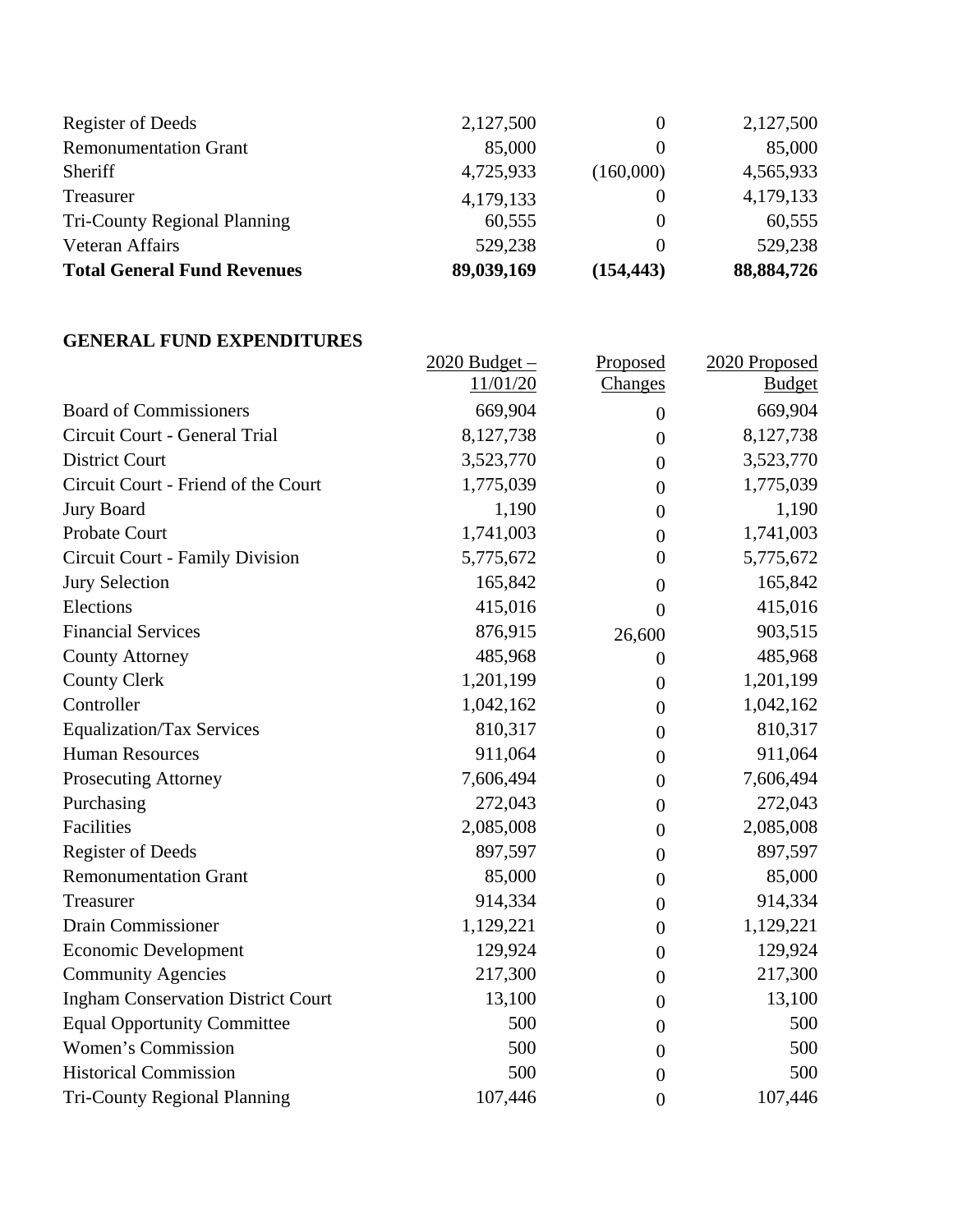| Jail Maintenance                       | 221,600          | $\boldsymbol{0}$ | 221,600      |
|----------------------------------------|------------------|------------------|--------------|
| Sheriff                                | 21,586,550       | $\overline{0}$   | 21,586,550   |
| Metro Squad                            | 60,000           | $\theta$         | 60,000       |
| <b>Community Corrections</b>           | 167,398          | $\overline{0}$   | 167,398      |
| <b>Animal Control</b>                  | 2,566,521        | $\boldsymbol{0}$ | 2,566,521    |
| <b>Emergency Operations</b>            | 291,716          | $\theta$         | 291,716      |
| <b>Board of Public Works</b>           | 300              | $\theta$         | 300          |
| Drain Tax at Large                     | 520,000          | $\boldsymbol{0}$ | 520,000      |
| <b>Health Department</b>               | 5,829,564        | $\theta$         | 5,829,564    |
| <b>CHC</b>                             | 3,490,495        | $\overline{0}$   | 3,490,495    |
| Jail Medical                           | 2,159,862        | $\boldsymbol{0}$ | 2,159,862    |
| <b>Medical Examiner</b>                | 688,747          | $\boldsymbol{0}$ | 688,747      |
| <b>Substance Abuse</b>                 | 684,102          | $\overline{0}$   | 684,102      |
| <b>Community Mental Health</b>         | 2,162,482        | $\boldsymbol{0}$ | 2,162,482    |
| Department of Human Services           | 2,032,948        | $\overline{0}$   | 2,032,948    |
| Tri-County Aging                       | 100,656          | $\theta$         | 100,656      |
| <b>Veterans Affairs</b>                | 735,360          | $\boldsymbol{0}$ | 735,360      |
| Cooperative Extension                  | 415,025          | $\overline{0}$   | 415,025      |
| Parks and Recreation                   | 1,785,959        | $\theta$         | 1,785,959    |
| <b>Contingency Reserves</b>            | 205,514          | $\theta$         | 205,514      |
| Legal Aid                              | 20,000           | $\theta$         | 20,000       |
| 2-1-1 Project                          | 45,750           | $\theta$         | 45,750       |
| <b>Community Coalition for Youth</b>   | 25,000           | $\theta$         | 25,000       |
| <b>Employee Vacation Buyout</b>        | $\boldsymbol{0}$ | 1,418,957        | 1,418,957    |
| <b>Attrition/Furlough Days</b>         | $\overline{0}$   | (1,700,000)      | (1,700,000)  |
| Capital Improvements                   | 2,261,854        | $\Omega$         | 2,261,854    |
| Fair                                   | 0                | 100,000          | 100,000      |
| <b>Total General Fund Expenditures</b> | 89,039,169       | (154, 443)       | 88, 884, 726 |

**General Fund Revenues** 

| <b>State Revenue Sharing</b> | Due to COVID-19 pandemic the State of Michigan reduced the<br>budgeted allotment by \$1,450,000        |
|------------------------------|--------------------------------------------------------------------------------------------------------|
| Federal Grant - CRLGG        | Due to COVID-19 pandemic State of Michigan released federal<br>funds to offset expenses $$2,316,276$ . |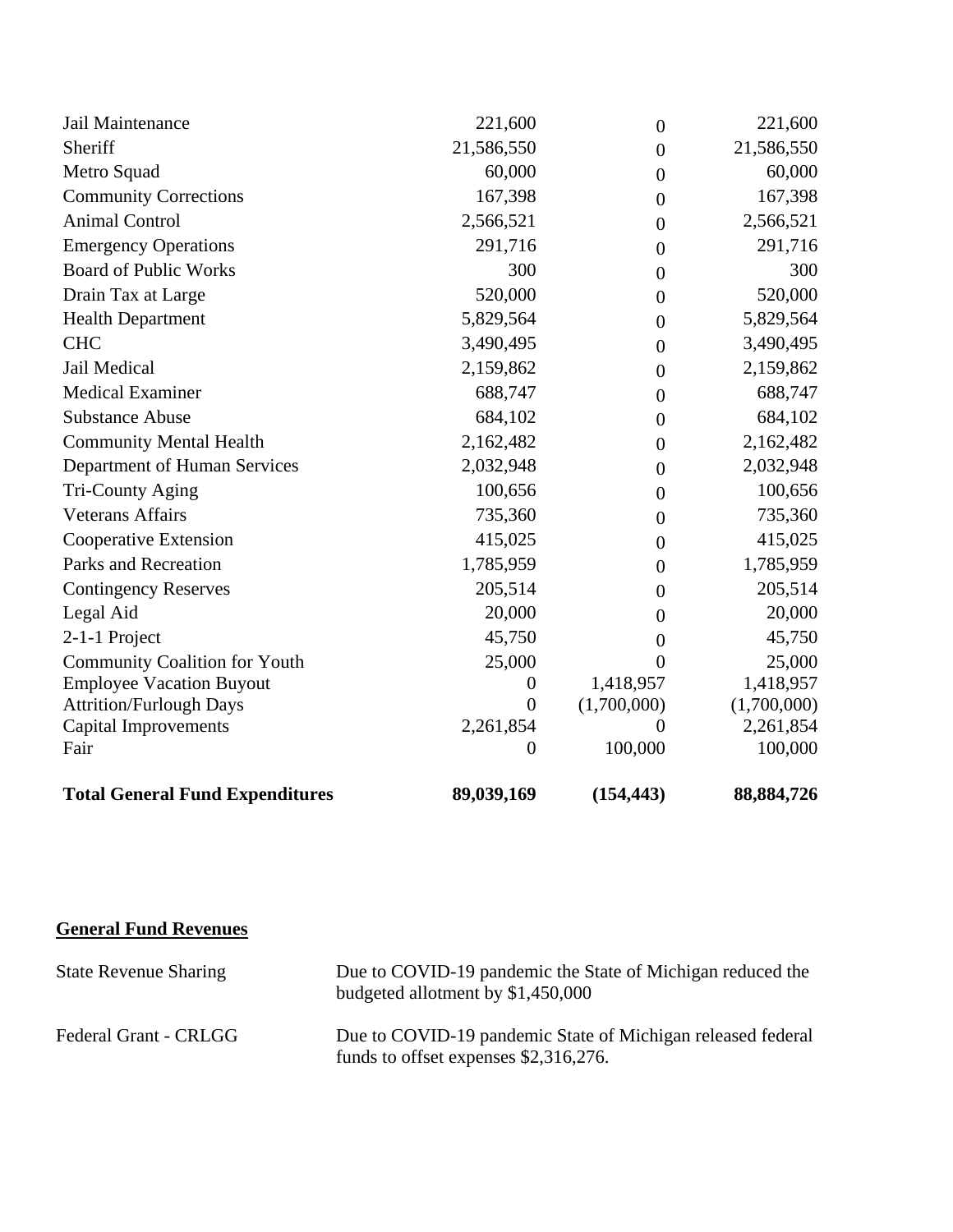| Sheriff   | Due to COVID-19 Michigan Department of Correction Jail Bed<br>decrease in revenue \$160,000.                             |
|-----------|--------------------------------------------------------------------------------------------------------------------------|
| Treasurer | Reduce State of Michigan Personnel Property Tax Replacement<br>revenue reduction of \$180,000 due to updated projection. |
|           | Use of Fund Balance-Uncommitted Decrease of use of fund balance \$680,719 due to revenue and<br>expense changes.         |

## **General Fund Expenditures**

| Wages and Fringes | Vacation Buyout of 160 hours offered to all employees<br>\$1,208,957. Grant Funded Hazard Pay Premiums for First<br>Responders \$210,000. Participation in work share program offered<br>by State of Michigan resulting in \$1,700,000 decrease to wages. |
|-------------------|-----------------------------------------------------------------------------------------------------------------------------------------------------------------------------------------------------------------------------------------------------------|
| Finance           | Additional funds of \$26,600 for IRS penalty for 2018 tax year<br>1099 forms.                                                                                                                                                                             |
| Fair              | Due to COVID-19 pandemic lost revenue, \$100,000 transfer to<br>F561 to balance fund.                                                                                                                                                                     |

# **Non-General Fund Adjustments**

| Hotel/Motel | (F230) | To re-project revenue and expenses for the projected<br>loss revenue due to Pandemic (\$1,600,593).                                                                                     |
|-------------|--------|-----------------------------------------------------------------------------------------------------------------------------------------------------------------------------------------|
| Zoo         | (F258) | To appropriate funds (\$580,000) from fund balance to<br>cover loss revenue $(\$550,000)$ due to the Pandemic and for the<br>Storm Water Project (\$30,000) that was not spent in 2019. |
| $9-1-1$     | (F261) | To increase Ingham County Phone Surcharge passed in<br>2018 (\$1,800,000) and decrease budget use of fund balance by<br>same amount                                                     |
| Fair        | (F561) | To appropriate funds from General Fund (\$100,000) and<br>to adjust the revenue shortages due to COVID-19.                                                                              |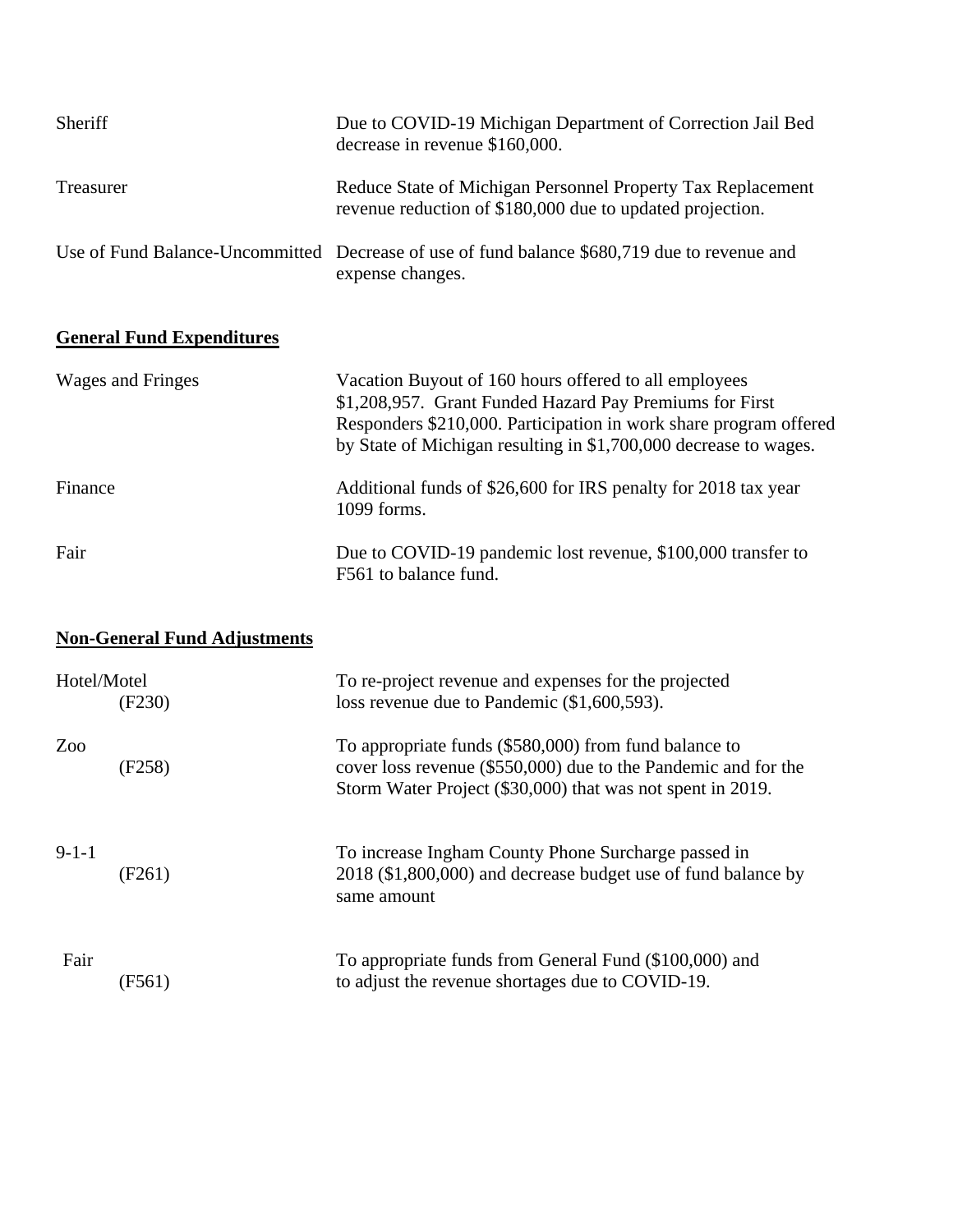<span id="page-50-0"></span>Introduced by the Law & Courts Committee of the:

#### INGHAM COUNTY BOARD OF COMMISSIONERS

#### **RESOLUTION HONORING JUDGE JANELLE LAWLESS**

WHEREAS, Janelle Lawless has dedicated her career to serving the people of Ingham County; and

WHEREAS, Janelle Lawless went into private practice in Lansing as a licensed attorney upon receiving a Bachelor of Science Degree from Central Michigan University and a Law Degree from Thomas Cooley Law School; and

WHEREAS, in 1990, she began her career with Ingham County as the Probate Court Administrator and Probate Register where she served through 2002, when she was elected to an open seat on the Circuit Court bench, and in January of 2003, began her career as a Judge of the 30<sup>th</sup> Judicial Circuit Court, and has been re-elected twice; and

WHEREAS, during her tenure on the 30<sup>th</sup> Judicial bench, Judge Lawless served as Chief Circuit Judge from 2012 through 2017 and has been assigned to the Family Division of the Circuit Court, hearing cases relating to child protection, juvenile justice, adoption, and other matters involving families; and

WHEREAS, Judge Lawless also served as Chief Judge Pro Tempore from January 2004 through December 2005, January 2010 through December 2011 and again from January 2018 through August 21, 2018 and as Presiding Judge of the Family Division from January 2006 through December 2009; and

WHEREAS, on October 25, 2007, Judge Lawless presided over the first Family Dependency Treatment Court hearing (now known as Family Recovery Court), she has served more than 141 participants of the Family Recovery Court resulting in over 243 children being assisted; and

WHEREAS, Judge Lawless has dedicated herself to the treatment court philosophy and has helped advocate for the needs of parents recovering from addiction while promoting permanency for their families; and

WHEREAS, Judge Lawless has been an active member of the community serving as a member of the Hall of Justice Learning Center Advisory Committee, the City of Lansing/Ingham County Community Corrections Advisory Board, the Lansing Community College Paralegal Advisory Committee, she serves as Ex-Officio Director of the Ingham County Treatment Court Foundation, as well as an Honorary Board Member of the Lansing Area Safety Council.

THEREFORE BE IT RESOLVED, that the Ingham County Board of Commissioners hereby honors Judge Janelle Lawless on the event of her retirement and extends its sincere appreciation to Judge Lawless for her dedication and commitment and for improving the quality of life for the citizens of Ingham County.

BE IT FURTHER RESOLVED, that the Board wishes her continued success in her future endeavors.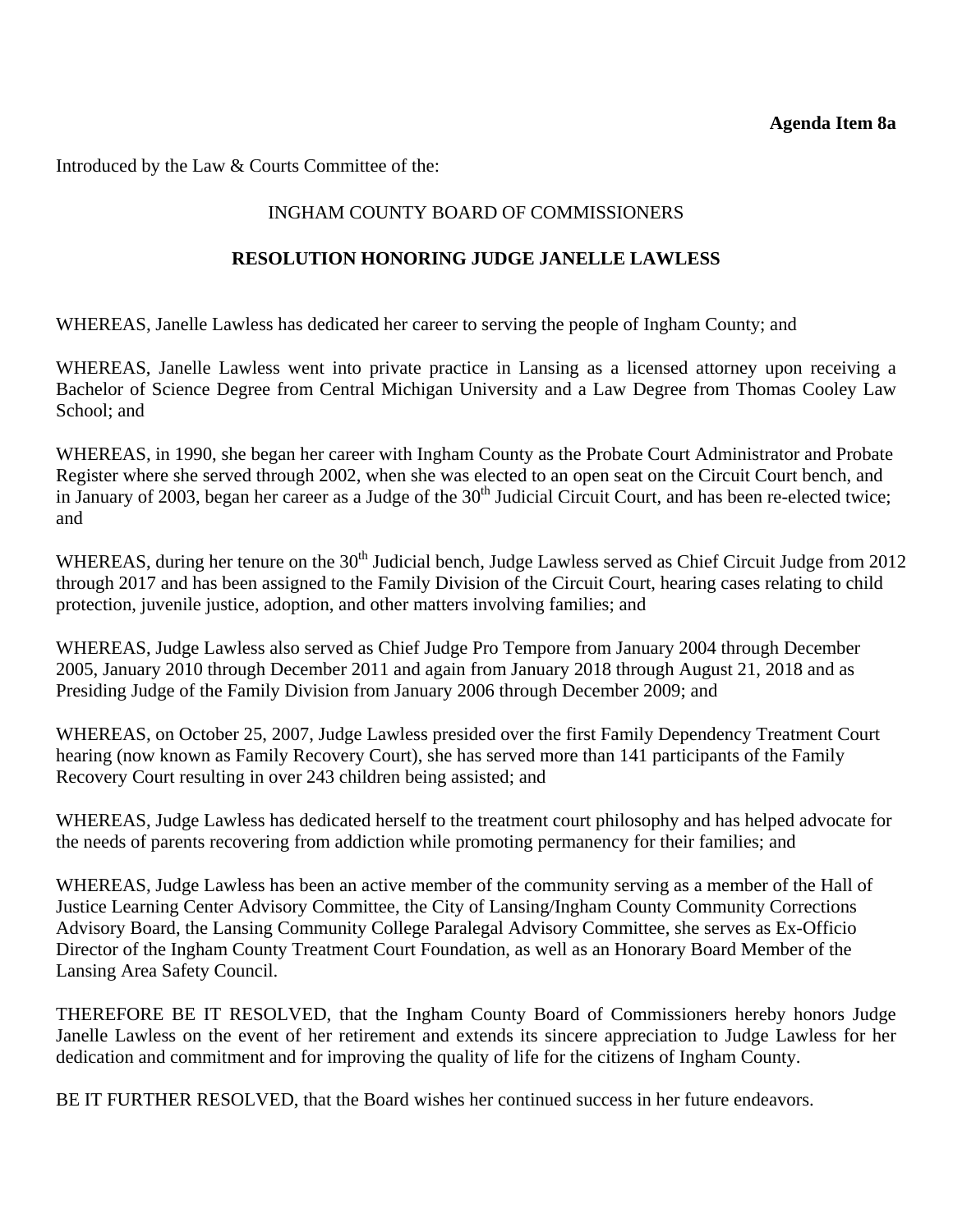## **PROGRAMMING UPDATE - ICJ**

<span id="page-51-0"></span>**The Coronavirus Pandemic:** Classes were suspended in March 2020. In May, each department was required to provide a transition plan on a path forward to restarting programming. At that time, there had been very few coronavirus issues at the jail. Our plan included using a virtual setting with no more than eight inmates in masks to start in late June, then transition to face to face classes with PPE in August. Unfortunately, cases in the jail went up and we had to revise our plan for a later start date.

## **Program Resumption**:

- $\triangleright$  On 8/20/2020, we were able to begin virtual classes with small groups of inmates in Seeking Safety and Break Out/MRT, mainly because these classes are court ordered at a higher rate than other classes.
- $\triangleright$  A week later, we began virtual one on one GED classes through the Lansing School District and the WIOA Program through Michigan Works/Peckham Vocational Industries.
- In mid-September, Parenting, Restorative Justice, and Trauma Sensitive Yoga were started virtually.
- $\triangleright$  I was able to continue bringing approximately four female inmates to the garden throughout the summer until the end of the season in October.
- $\triangleright$  On 11/3/2020, the Right Turn Program began meeting virtually with inmates who are currently part of their program.

#### **Programs Suspension #2**:

On 11/9/2020, all classes were suspended again due to an uptick in COVID-19 cases in the jail.

#### **Problems/Solutions:**

In order to provide equipment to meet the virtual needs of the Programming Wing, inmate initiative money was used to purchase equipment to set up two portable virtual carts that could be used for group classes and one on one sessions. We also have one laptop for one on one classes as well. This equipment is in use every day of the week and there are days that all three are running at the same time. Two staff, the Education Deputy and I, know how to work the equipment. This keeps us occupied sometimes in different areas of the jail.

Running the classes through Zoom has its problems

- $\triangleright$  Connectivity on either side due to signal or equipment failures
- $\triangleright$  Class interruptions present security issues in addition to progress issues
- $\triangleright$  Inmates are generally reluctant to express intimate detail about personal issues virtually
- $\triangleright$  Both classes have a number of inmates who are court ordered and are required to attend
- $\triangleright$  We continue to try to make the inmates feel comfortable working with the facilitators in this manner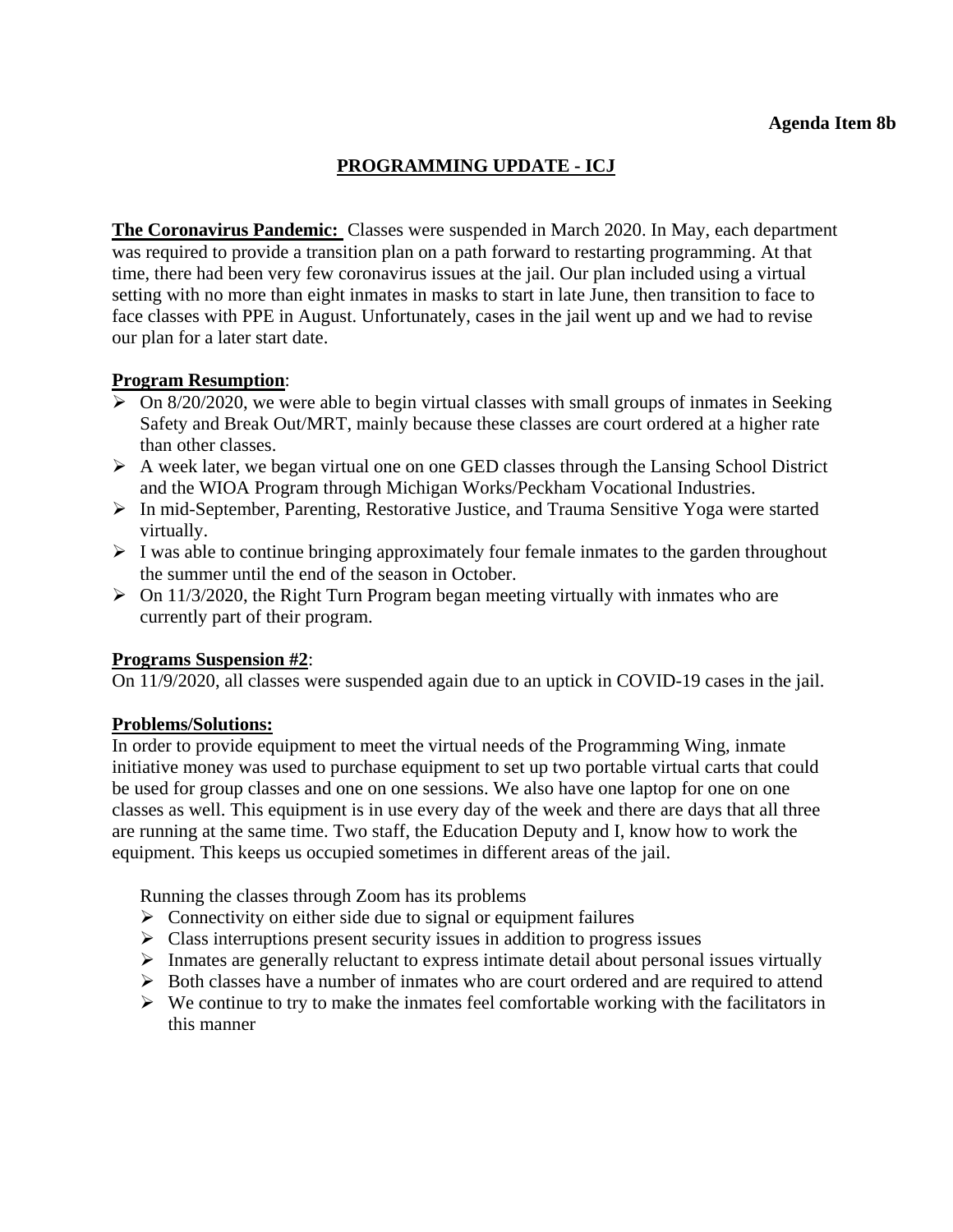Competing Interests

- $\triangleright$  Inspiring/maintaining interest of inmates after a lengthy suspension challenging
- $\triangleright$  Classes provided in early morning have always been unpopular but smaller class sizes decease interest even more
- $\triangleright$  There have been times when there were no inmates who wanted to attend classes, since they are voluntary unless court ordered
- Some inmates do not want to leave their cells from fear of COVID-19
- $\triangleright$  Many of the same inmates that are being seen by CATS and the Chaplain making scheduling time and space to do it all, unrealistic

Service Provider Changes

- $\triangleright$  Break Out/MRT and Seeking Safety Contract Term: 05/01/2020 – 12/31/2021 Instructor: Cognitive Consultants
- $\triangleright$  In March, Cognitive Consultants was awarded the contract as a new vendor
- $\triangleright$  Due to COVID service deliver did not start until 8/20
- $\triangleright$  The dedicated facilitator proved inadequate for both the virtual delivery environment and in managing our audience which resulted in a rough two months
- $\triangleright$  Facilitator transition occurred late October and we have been progressing nicely

## **Programs Suspended Indefinitely (Volunteer Facilitated - Non-Millage Funded):**

- $\triangleright$  AA & NA
- $\triangleright$  Connections in Corrections
- $\triangleright$  Employment Skills
	- o The facilitator who teaches the Employment Skills class is medically at risk so we are holding off on this class
- $\triangleright$  COVID Precautions have suspended all other programs

## **Attendance**:

The below table provides the average number of inmates who attended classes approximately 90 days before the suspension of classes and approximately 90 days since resuming classes on 8/20/2020.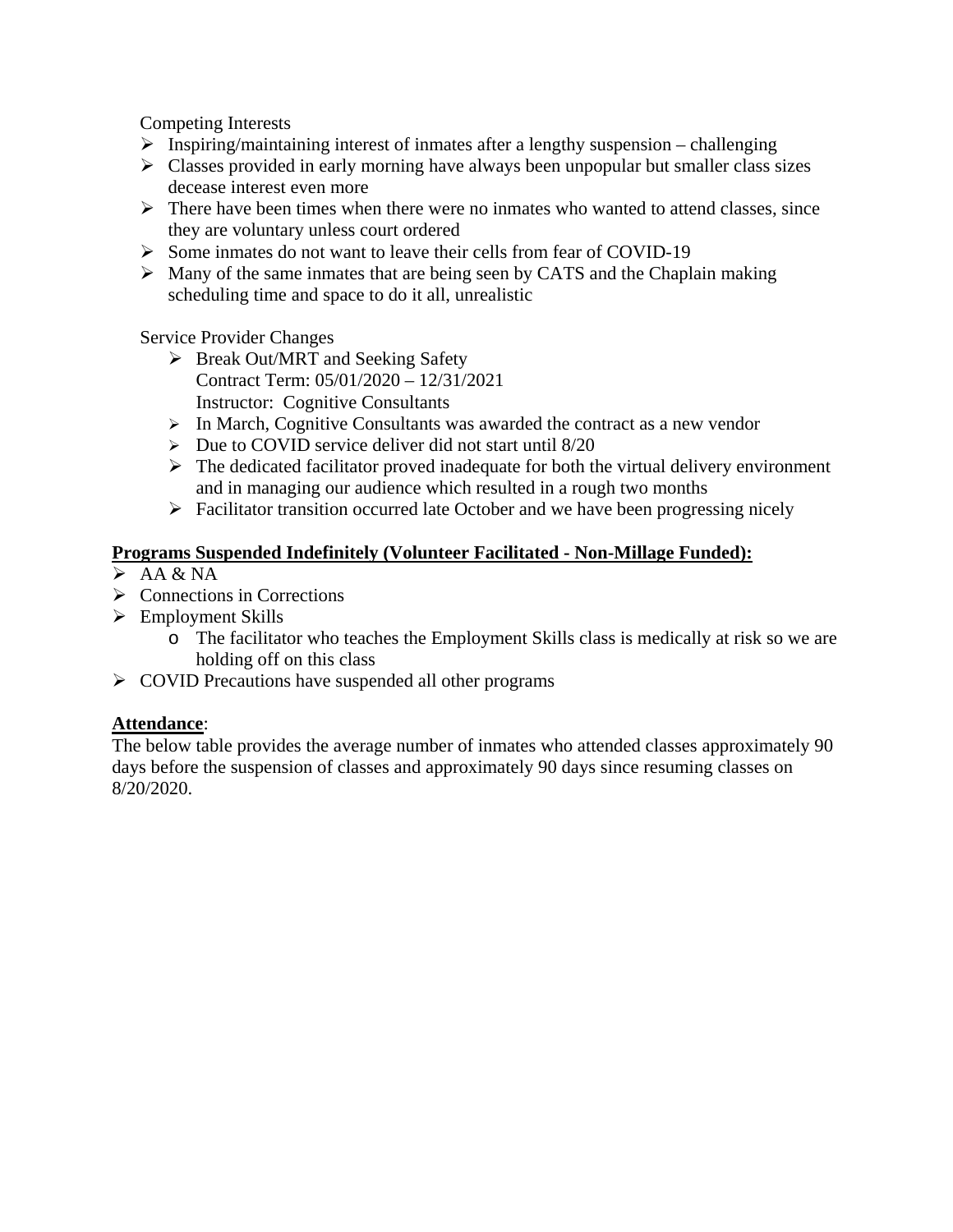|                              | PRE-<br><b>COVID</b> | POST-<br><b>COVID</b> |
|------------------------------|----------------------|-----------------------|
| <b>CLASS</b>                 | <b>AVG</b>           | <b>AVG</b>            |
| AA - Men                     | 10                   | $\boldsymbol{0}$      |
| AA - Women                   | $\sqrt{2}$           | $\boldsymbol{0}$      |
| Breakout -                   |                      |                       |
| Men                          | 12                   | 6                     |
| Breakout -                   |                      |                       |
| Women                        | 7                    | 4                     |
| Chronic Pain                 |                      |                       |
| - Men                        | $\overline{4}$       | $\boldsymbol{0}$      |
| Chronic Pain                 |                      |                       |
| - Women                      | 3                    | $\boldsymbol{0}$      |
| Employment<br>Skills - Men   | $\overline{2}$       | $\boldsymbol{0}$      |
|                              |                      |                       |
| GED - Men                    | 9                    | 3                     |
| GED-                         | $\overline{2}$       | $\boldsymbol{0}$      |
| Women<br>Juvenile -          |                      |                       |
| <b>Boys</b>                  | 1                    | $\boldsymbol{0}$      |
| Michigan                     |                      |                       |
| Works - Men                  | $\overline{2}$       | $\mathbf{0}$          |
| Michigan                     |                      |                       |
| Works -                      |                      |                       |
| Women                        | $\boldsymbol{0}$     | $\boldsymbol{0}$      |
| Parenting -                  |                      |                       |
| Men                          | $\overline{4}$       | 1                     |
| Parenting -                  |                      |                       |
| Women                        | 3                    | 3                     |
| Restorative                  |                      |                       |
| Justice - Men<br>Restorative | $\boldsymbol{7}$     | 1                     |
| Justice -                    |                      |                       |
| Women                        | 4                    | 3                     |
| Right Turn -                 |                      |                       |
| Men                          | $\overline{2}$       | 1                     |
| Right Turn -                 |                      |                       |
| Women                        | $\boldsymbol{0}$     | 1                     |
| Seeking                      |                      |                       |
| Safety - Men                 | $10\,$               | 7                     |
| Seeking                      |                      |                       |
| Safety -                     |                      |                       |
| Women                        | $\sqrt{6}$           | $\sqrt{5}$            |
| Yoga - Men                   | 5                    | $\boldsymbol{0}$      |
| Yoga -                       |                      |                       |
| Women                        | $\overline{4}$       | $\overline{2}$        |
| <b>Total Avg of</b>          |                      |                       |
| all classes                  | 99                   | 37                    |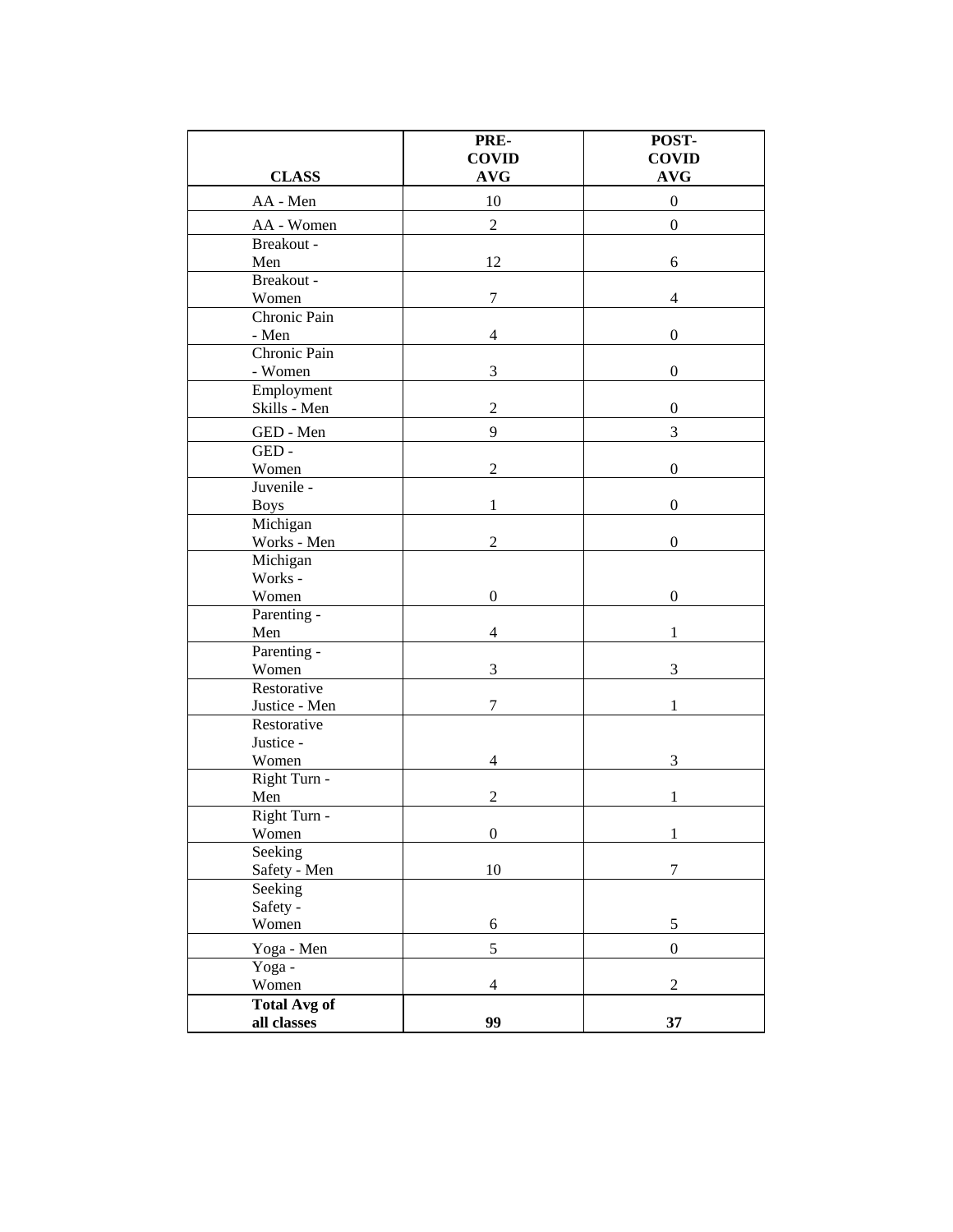#### **Agenda Item 9**

<span id="page-54-0"></span>**TO:** Finance & Law & Courts Committees **FROM:** Darin J. Southworth, Major – Sheriff's Office **DATE:** November 20, 2020 **SUBJECT:** Securus eMessaging Cost and Commission Change

#### **BACKGROUND**

Ingham County is in a contract period with Securus Technologies, Inc., through 1/31/2023, for inmate communication services. Securus introduced, and we adopted a feature called, "eMessaging" that has expanded communication options between inmates and persons on the outside. Inmates/contacts purchase virtual "stamp books" in one of four quantities. A "stamp" is redeemed each time a message is sent. One year ago we agreed to the standard stamp cost of \$.50 each and a 20% commission.

It is the Sheriff's Office, informed desire, to reduce the stamp cost to \$.40 each and which would result in a 10% reduction in commission.

#### **IMPACT**

As represented one year ago we are finding this communication option is just as easy to manage as video visitation, more secure, and less work than handling regular U.S. Mail. ICSO Staff can monitor communications and intercept as needed. We have full control while making still making this option more attractive for use as it will be less costly. While we would be conceding to a 10% reduction in commission we believe it will be offset by an increase in eMessage volume.

#### **RECOMMENDATION**

Based on the information presented, I respectfully recommend approval of the attached Resolution introducing contract Amendment No. 7.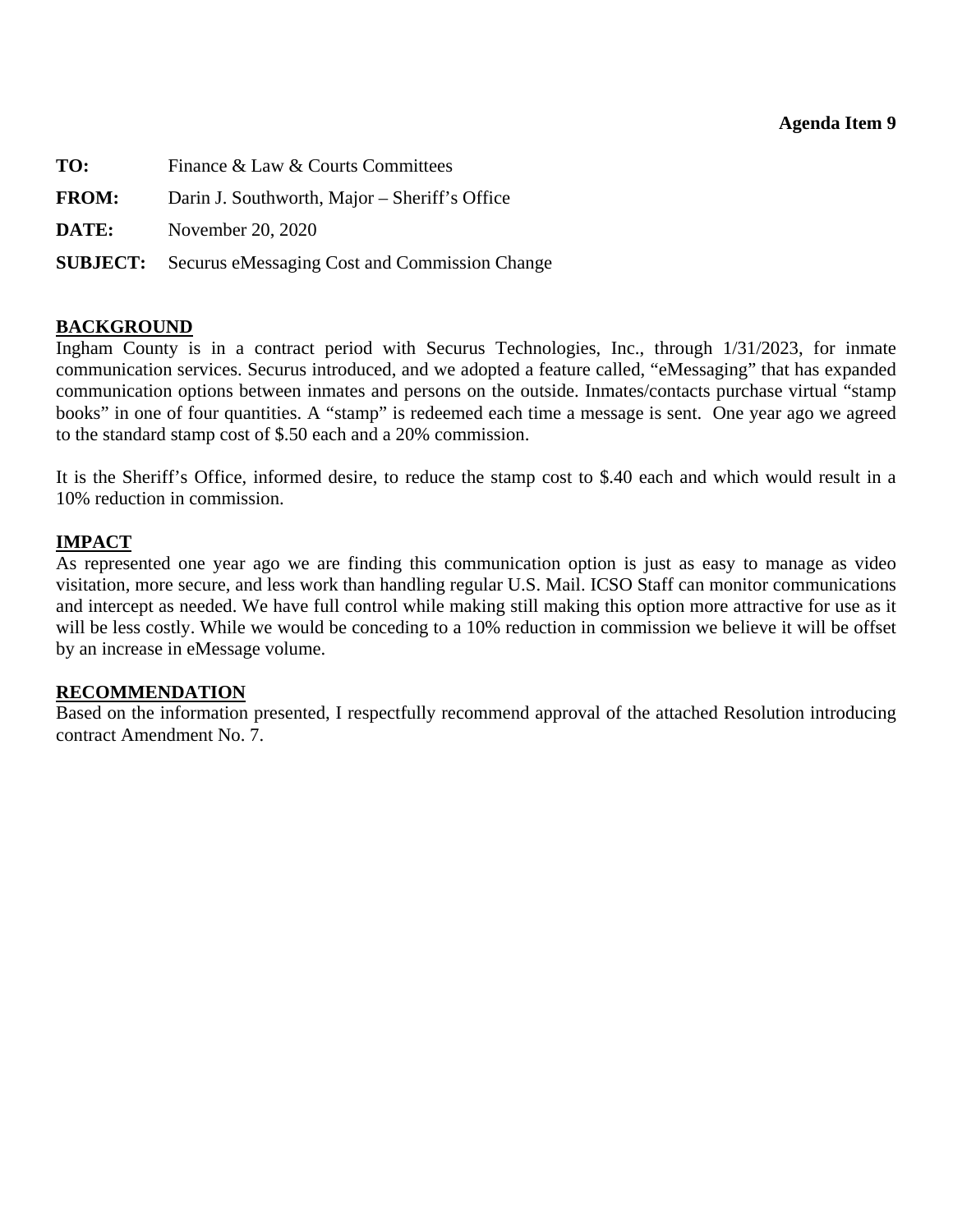Introduced by the Law & Courts and Finance Committees of the:

## INGHAM COUNTY BOARD OF COMMISSIONERS

## **RESOLUTION TO AUTHORIZE A CONTRACT AMENDMENT WITH SECURUS TECHNOLOGIES, LLC. FOR eMESSAGING COST**

WHEREAS, The County of Ingham and Securus Technologies, LLC, hereafter "Securus," are in a communications service agreement until January 31, 2023; and

WHEREAS, on November 5, 2019 Amendment 7 was authorized to initiate the expansion of eMessaging as an inmate communication option; and

WHEREAS, the agreed rate was \$.50 per eMessage (stamp) with a 20% commission return; and

WHEREAS, after a one year evaluation the Sheriff's Office seeks to reduce the cost of "stamps" for inmates in an effort to expand their ability to communicate and lessen paper mail; and

WHEREAS, Securus agreed to this amendment with a condition of reducing commissions to Ingham County from 20% to 10%; and

WHEREAS, the Sheriff's Office agrees to the terms outlined in Amendment No. 7 which has been approved to form by Corporate Counsel, 10/29/20.

THEREFORE BE IT RESOLVED, that the Ingham County Board of Commissioners authorizes a change in agreement with Securus as described in Amendment No. 7.

BE IT FURTHER RESOLVED, that this Amendment will remain in effect through the expiration of the original agreement, including any contract extension terms.

BE IT FURTHER RESOLVED, that the Controller/Administrator is authorized to make the necessary adjustments to the 2021 budget, as necessary.

BE IT FURTHER RESOLVED, that the Board Chairperson is hereby authorized to sign any necessary documents consistent with this resolution and upon approval as to form by the County Attorney.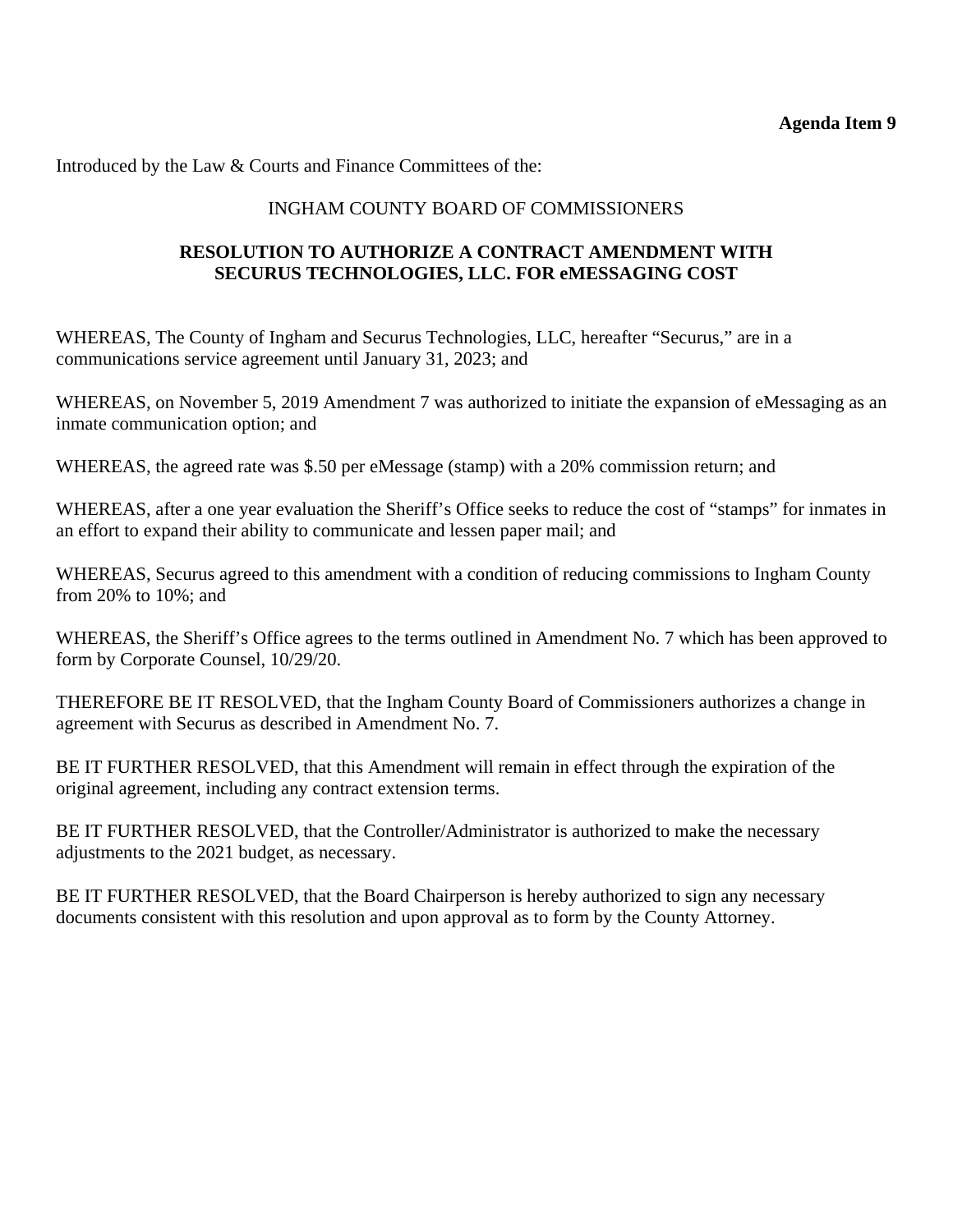<span id="page-56-0"></span>

| TO:             | Board of Commissioners Law & Courts and Finance Committees                            |
|-----------------|---------------------------------------------------------------------------------------|
| <b>FROM:</b>    | Mike Cheltenham, Chief Assistant Prosecuting Attorney                                 |
| DATE:           | November 24, 2020                                                                     |
| <b>SUBJECT:</b> | Resolution to Amend Resolution #20-469 Regarding the 2021 STOP Violence Against Women |
|                 | Grant for ICPO                                                                        |

#### **BACKGROUND**

On October 27, 2020, the Ingham County Board of Commissioner approved Resolution No. 20-469 authorizing an agreement between the Michigan Department of Health and Human Services (MDHHS) and the Ingham County Prosecutor's Office (ICPO) under the 2021 STOP Violence Against Women Grant. The period for the grant was to commence upon the board chairperson's authorized signature or October 1, 2020, whichever was later, and to continue through September 30, 2021. Due to many extenuating circumstances, MDHHS has proposed a revision of the start date language in order to avoid potential audits for grant expenditures incurred between October 1 and the signature date without the revised language. The board chairperson signed the agreement on October 29, 2020.

#### **ALTERNATIVES**

The proposed language is as follows: "This agreement shall commence on October 1, 2020 and continue through September 30, 2021. No activity will be performed and no costs to the state will be incurred prior to October 1, 2020. Throughout the Agreement, October 1, 2020 shall be referred to as the start date. This agreement is in full force and effect for the period specified."

#### **FINANCIAL IMPACT**

None.

#### **OTHER CONSIDERATIONS**

MDHHS has requested that the amendment be signed in EGrAMS within two weeks. ICPO has requested and received an extension of the signature date to December 16, 2020.

#### **RECOMMENDATION**

Based on the information provided, I respectfully request approval of the attached resolution.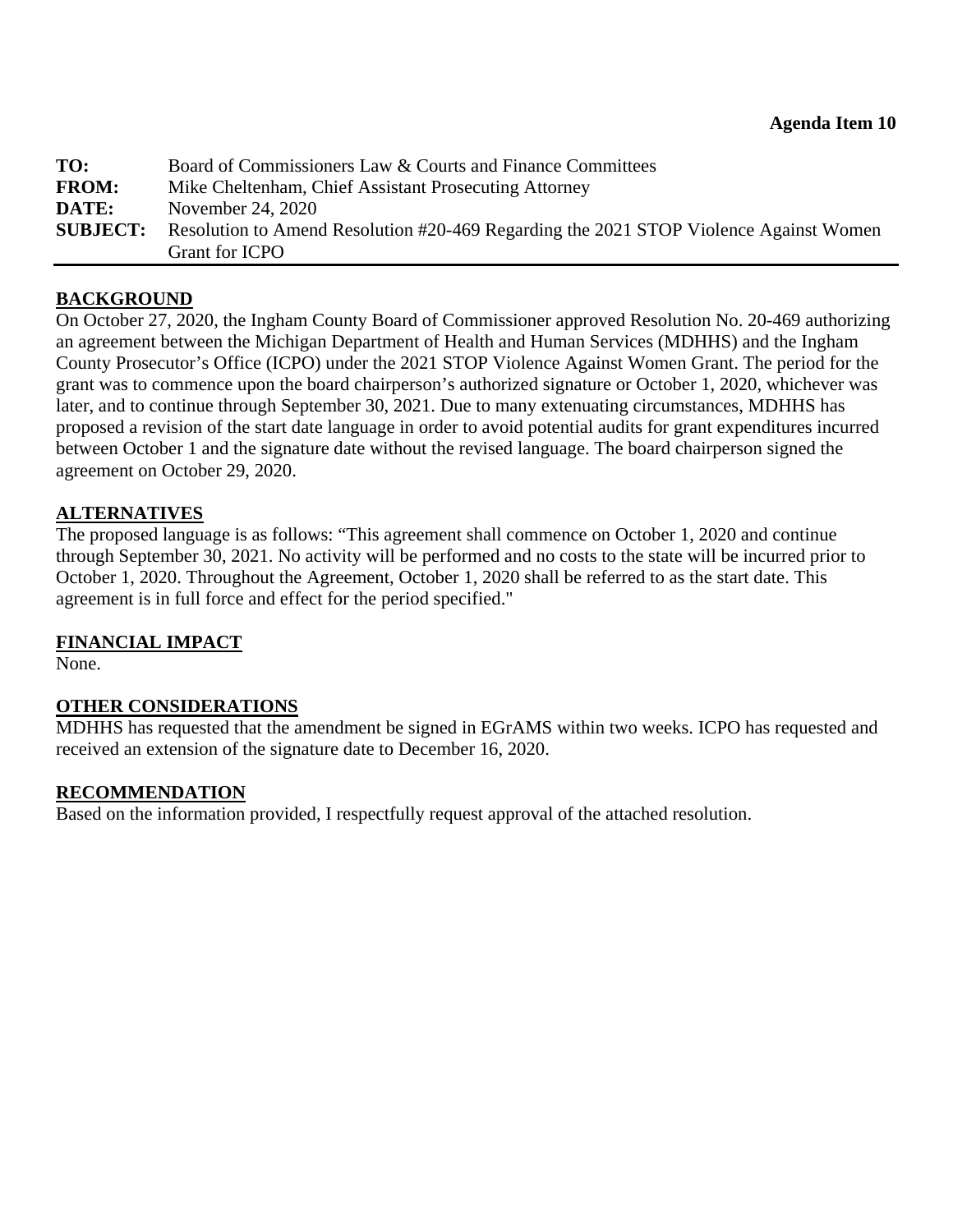#### **Agenda Item 10**

Introduced by the Law & Courts and Finance Committees of the:

## INGHAM COUNTY BOARD OF COMMISSIONERS

#### **RESOLUTION TO AMEND RESOLUTION #20-469**

WHEREAS, the Ingham County Prosecutor's Office (ICPO) has received grant funds up to an amount of \$104,215 from the STOP Violence Against Women Grant program administered by the Michigan Department of Health and Human Services (MDHHS) for the period of October 1, 2020 through September 30, 2021; and

WHEREAS, the Ingham County Board of Commissioners approved Resolution #20-469 authorizing acceptance of the grant on October 27, 2020 and the agreement was signed by the Board Chairperson on October 29, 2020; and

WHEREAS, MDHHS has proposed revised language to amend the grant agreement to clarify the start date of the agreement and to avoid a potential review and audit of the grant; and

WHEREAS, the proposed language would read:

This agreement shall commence on October 1, 2020 and continue through September 30, 2021. No activity will be performed and no costs to the state will be incurred prior to October 1, 2020. Throughout the Agreement, October 1, 2020 shall be referred to as the start date. This agreement is in full force and effect for the period specified"; and

WHEREAS, the proposed revision does not alter any other term or condition of the agreement.

THEREFORE BE IT RESOLVED that the Ingham County Board of Commissioners has accepted the proposed revised language clarifying the start date of the 2021 STOP Violence against Women Grant.

BE IT FURTHER RESOLVED, that the Controller/Administrator is authorized to make any necessary adjustments to the 2021 budget and position allocation lists consistent with this resolution.

BE IT FURTHER RESOLVED, that the Board Chairperson is authorized to sign any necessary contracts, subcontracts, and contract amendments consistent with this resolution subject to approval as to form by the County Attorney.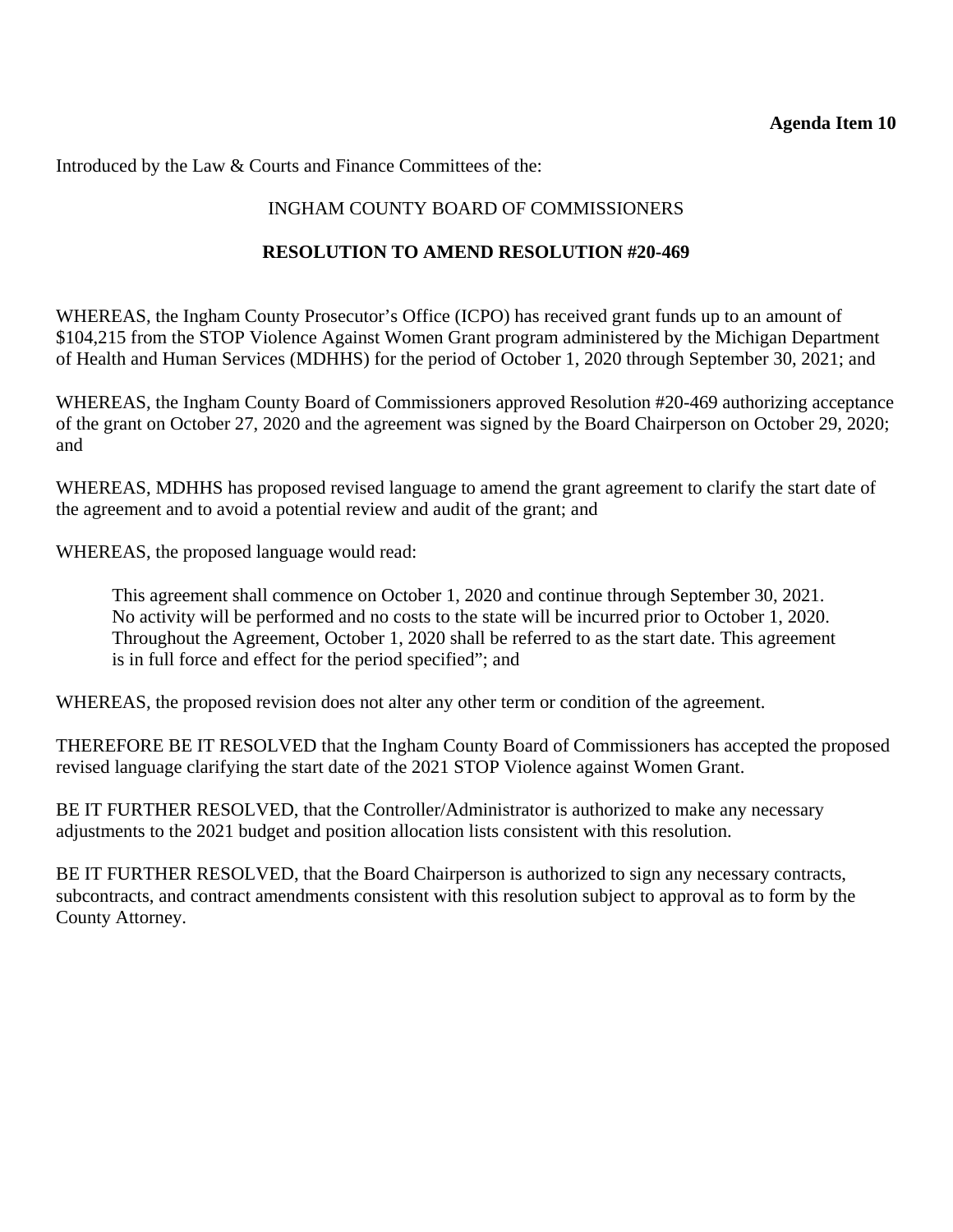AGENDA 1TEM# (

<span id="page-58-0"></span>



GRETCHEN WHITMER DEPARTMENT OF HEALTH AND HUMAN SERVICES ROBERT GORDON governor director of the contractor of the contractor of the contractor of the contractor of the contractor of

October 27, 2020

Dear Family Court Judges, Family Court Administrators and County Treasurers:

The Youth Rehabilitation Services Act, MCL 803.301 et seq., requires that the department "prescribe the liability of counties for the cost of services for state wards." *The department has determined that the attached rates will be effective for calendar year 2021, effective January 1, 2021.* These rates shall remain in effect until the next scheduled revision in 2022.

Each county will continue to be charged one-half of the appropriate per diem costs for care provided to a state ward. There is no chargeback for title IV-E funded youth placements.

The department is making every effort to contain the cost of care for youth placed in State facilities while ensuring the provision of quality care. Medical costs incurred for individual youth that are over and above routine medical care will continue to be billed directly and are not included in the per diem cost. Routine medical care consists of services such as routine physical exams, dental exams, first aid and over the counter medications for common ailments. Any non-routine medical costs for an individual youth will be billed to the county court with jurisdiction over the youth's commitment to MDHHS under the Youth Rehabilitation Services Act. This practice is consistent with MCL 803.305(1), which requires that "the county from which the public ward is committed is liable to the state for 50% of the cost of his or her care". Attributing non-routine medical costs to the county of commitment will help lower the daily cost for all youth and assign additional medical costs only to the youth in need of such services.

If you have any questions regarding the chargeback rates, please contact Erika Engel, Departmental Specialist, at (517) 335-3489.

Sincerely

Wendy Campau, Director, Bureau of Innovation Children's Services Agency

Attachment

cc: MDHHS Local Office Directors 235 SOUTH GRAND AVENUE . PO BOX 30037 . LANSING, MICHIGAN 48909 www.michigan.gov/mdhhs • 517-373-3740